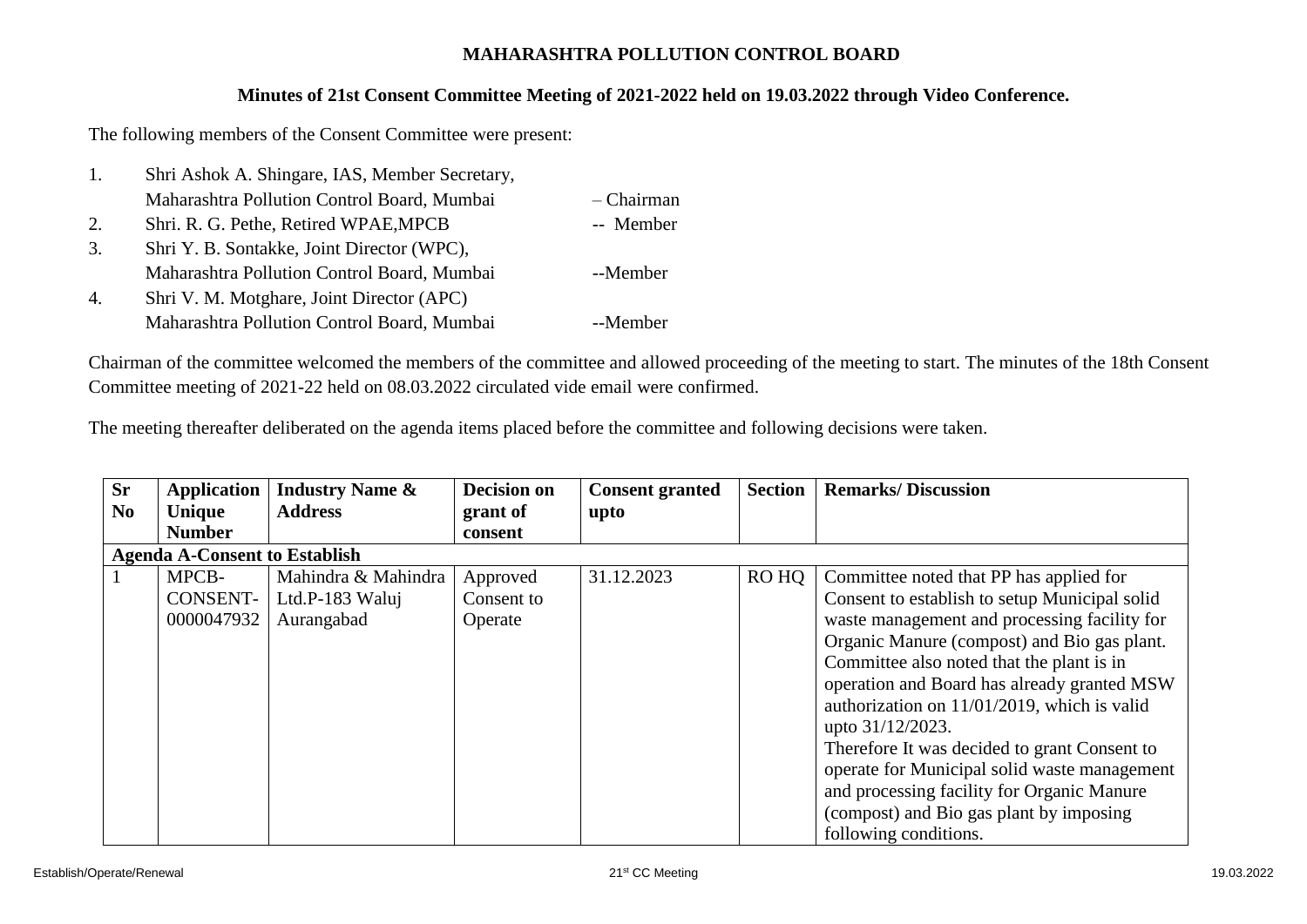|                |                                        |                                                                                                                             |                                                             |                                                                    |            | (i) PP shall submit Bank Guarantee of Rs 1.0                                                                                                                                                                                                                                                                                                                                                                                                                                                                                                                                                           |
|----------------|----------------------------------------|-----------------------------------------------------------------------------------------------------------------------------|-------------------------------------------------------------|--------------------------------------------------------------------|------------|--------------------------------------------------------------------------------------------------------------------------------------------------------------------------------------------------------------------------------------------------------------------------------------------------------------------------------------------------------------------------------------------------------------------------------------------------------------------------------------------------------------------------------------------------------------------------------------------------------|
|                |                                        |                                                                                                                             |                                                             |                                                                    |            | lakhs towards compliance of consent                                                                                                                                                                                                                                                                                                                                                                                                                                                                                                                                                                    |
|                |                                        |                                                                                                                             |                                                             |                                                                    |            |                                                                                                                                                                                                                                                                                                                                                                                                                                                                                                                                                                                                        |
| $\overline{2}$ | MPCB-<br><b>CONSENT-</b><br>0000115081 | <b>Runwal Developers</b><br>Pvt. Ltd.CTS<br>No.884A Runwal<br>Anthurium & R<br>Square Kurla                                 | Not Approved<br>Consent to<br>Establish                     | $-$                                                                | <b>WPC</b> | conditions.<br>Committee noted that PP has applied for<br>consent to establish for expansion project for<br>building construction on Plot area-32747.30<br>Sq.mtrs & BUA-159166.18 Sq.Mtrs<br>The case was discussed in 15th CC meeting dtd<br>30.12.2021 and SCN for refusal of consent was<br>issued as PP has not submitted architect<br>certificate, not paid adequate consent fees.<br>Committee noted rely submitted by PP along<br>architect certificate for completed<br>with<br>construction admeasuring BUA-153889.91<br>Sq.Mtrs. PP has further submitted that PP had                       |
|                |                                        |                                                                                                                             |                                                             |                                                                    |            | paid fees on 14.02.2019 against re-validation of<br>CtoE with expansion and same Cto E were<br>approved and issued on 16.05.2018, the said<br>CtoE is valid upto-17.02.2024 having total<br>BUA-1,54.579.88 Sq. Mtrs with C.I.-397.12 Cr.<br>& now we have applied UAN-115081 dtd-<br>02.06.2021 for expansion of project for<br>additional built-up area admeasuring 4586.30<br>Sq.mtrs (having project total 159116.18<br>Sq. Mtrs with existing validity and hence no fees<br>payable in the case.<br>After due deliberation, it was decided to call PP<br>for hearing before Joint Director, W.P.C |
| 3              | MPCB-<br><b>CONSENT-</b><br>0000115617 | M/s Minda<br>Corporation LtdE-5/2<br>E-5/2, Chakan<br>Industrial Area,<br>Phase-III, Tal-Khed,<br>Chakan, Dist-Pune<br>Khed | Approved<br>Consent to<br><b>Establish for</b><br>Expansion | Commissioning of<br>the unit or 5 years<br>whichever is<br>earlier | <b>APC</b> | It was decided to grant consent to establish for<br>expansion of existing unit for new products<br>automobile components like : Antenna, DC-DC<br>Converter, ITS KITS, Telematics, Cluster,<br>Flasher and PCBA (By assembly process only)<br>with following conditions,<br>shall<br>upgrade existing<br>(i)<br>PP<br>effluent<br>treatment plant to achieve ZLD.                                                                                                                                                                                                                                      |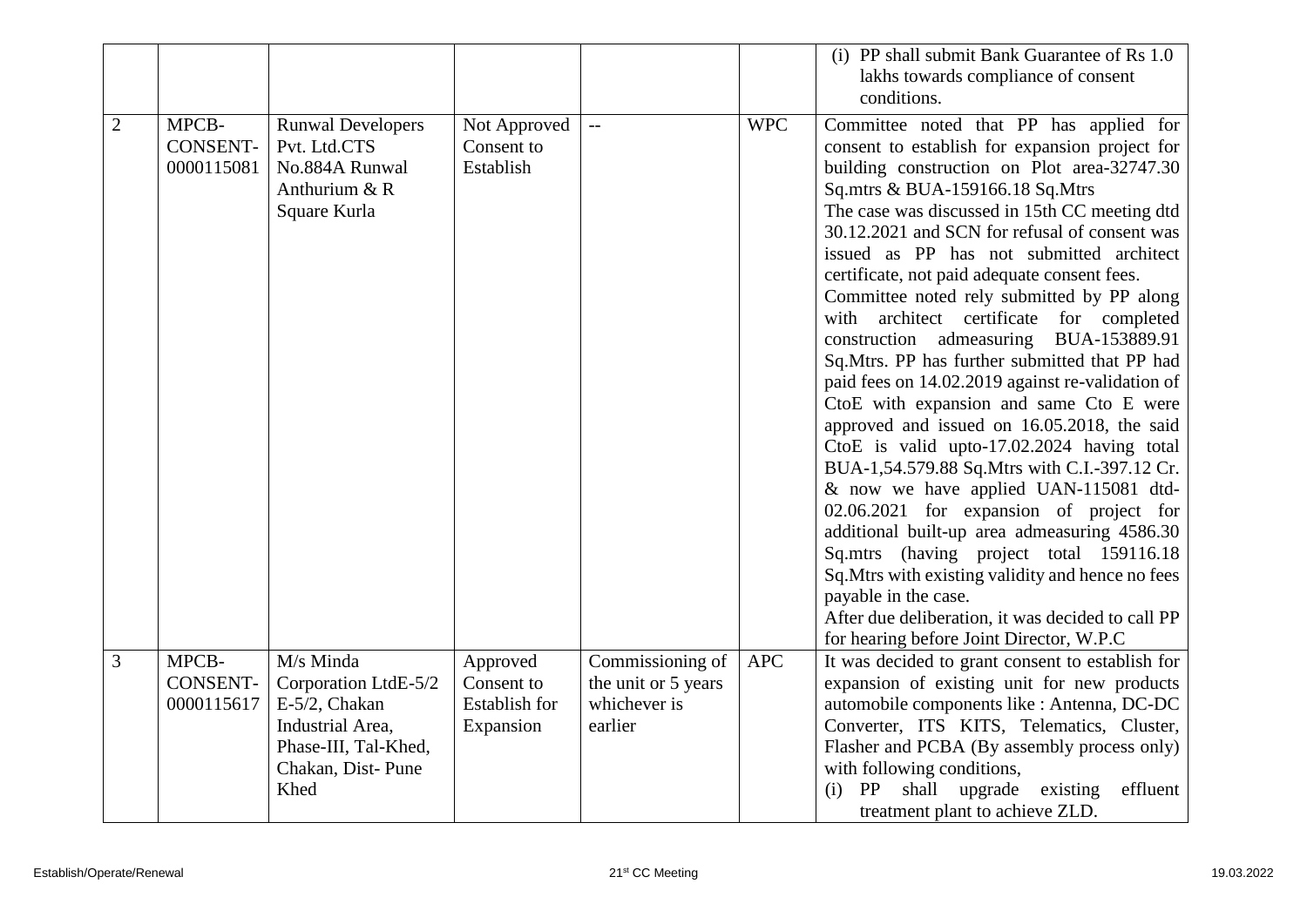|   |       |                               |                                                                                                                                                                                       |                                                                                                   |              |            | (ii) PP shall upgrade existing STP to adhere<br>expansion sewage effluent to achieve<br>consented std.<br>(iii) PP shall submit BG of Rs. 5 lakhs towards<br>compliance of consent conditions.                                                                                                                                                                                                                                                                                                                                                                                                                                                                                                                                                                                                                                                                                                                                                                                                                                                                                                                                                                                               |
|---|-------|-------------------------------|---------------------------------------------------------------------------------------------------------------------------------------------------------------------------------------|---------------------------------------------------------------------------------------------------|--------------|------------|----------------------------------------------------------------------------------------------------------------------------------------------------------------------------------------------------------------------------------------------------------------------------------------------------------------------------------------------------------------------------------------------------------------------------------------------------------------------------------------------------------------------------------------------------------------------------------------------------------------------------------------------------------------------------------------------------------------------------------------------------------------------------------------------------------------------------------------------------------------------------------------------------------------------------------------------------------------------------------------------------------------------------------------------------------------------------------------------------------------------------------------------------------------------------------------------|
| 4 | MPCB- | <b>CONSENT-</b><br>0000118232 | OM CHAITANYA<br>HOSPITALNEAR JR<br><b>GUNJAL ENGLISH</b><br><b>MEDIUM SCHOOL</b><br>PUNE-NASHIK<br><b>ROAD</b><br>ALEPHATA, TEHSIL<br>-JUNNAR,<br><b>DISTRICT-</b><br>PUNE, Ale, Pune | Not approved<br>Combined<br>Consent &<br><b>BMW</b><br>Authorization<br>, Consent to<br>Establish | $\mathbf{L}$ | <b>PSO</b> | Committee noted that Hospital has applied for<br>combined consent to establish (expansion) with<br>BMW authorization for increase in beds from<br>$60$ to 105 nos of beds.<br>After due deliberation it was decided to issue<br>Show Cause Notice for refusal of consent due<br>to following non compliances<br>HCE have not submitted technical details<br>(i)<br>of existing STP.<br>HCE have not submitted BMW waste<br>(ii)<br>generation as per 2016<br>(iii) It reflects from application submitted that<br>number of working personnel's including<br>labour $\&$ staff is 50. There are 60 beds in<br>operation & waste water generation is 21<br>CMD. But HCE have not submitted<br>water budget for additional 45 beds.<br>Needs revised water budget along with<br>source of water, water bills &<br>undertaking about non use of ground<br>water.<br>(iv) HCE has no adequate land for disposal of<br>treated effluent.<br>HCE have not clarified about aspect of<br>(v)<br>laundry activity, Pathological Lab,<br>Operation Theatre which may generate<br>ind. waste water & needs scientific<br>treatment.<br>(vi) HCE is in operation since $04/04/2020$<br>without valid CCA |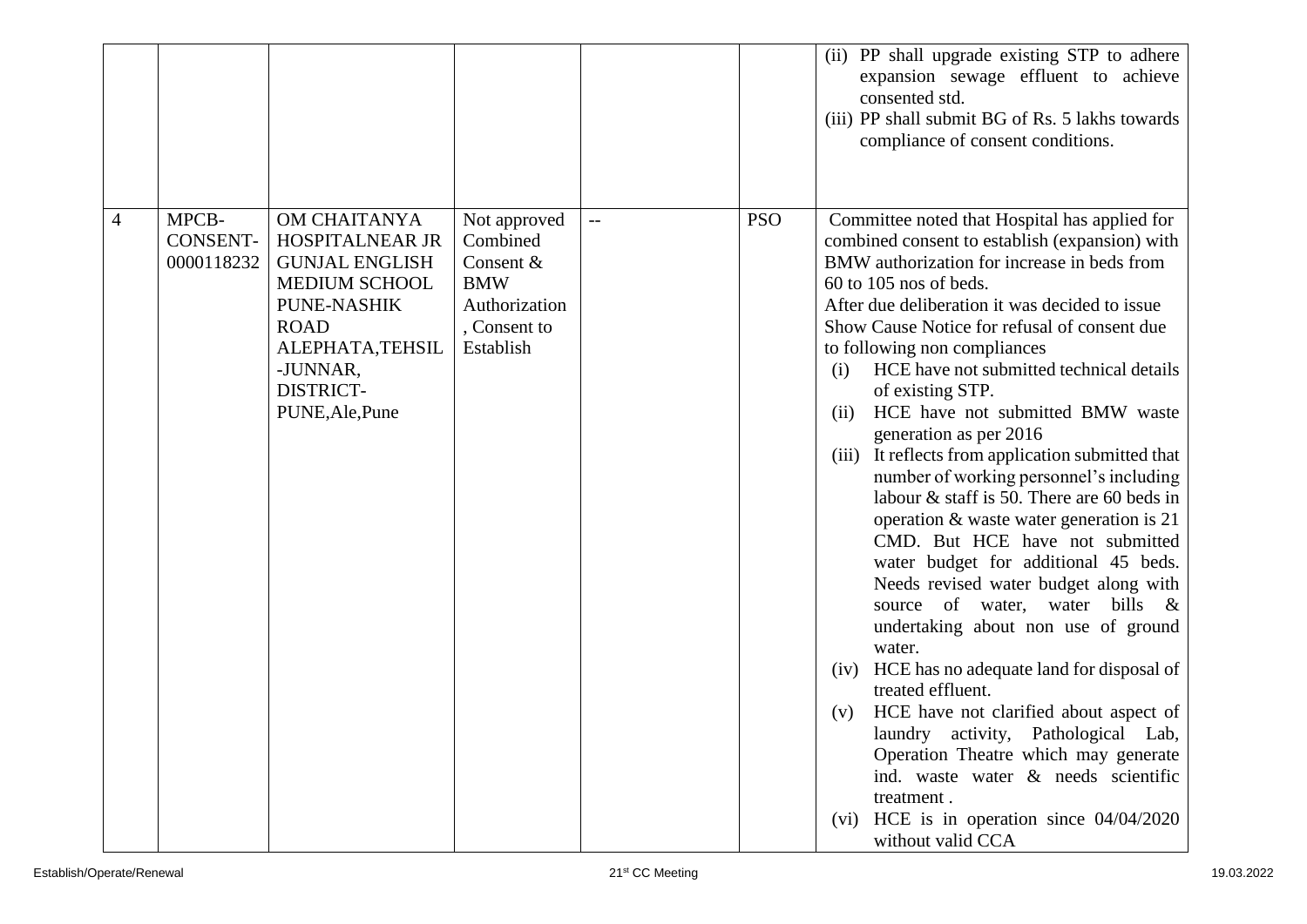| 5              | MPCB-<br><b>CONSENT-</b><br>0000103907 | <b>Building Construction</b><br>Plot bearing C.T.S.<br>No. 115, 115/1 to 12<br>Plot bearing C.T.S<br>No. 115, 115/1 to 12<br>of village Chembur,<br>Kurla (E), Mumbai<br>Kurla                                                                          | Not Approved<br>Consent to<br>Establish                               |                                                                             | <b>WPC</b> | Committee noted that PP has applied for<br>consent to Establish (Expansion) for residential<br>cum commercial construction project having<br>plot area 6802.50 Sqm and total BUA 33976.30<br>Sqm.as per EC dtd 31.03.2020<br>The case was discussed in 13th CC meeting dtd-<br>25.11.2021 SCN for refusal of consent was<br>issued. Committee noted the reply submitted by                                                                                                                                                                                                                                                                                 |
|----------------|----------------------------------------|---------------------------------------------------------------------------------------------------------------------------------------------------------------------------------------------------------------------------------------------------------|-----------------------------------------------------------------------|-----------------------------------------------------------------------------|------------|------------------------------------------------------------------------------------------------------------------------------------------------------------------------------------------------------------------------------------------------------------------------------------------------------------------------------------------------------------------------------------------------------------------------------------------------------------------------------------------------------------------------------------------------------------------------------------------------------------------------------------------------------------|
|                |                                        |                                                                                                                                                                                                                                                         |                                                                       |                                                                             |            | PP.<br>After due deliberation, it was decided to call the<br>PP for personal hearing.                                                                                                                                                                                                                                                                                                                                                                                                                                                                                                                                                                      |
| 6              | MPCB-<br><b>CONSENT-</b><br>0000120921 | Mehta API Pvt Ltd,<br>Gut No. 519,520,546<br>& 571 Located at Gut<br>No. 519, 520, 546 &<br>571, Village -<br>Kumbhavali, Near<br>MIDC Tarapur, Tehsil<br>& District: Palghar,<br>401506                                                                | Approved<br>Consent to<br>Establish for<br>expansion                  | $-$                                                                         | <b>AST</b> | It was decided to grant consent to establish for<br>expansion in some existing products and<br>additional new products by imposing following<br>conditions.<br>Industry shall provide adequate Efflunet<br>(i)<br>treatment plant as as to achieve Zero<br>Liquid Discharge.<br>Industry shall submit Bank Guarantee of<br>(ii)<br>Rs 5.0 Lakhs towards compliance of<br>consent conditions.<br>shall<br>comply<br>(iii)<br>Industry<br>with<br>the<br>Environmental Clarence obtained from<br>MoEF & CC on 03.08.2021.                                                                                                                                    |
| $\overline{7}$ | MPCB-<br><b>CONSENT-</b><br>0000091934 | <b>Shree Venkatesh</b><br>Constructions<br>Promoters &<br>Developers, Shree<br><b>Venkatesh Creators</b><br>Promoters &<br>Developer67A/Hissa<br>N <sub>o</sub><br>$(6+7+8A+8B+9A+9B$<br>$+10A+10B+10C$ B T<br>Kawade Road,<br>Ghorpadi, Pune<br>Haveli | Approved<br>Revalidation<br>Consent to<br>Establish<br>(Revalidation) | Commissioning of<br>the project or<br>21.09.2025<br>whichever is<br>earlier | <b>WPC</b> | Committee noted that Project Proponent has<br>applied for revalidation of Consent to establish<br>with expansion for Residential and commercial<br>construction projects having total plot area<br>19729.94 Sq.Mtrs and Construction BUA<br>73263.11 Sq. Mtrs as per EC dt. 31.03.2020.<br>The case was discussed in 15th CC meeting dtd<br>30.12.2021 & SCN for refusal of consent was<br>issued on 21.01.2022. Committee noted the<br>reply submitted by PP.<br>After due deliberation, it was decided to grant<br>revalidation of Consent to establish with<br>expansion for Residential and commercial<br>construction projects having total plot area |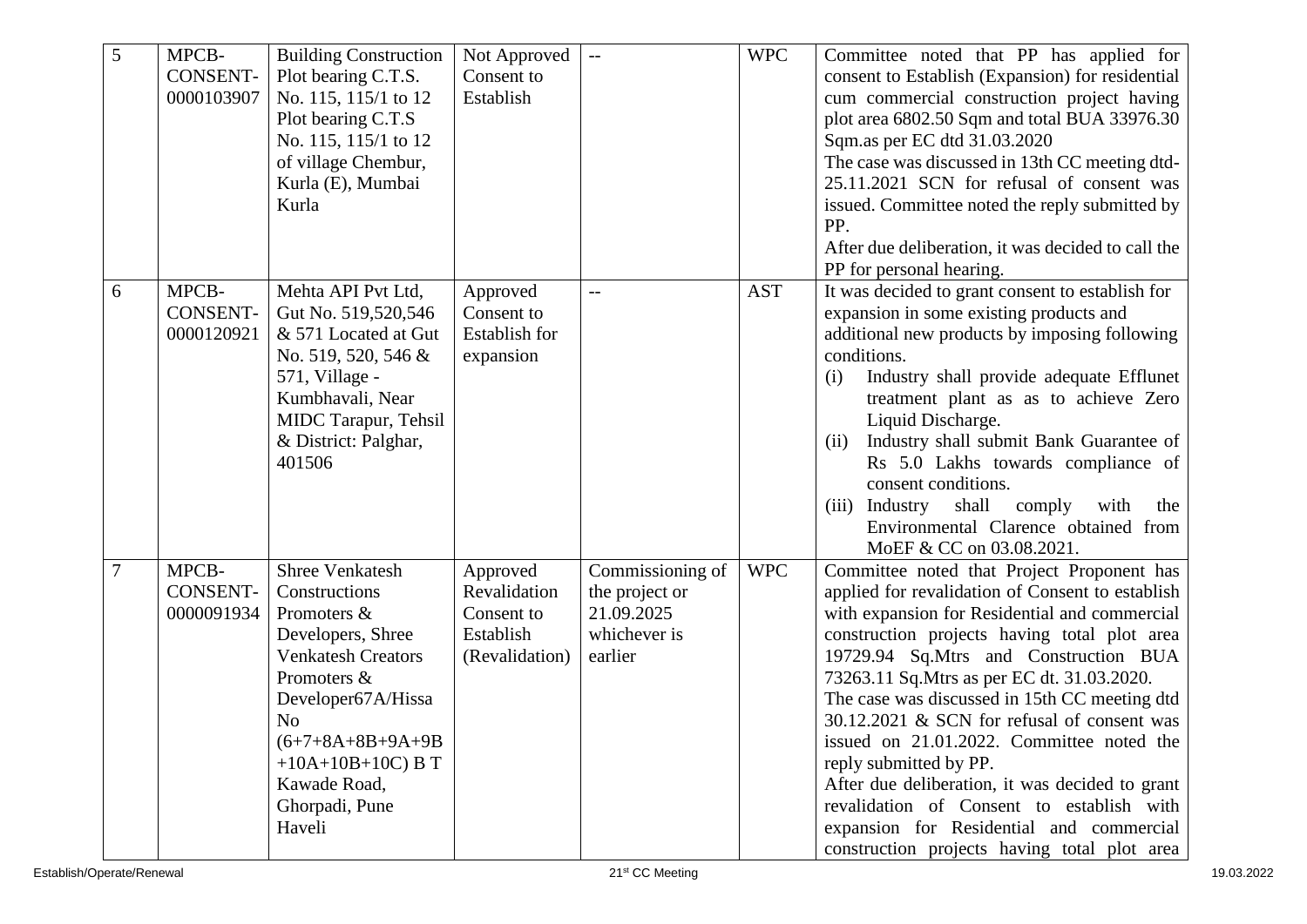|  |  | 19729.94 Sq.Mtrs and Construction BUA              |
|--|--|----------------------------------------------------|
|  |  | 73263.11 Sq. Mtrs as per EC dt. 31.03.2020 by      |
|  |  | imposing following conditions.                     |
|  |  | PP shall comply with the conditions<br>(i)         |
|  |  | stipulated in Environmental Clearance              |
|  |  | and consent conditions and submit BG of            |
|  |  | Rs. 10 Lakhs towards compliance of the             |
|  |  | same.                                              |
|  |  | PP shall install online monitoring system<br>(ii)  |
|  |  | to the O/L of STP for monitoring pH,               |
|  |  | Flow, BOD, TSS.                                    |
|  |  | The treated domestic effluent shall be 60<br>(iii) |
|  |  | % recycled for secondary purpose such as           |
|  |  | toilet flushing, air conditioning, cooling         |
|  |  | tower make up, firefighting etc. and               |
|  |  | reaming shall be utilized on land for              |
|  |  | gardening and connected to the sewerage            |
|  |  | system provided by local body.                     |
|  |  | Project Proponent shall provide Organic<br>(iv)    |
|  |  | waste digester with composting facility or         |
|  |  | Bio-gas digester with<br>composting                |
|  |  | facility.                                          |
|  |  | Project Proponent shall make provision<br>(v)      |
|  |  | of charging port for Electric vehicles in at       |
|  |  | least 40% total available parking area             |
|  |  | (vi) PP shall comply with the provision of         |
|  |  | Construction & Demolition<br>Waste                 |
|  |  | management Rules 2016.                             |
|  |  | (vii) Project Proponent shall take adequate        |
|  |  | measures to control noise and dust                 |
|  |  | emissions during construction phase                |
|  |  | (viii) project Proponent shall submit an           |
|  |  | affidavit in Board's prescribed format             |
|  |  | within 15 days regarding the compliance            |
|  |  | of conditions of EC and C to E                     |
|  |  | (ix) PP shall submit Bank Guarantee of Rs          |
|  |  | 11.408 Lakhs (0.1 % of total capital               |
|  |  | investment). The same shall be forfeited           |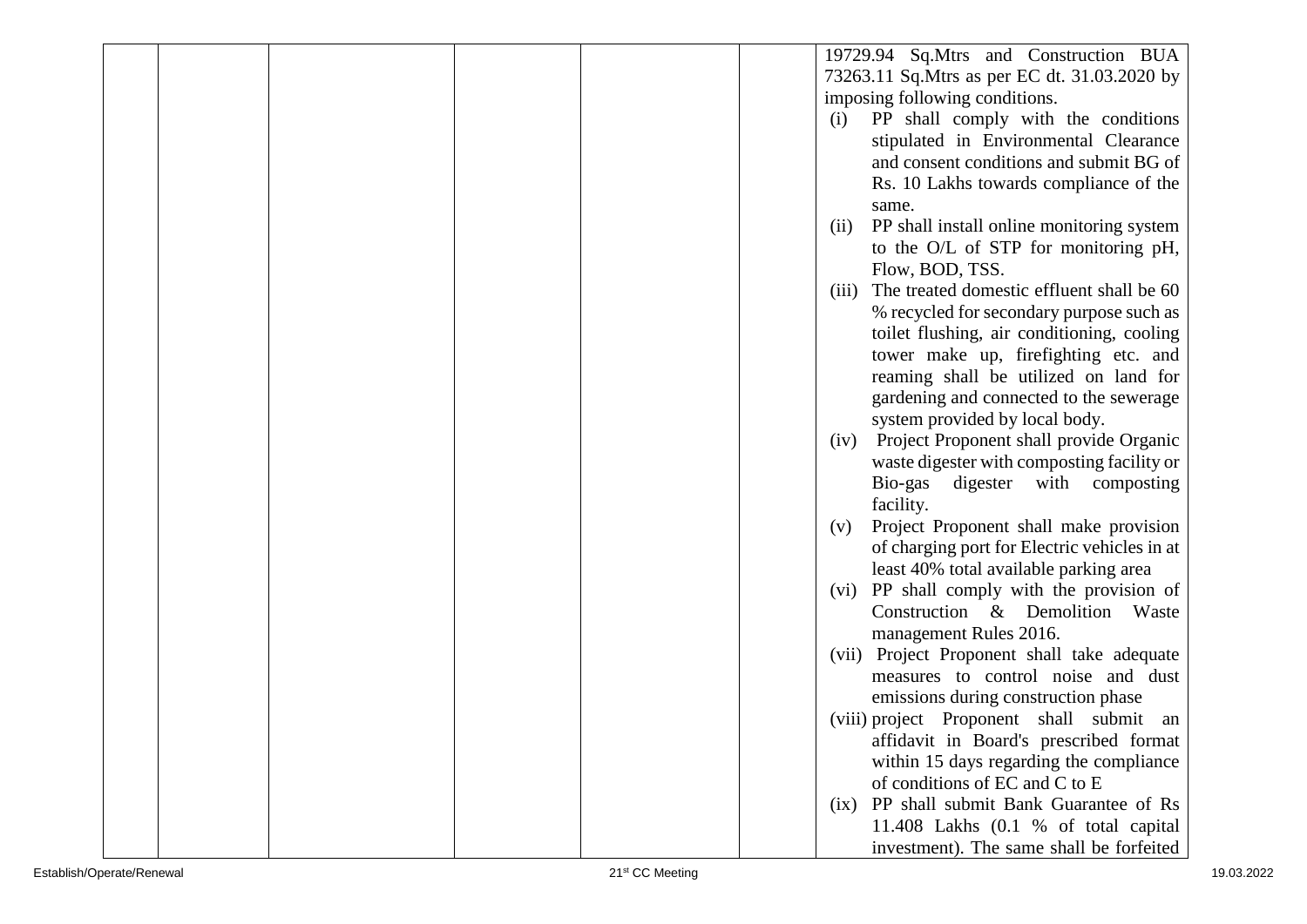|   |                                        |                                                                                      |                                                                       |                                                                                                 |            | as PP has not obtained revalidation of<br>consent to establish after 21.09.2020, thus<br>violated the Consent Conditions.<br>PP shall submit Board Resolution in<br>(x)<br>prescribed format as PP has not obtained<br>revalidation of consent to establish after<br>21.09.2020, thus violated the Consent<br>Conditions. PP shall submit Bank<br>Guarantee of Rs 2.0 Lakhs towards<br>submission of Board Resolution within<br>15 days.                                                                                                                                                                                                                                                                                                                                                                                                                                                                                                                                                                                                                                                                                                                                                             |
|---|----------------------------------------|--------------------------------------------------------------------------------------|-----------------------------------------------------------------------|-------------------------------------------------------------------------------------------------|------------|------------------------------------------------------------------------------------------------------------------------------------------------------------------------------------------------------------------------------------------------------------------------------------------------------------------------------------------------------------------------------------------------------------------------------------------------------------------------------------------------------------------------------------------------------------------------------------------------------------------------------------------------------------------------------------------------------------------------------------------------------------------------------------------------------------------------------------------------------------------------------------------------------------------------------------------------------------------------------------------------------------------------------------------------------------------------------------------------------------------------------------------------------------------------------------------------------|
| 8 | MPCB-<br><b>CONSENT-</b><br>0000121648 | Arthveda Northstar<br>(Pune) Realty Pvt.<br>Ltd., Gat No. 21<br><b>Bhukum Mulshi</b> | Approved<br>Revalidation<br>Consent to<br>Establish<br>(Revalidation) | Commissioning of<br>the project or co-<br>terminus with the<br>validity of EC dtd<br>26.08.2016 | <b>WPC</b> | Committee noted that Project Proponent has<br>applied for revalidation of consent to establish<br>for residential construction project having total<br>plot area 78660.0 Sq.Mtr and construction<br>BUA 140316.83 Sq. Mtrs. However as per EC<br>dtd. 26.08.2016, construction BUA is 80183.33<br>Sq Mtr.<br>The case was discussed in 6th CC meeting held<br>on 30.12.2021 & SCN for refusal of consent was<br>issued on 02.02.2022 as PP has not applied for<br>proposed construction BUA as per specific<br>condition of EC dtd 26.08.2016, not submitted<br>BG of Rs 20 Lakhs, water supply NOC,<br>drainage NOC, sanction plan/CC, architect<br>certificate.<br>Committee noted the reply submitted by PP on<br>04.02.2022 along with details of BG of Rs 20<br>lakhs, water supply & drainage NOC from<br>Bhukum Grampanchayt, CC from PMRDA,<br>architect certificate dtd04.02.2022 showing<br>completed construction BUA of 35202.42 SqM.<br>Afte due deliberation, it was decided to grant<br>revalidation of consent to establish for<br>residential construction project having total plot<br>area 78660.0 Sq.Mtr and construction BUA<br>80183.33 Sq. Mtrs. As per general condition (i) |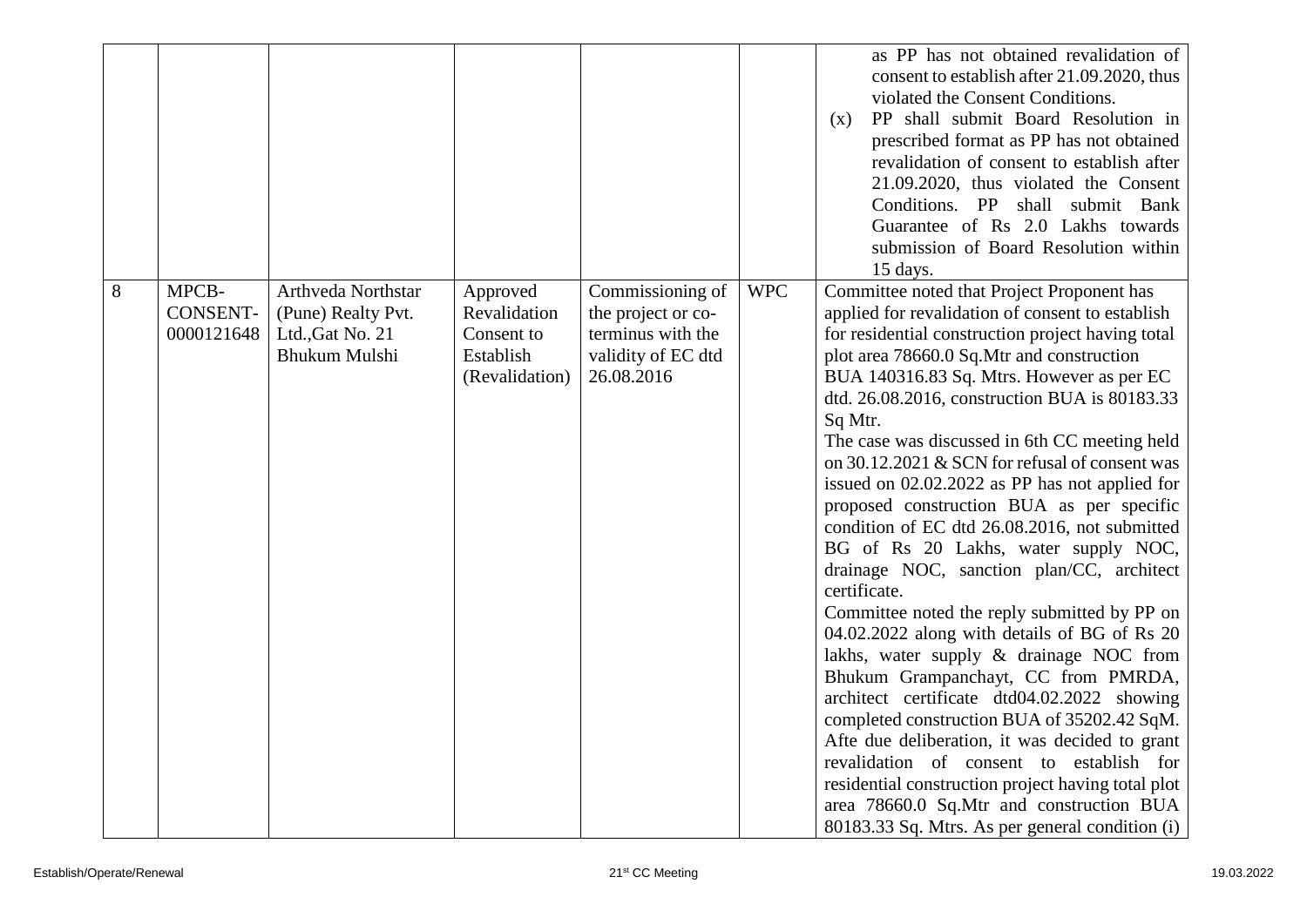|  |  |       | of EC dtd. 26.08.2016 by imposing following  |
|--|--|-------|----------------------------------------------|
|  |  |       | conditions.                                  |
|  |  | (i)   | PP shall comply with the conditions          |
|  |  |       | stipulated in Environmental Clearance        |
|  |  |       | and consent conditions and submit BG of      |
|  |  |       | Rs. 10 Lakhs towards compliance of the       |
|  |  |       | same.                                        |
|  |  | (ii)  | PP shall install online monitoring system    |
|  |  |       | to the O/L of STP for monitoring pH,         |
|  |  |       | Flow, BOD, TSS.                              |
|  |  | (iii) | The treated domestic effluent shall be 60    |
|  |  |       | % recycled for secondary purpose such as     |
|  |  |       | toilet flushing, air conditioning, cooling   |
|  |  |       | tower make up, firefighting etc. and         |
|  |  |       | reaming shall be utilized on land for        |
|  |  |       | gardening and connected to the sewerage      |
|  |  |       | system provided by local body.               |
|  |  | (iv)  | Project Proponent shall provide Organic      |
|  |  |       | waste digester with composting facility or   |
|  |  |       | Bio-gas digester with composting             |
|  |  |       | facility.                                    |
|  |  | (v)   | Project Proponent shall make provision       |
|  |  |       | of charging port for Electric vehicles in at |
|  |  |       | least 40% total available parking area       |
|  |  | (vi)  | PP shall comply with the provision of        |
|  |  |       | Construction & Demolition Waste              |
|  |  |       | management Rules 2016.                       |
|  |  |       | (vii) Project Proponent shall take adequate  |
|  |  |       | measures to control noise and dust           |
|  |  |       | emissions during construction phase          |
|  |  |       | (viii) project Proponent shall submit an     |
|  |  |       | affidavit in Board's prescribed format       |
|  |  |       | within 15 days regarding the compliance      |
|  |  |       | of conditions of EC and C to E               |
|  |  | (ix)  | PP shall submit Bank Guarantee of Rs         |
|  |  |       | 29.20 Lakhs (0.1 % of total capital          |
|  |  |       | investment). The same shall be forfeited     |
|  |  |       | as PP has not obtained revalidation of       |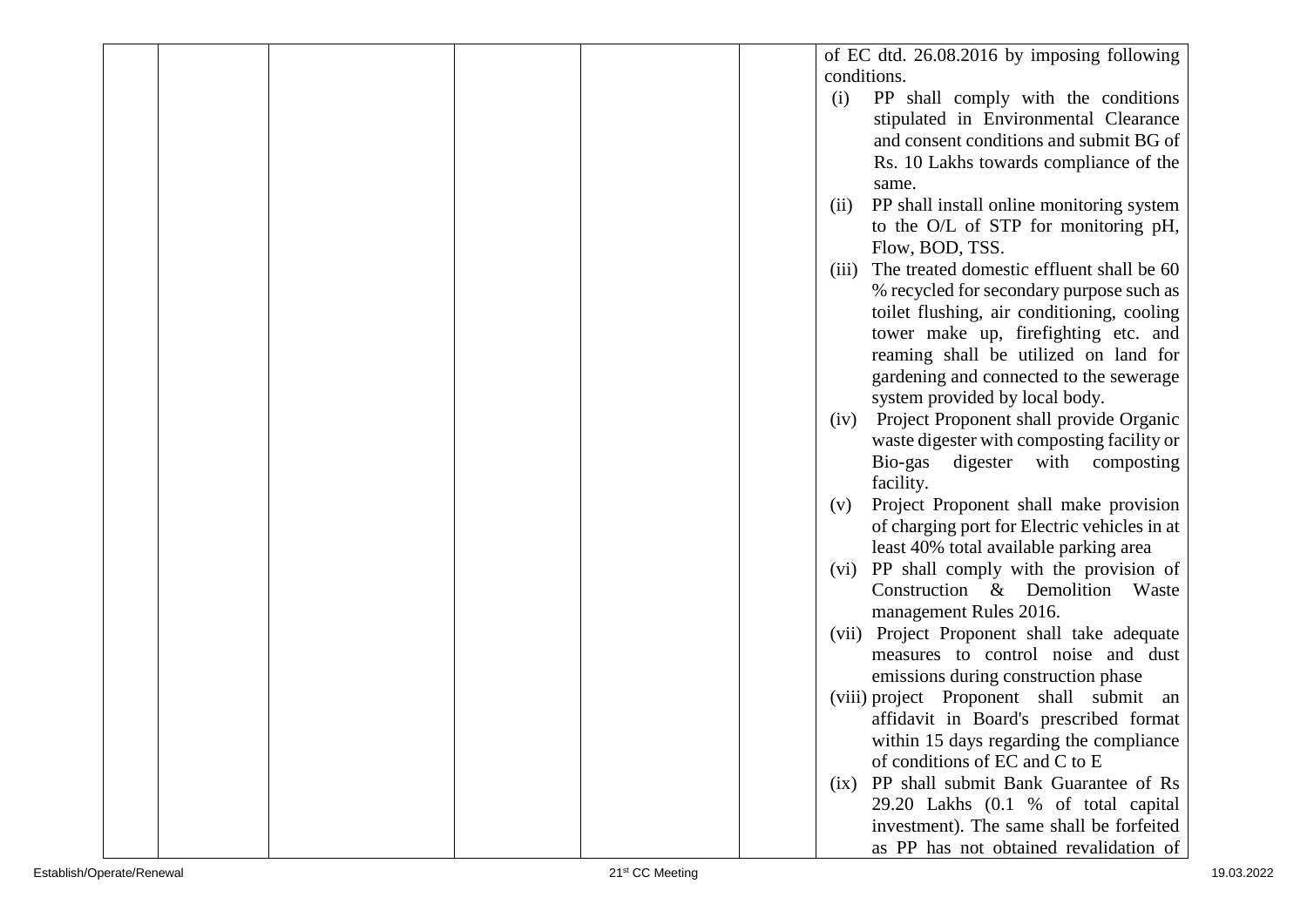|   |                                        |                                                                                                                                                                                                                                                        |                                                       |                                                                                             |            | consent to establish after 29.03.2021, thus<br>violated the Consent Conditions.<br>PP shall submit Board Resolution in<br>(x)<br>prescribed format as PP has not obtained<br>revalidation of consent to establish after<br>29.03.2021, thus violated the Consent<br>Conditions. PP shall submit Bank<br>Guarantee of Rs 2.0 Lakhs towards<br>submission of Board Resolution within<br>15 days.                                                                                                                                                                                                                                                                                                                                                                                                                                                                                                                                                                                                                                                                                                                                                                                                         |
|---|----------------------------------------|--------------------------------------------------------------------------------------------------------------------------------------------------------------------------------------------------------------------------------------------------------|-------------------------------------------------------|---------------------------------------------------------------------------------------------|------------|--------------------------------------------------------------------------------------------------------------------------------------------------------------------------------------------------------------------------------------------------------------------------------------------------------------------------------------------------------------------------------------------------------------------------------------------------------------------------------------------------------------------------------------------------------------------------------------------------------------------------------------------------------------------------------------------------------------------------------------------------------------------------------------------------------------------------------------------------------------------------------------------------------------------------------------------------------------------------------------------------------------------------------------------------------------------------------------------------------------------------------------------------------------------------------------------------------|
| 9 | MPCB-<br><b>CONSENT-</b><br>0000122710 | K.R. Mali Builders &<br>Developers P.<br>Ltd.CTS No.<br>$675/12(pt)$ , 869,<br>870(pt), 871, 872,<br>876(pt), 878, 1062(pt)<br>CTS No. $675/12(pt)$ ,<br>869, 870(pt), 871,<br>872, 876(pt), 878,<br>$1062(pt)$ of Eksar<br>Village Borivali<br>Mumbai | Approved<br>Consent to<br>Establish<br>(Revalidation) | Commissioning of<br>the unit or co<br>terminus with the<br>validity of EC dtd<br>29.04.2014 | <b>WPC</b> | Committee Noted that PP has applied for<br>revalidation of consent to establish for Building<br>construction project (Rehab Project) on Total<br>Plot area-5613.50 Sq.mts and total construction<br>BUA- 32903.68 Sq.mts as per EC dtd<br>29.04.2014.<br>The case was discussed in 16th CC meeting and<br>SCN was issue on 01.02.2022. Committee noted<br>the reply submitted by PP.<br>It was decided to grant revalidation of consent<br>to establish for Building construction project<br>(Rehab Project) on Total Plot area- 5613.50<br>Sq.mts and total construction BUA- 32903.68<br>Sq.mts. as per EC dtd 29.04.2014 by imposing<br>following conditions.<br>PP shall comply with the conditions<br>(i)<br>stipulated in Environmental Clearance<br>and consent conditions and submit BG of<br>Rs. 10 Lakhs towards compliance of the<br>same.<br>PP shall install online monitoring system<br>(11)<br>to the O/L of STP for monitoring pH,<br>Flow, BOD, TSS.<br>The treated domestic effluent shall be 60<br>(iii)<br>% recycled for secondary purpose such as<br>toilet flushing, air conditioning, cooling<br>tower make up, firefighting etc. and<br>reaming shall be utilized on land for |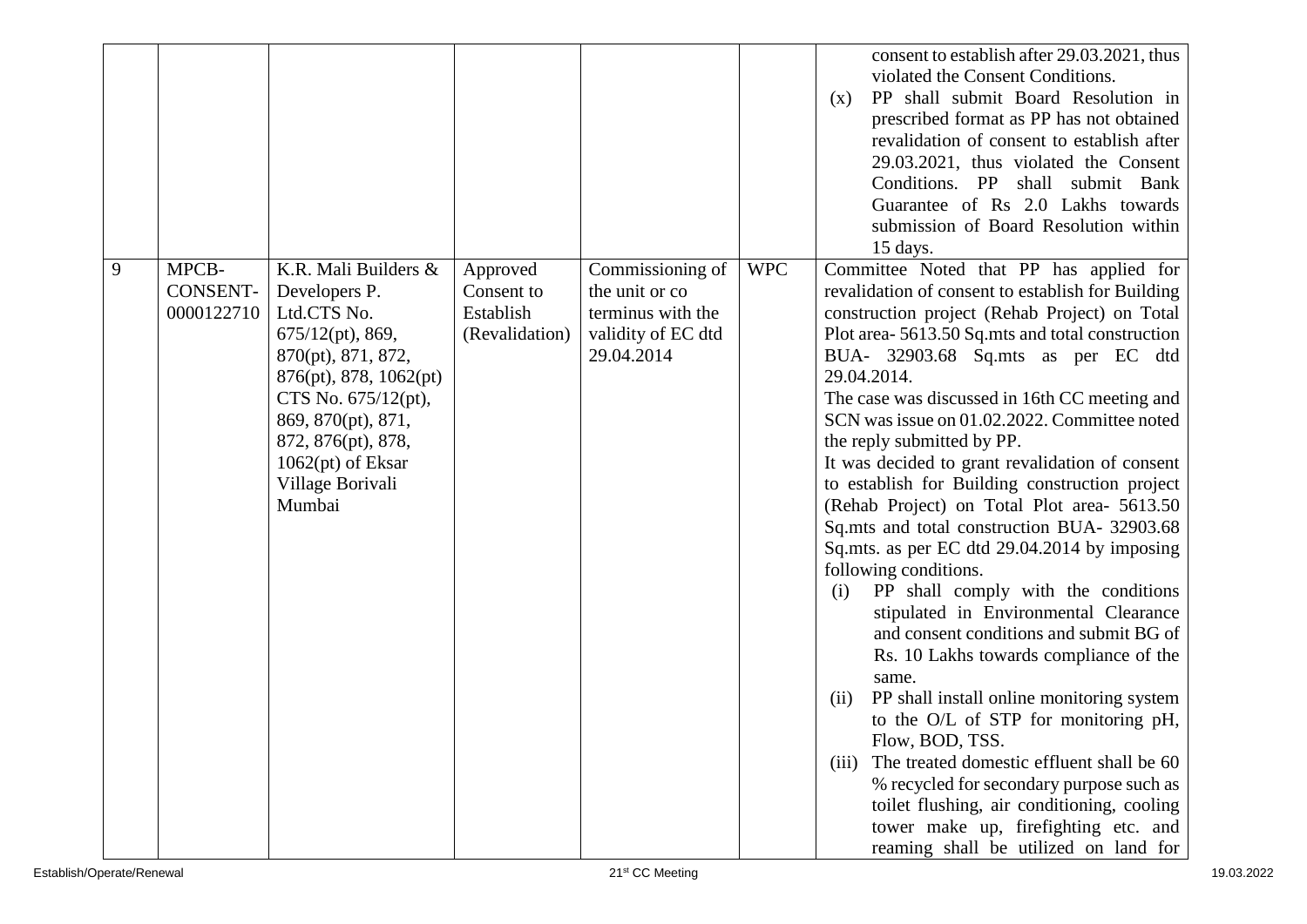|    |                                 |                                                         |                                     |                                                         |            | gardening and connected to the sewerage<br>system provided by local body.<br>Project Proponent shall provide Organic<br>(iv)<br>waste digester with composting facility or<br>Bio-gas digester with composting<br>facility.<br>Project Proponent shall make provision<br>(v)<br>of charging port for Electric vehicles in at<br>least 40% total available parking area<br>(vi) PP shall comply with the provision of<br>Construction & Demolition Waste<br>management Rules 2016.<br>(vii) Project Proponent shall take adequate<br>measures to control noise and dust<br>emissions during construction phase<br>(viii) project Proponent shall submit an<br>affidavit in Board's prescribed format<br>within 15 days regarding the compliance<br>of conditions of EC and C to E<br>PP shall submit Bank Guarantee of Rs<br>(ix)<br>11.54 Lakhs (0.1 % of<br>capital<br>investment). The same shall be forfeited<br>as PP has not obtained revalidation of<br>consent to establish after 24.08.2017, thus<br>violated the Consent Conditions.<br>PP shall submit Board Resolution in<br>(x)<br>prescribed format as PP has not obtained<br>revalidation of consent to establish after<br>24.08.2017, thus violated the Consent<br>Conditions. PP<br>shall<br>submit Bank<br>Guarantee of Rs 2.0 Lakhs towards<br>submission of Board Resolution within<br>15 days. |
|----|---------------------------------|---------------------------------------------------------|-------------------------------------|---------------------------------------------------------|------------|--------------------------------------------------------------------------------------------------------------------------------------------------------------------------------------------------------------------------------------------------------------------------------------------------------------------------------------------------------------------------------------------------------------------------------------------------------------------------------------------------------------------------------------------------------------------------------------------------------------------------------------------------------------------------------------------------------------------------------------------------------------------------------------------------------------------------------------------------------------------------------------------------------------------------------------------------------------------------------------------------------------------------------------------------------------------------------------------------------------------------------------------------------------------------------------------------------------------------------------------------------------------------------------------------------------------------------------------------------------------|
| 10 | MPCB-<br>CONSENT-<br>0000123031 | M/s. Shweta<br>Infrastructure &<br>Housing (I) Pvt Ltd. | Approved<br>Consent to<br>Establish | Commissioning of<br>the unit or co<br>terminus with the | <b>WPC</b> | Committee noted that PP has applied for re-<br>validation of Consent to Establish for residential<br>Project having total plot area of 21646.00                                                                                                                                                                                                                                                                                                                                                                                                                                                                                                                                                                                                                                                                                                                                                                                                                                                                                                                                                                                                                                                                                                                                                                                                                    |
|    |                                 | same as location of                                     | (Revalidation)                      | validity of EC dtd                                      |            | Sq.mtrs and total construction BUA area of                                                                                                                                                                                                                                                                                                                                                                                                                                                                                                                                                                                                                                                                                                                                                                                                                                                                                                                                                                                                                                                                                                                                                                                                                                                                                                                         |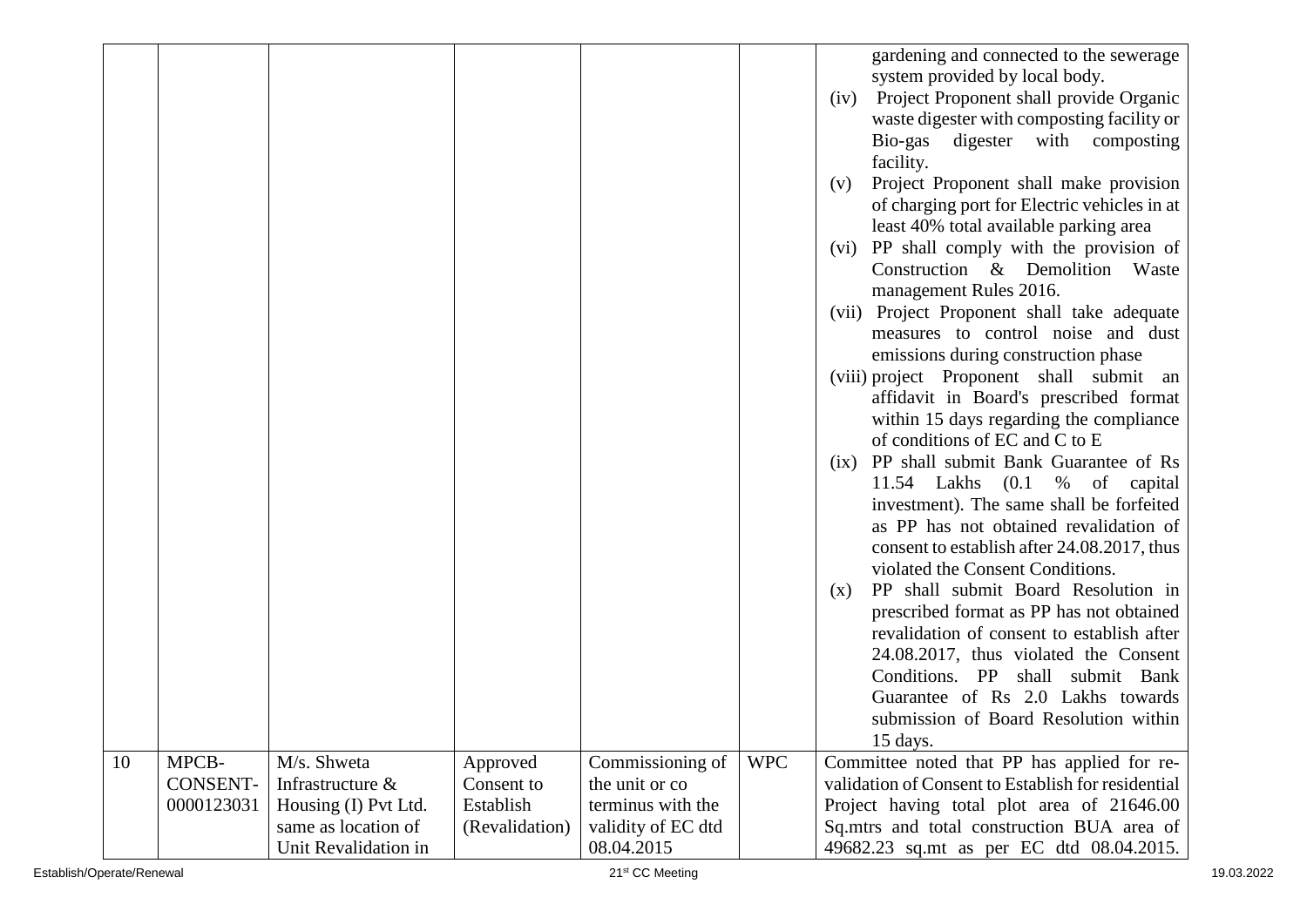| <b>CTE</b> for Residential |  | The case was discussed in 16th CC meeting dtd-     |
|----------------------------|--|----------------------------------------------------|
| project                    |  | 30.12.2021 and SCN was issued on 01.02.2022        |
| "Amozon†• at               |  | Committee noted the reply submitted by PP.         |
| S.No. 44/2,                |  | After due deliberation, it was decided to grant    |
| Anandwali Shivar,          |  | Consent to Establish for residential Project       |
| Taluka & District          |  | having total plot area of 21646.00 Sq.mtrs and     |
| Nashik by M/s.             |  | total construction BUA area of 49682.23 sq.mt      |
| Shweta Infrastructure      |  | as per EC dtd 08.04.2015 by imposing               |
| $&$ Housing (I) Pvt        |  | following conditions.                              |
| Ltd. Nashik                |  | PP shall comply with the conditions<br>(i)         |
|                            |  | stipulated in Environmental Clearance              |
|                            |  | and consent conditions and submit BG of            |
|                            |  | Rs. 10 Lakhs towards compliance of the             |
|                            |  | same.                                              |
|                            |  | PP shall install online monitoring system<br>(ii)  |
|                            |  | to the O/L of STP for monitoring pH,               |
|                            |  | Flow, BOD, TSS.                                    |
|                            |  | The treated domestic effluent shall be 60<br>(iii) |
|                            |  | % recycled for secondary purpose such as           |
|                            |  | toilet flushing, air conditioning, cooling         |
|                            |  | tower make up, firefighting etc. and               |
|                            |  | reaming shall be utilized on land for              |
|                            |  | gardening and connected to the sewerage            |
|                            |  | system provided by local body.                     |
|                            |  | Project Proponent shall provide Organic<br>(iv)    |
|                            |  | waste digester with composting facility or         |
|                            |  | Bio-gas digester with composting                   |
|                            |  | facility.                                          |
|                            |  | Project Proponent shall make provision<br>(v)      |
|                            |  | of charging port for Electric vehicles in at       |
|                            |  | least 40% total available parking area             |
|                            |  | (vi) PP shall comply with the provision of         |
|                            |  | Construction & Demolition<br>Waste                 |
|                            |  | management Rules 2016.                             |
|                            |  | (vii) Project Proponent shall take adequate        |
|                            |  | measures to control noise and dust                 |
|                            |  | emissions during construction phase                |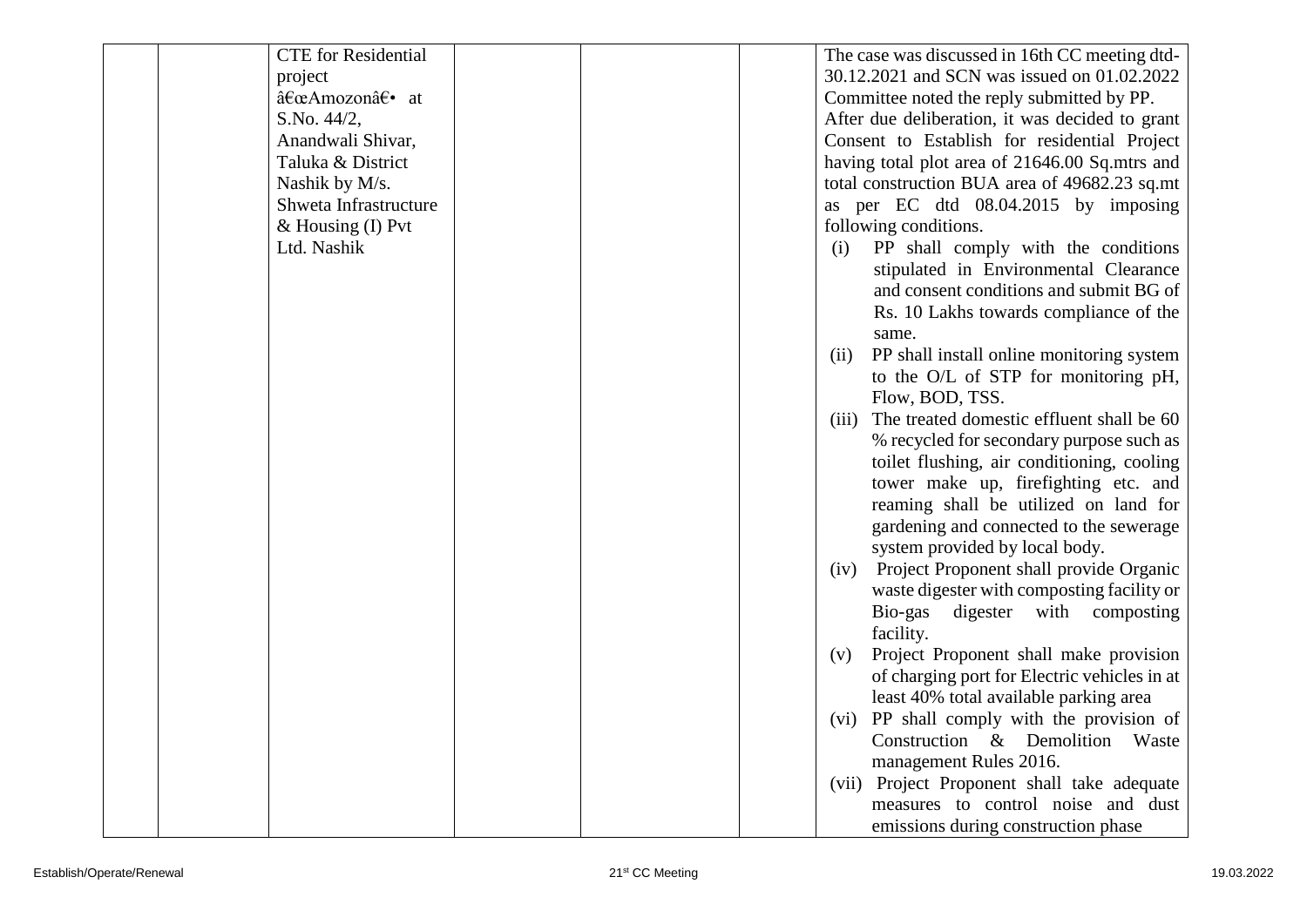|    |                                        |                                                                                                                                     |                                                        |                                                                             |            | (viii) project Proponent shall submit an<br>affidavit in Board's prescribed format<br>within 15 days regarding the compliance<br>of conditions of EC and C to E<br>PP shall submit Bank Guarantee of Rs<br>(ix)<br>11.88 Lakhs (0.1 % of<br>capital<br>investment). The same shall be forfeited<br>as PP has not obtained revalidation of<br>consent to establish after 04.07.2019, thus<br>violated the Consent Conditions.<br>PP shall submit Board Resolution in<br>(x)<br>prescribed format as PP has not obtained<br>revalidation of consent to establish after<br>04.07.2019, thus violated the Consent<br>Conditions. PP shall submit Bank<br>Guarantee of Rs 2.0 Lakhs towards<br>submission of Board Resolution within<br>15 days.                                                                     |
|----|----------------------------------------|-------------------------------------------------------------------------------------------------------------------------------------|--------------------------------------------------------|-----------------------------------------------------------------------------|------------|-----------------------------------------------------------------------------------------------------------------------------------------------------------------------------------------------------------------------------------------------------------------------------------------------------------------------------------------------------------------------------------------------------------------------------------------------------------------------------------------------------------------------------------------------------------------------------------------------------------------------------------------------------------------------------------------------------------------------------------------------------------------------------------------------------------------|
| 11 | MPCB-<br><b>CONSENT-</b><br>0000122584 | Commercial project<br>by KOLTE PATIL<br><b>DEVELOPERS</b><br>LIMITEDC. S. No.<br>198/1B/B Lohgaon,<br>(Viman Nagar), Pune<br>Haveli | Approved<br>Revalidation<br>of Consent to<br>Establish | Commissioning of<br>the project or<br>27.08.2024<br>whichever is<br>earlier | <b>WPC</b> | It was decided to grant Revalidation of Consent<br>to Establish with Expansion with change in<br>name for Commercial Construction project<br>having total plot area 17497.16 Sq. Mtrs. $\&$<br>proposed total Construction BUA 86386.56 Sq.<br>Mtrs, as per EC dt. 03.09.2021 by imposing<br>following conditions.<br>PP shall comply with the conditions<br>(i)<br>stipulated in Environmental Clearance<br>and consent conditions and submit BG of<br>Rs. 10 Lakhs towards compliance of the<br>same.<br>PP shall install online monitoring system<br>(ii)<br>to the O/L of STP for monitoring pH,<br>Flow, BOD, TSS.<br>The treated domestic effluent shall be 60<br>(iii)<br>% recycled for secondary purpose such as<br>toilet flushing, air conditioning, cooling<br>tower make up, firefighting etc. and |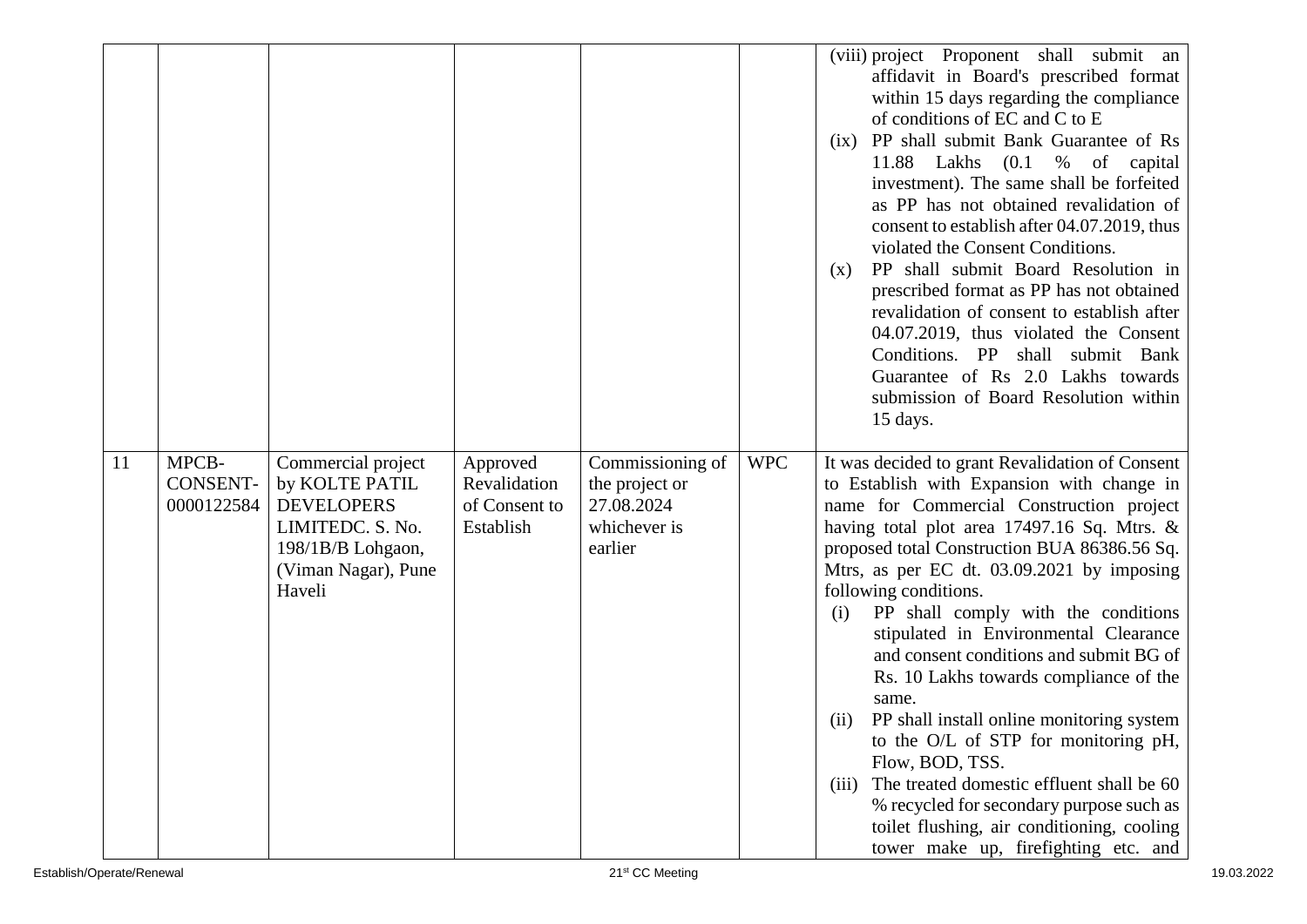|    |                 |                                             |                            |                  |            | reaming shall be utilized on land for<br>gardening and connected to the sewerage<br>system provided by local body.<br>Project Proponent shall provide Organic<br>(iv)<br>waste digester with composting facility or<br>Bio-gas digester with composting<br>facility.<br>Project Proponent shall make provision<br>(v)<br>of charging port for Electric vehicles in at<br>least 40% total available parking area<br>(vi) PP shall comply with the provision of<br>Construction & Demolition<br>Waste<br>management Rules 2016.<br>(vii) Project Proponent shall take adequate<br>measures to control noise and dust<br>emissions during construction phase<br>(viii) project Proponent shall submit an<br>affidavit in Board's prescribed format<br>within 15 days regarding the compliance<br>of conditions of EC and C to E<br>(ix) PP shall submit Bank Guarantee of Rs<br>26.397 Lakhs (0.1 % of total capital<br>investment). The same shall be forfeited<br>as PP has not obtained revalidation of<br>consent to establish after 27.08.2019, thus<br>violated the Consent Conditions.<br>PP shall submit Board Resolution in<br>(x)<br>prescribed format as PP has not obtained<br>revalidation of consent to establish after<br>27.08.2019, thus violated the Consent<br>Conditions. PP<br>shall submit Bank<br>Guarantee of Rs 2.0 Lakhs towards |
|----|-----------------|---------------------------------------------|----------------------------|------------------|------------|---------------------------------------------------------------------------------------------------------------------------------------------------------------------------------------------------------------------------------------------------------------------------------------------------------------------------------------------------------------------------------------------------------------------------------------------------------------------------------------------------------------------------------------------------------------------------------------------------------------------------------------------------------------------------------------------------------------------------------------------------------------------------------------------------------------------------------------------------------------------------------------------------------------------------------------------------------------------------------------------------------------------------------------------------------------------------------------------------------------------------------------------------------------------------------------------------------------------------------------------------------------------------------------------------------------------------------------------------------|
|    |                 |                                             |                            |                  |            |                                                                                                                                                                                                                                                                                                                                                                                                                                                                                                                                                                                                                                                                                                                                                                                                                                                                                                                                                                                                                                                                                                                                                                                                                                                                                                                                                         |
|    |                 |                                             |                            |                  |            | submission of Board Resolution within<br>15 days.                                                                                                                                                                                                                                                                                                                                                                                                                                                                                                                                                                                                                                                                                                                                                                                                                                                                                                                                                                                                                                                                                                                                                                                                                                                                                                       |
| 12 | MPCB-           | M/s Space Developers                        | Approved                   | Commissioning of | <b>WPC</b> | Committee noted that PP has applied for                                                                                                                                                                                                                                                                                                                                                                                                                                                                                                                                                                                                                                                                                                                                                                                                                                                                                                                                                                                                                                                                                                                                                                                                                                                                                                                 |
|    | <b>CONSENT-</b> | C.T.S No. 351/1 to                          | Revalidation               | the project or   |            | revalidation of consent to establish for proposed                                                                                                                                                                                                                                                                                                                                                                                                                                                                                                                                                                                                                                                                                                                                                                                                                                                                                                                                                                                                                                                                                                                                                                                                                                                                                                       |
|    | 0000123859      | 110, 575, 575/1 to 9<br>Shivdarshan SRA Co- | of Consent to<br>Establish | 06.04.2023       |            | SRA residential construction project on Total                                                                                                                                                                                                                                                                                                                                                                                                                                                                                                                                                                                                                                                                                                                                                                                                                                                                                                                                                                                                                                                                                                                                                                                                                                                                                                           |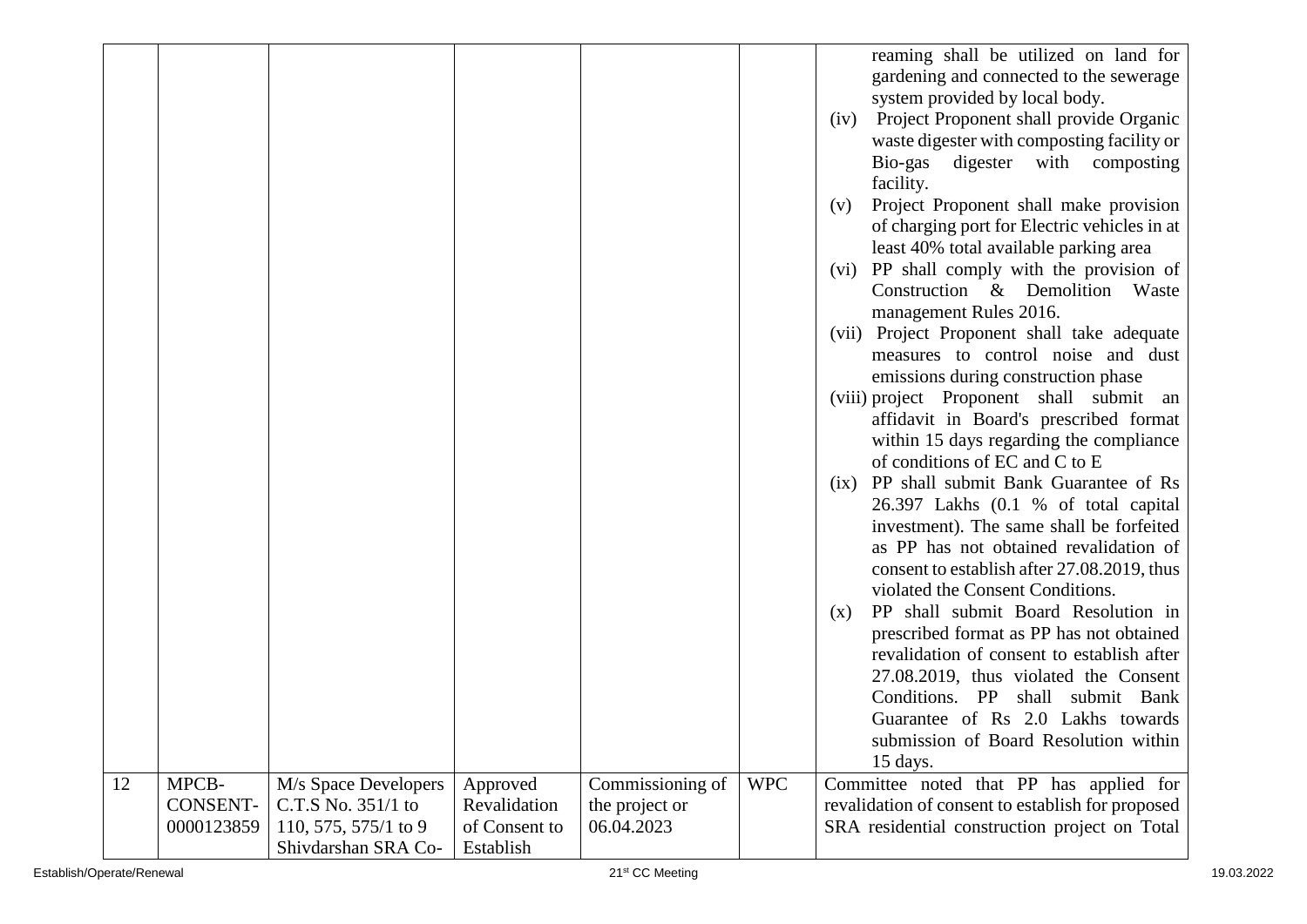| Slum plot C.T.S No.<br>earlier<br>Sq.mts.<br>351/1 to 110, 575,<br>The case was discussed in 16th CC meeting dtd-<br>30.12.2021 & SCN was issued on 01.02.2022.<br>575/1 to 9 of Village<br>Kanjur, Near<br>Committee noted the reply submitted by PP. |  |
|--------------------------------------------------------------------------------------------------------------------------------------------------------------------------------------------------------------------------------------------------------|--|
|                                                                                                                                                                                                                                                        |  |
|                                                                                                                                                                                                                                                        |  |
|                                                                                                                                                                                                                                                        |  |
|                                                                                                                                                                                                                                                        |  |
| Mangatram Petrol<br>After due deliberation, It was decided to grant                                                                                                                                                                                    |  |
| Pump, Off L.B.S<br>revalidation of consent to establish for proposed                                                                                                                                                                                   |  |
| Marg, Bhandup (W).<br>SRA residential construction project on Total                                                                                                                                                                                    |  |
| Sward, Mumbai-78<br>Plot area- 4831.00 Sq.mts and BUA- 49306.06                                                                                                                                                                                        |  |
| Kurla<br>Sq.mts by imposing following conditions                                                                                                                                                                                                       |  |
| PP shall obtain revalidated Environmental<br>(i)<br>Clearance for the construction project. PP<br>shall not take any effective steps without<br>obtaining valid Environmental Clearance.                                                               |  |
| (ii) PP shall comply with the conditions<br>stipulated in consent conditions and                                                                                                                                                                       |  |
| submit BG of Rs. 10 Lakhs towards<br>compliance of the same.                                                                                                                                                                                           |  |
| (iii) PP shall install online monitoring system<br>to the O/L of STP for monitoring pH,<br>Flow, BOD, TSS.                                                                                                                                             |  |
| The treated domestic effluent shall be 60<br>(iv)                                                                                                                                                                                                      |  |
| % recycled for secondary purpose such as                                                                                                                                                                                                               |  |
| toilet flushing, air conditioning, cooling                                                                                                                                                                                                             |  |
| tower make up, firefighting etc. and                                                                                                                                                                                                                   |  |
| reaming shall be utilized on land for                                                                                                                                                                                                                  |  |
| gardening and connected to the sewerage                                                                                                                                                                                                                |  |
| system provided by local body.                                                                                                                                                                                                                         |  |
| Project Proponent shall provide Organic<br>(v)                                                                                                                                                                                                         |  |
| waste digester with composting facility or                                                                                                                                                                                                             |  |
| Bio-gas digester with composting                                                                                                                                                                                                                       |  |
| facility.<br>(vi) Project Proponent shall make provision                                                                                                                                                                                               |  |
| of charging port for Electric vehicles in at                                                                                                                                                                                                           |  |
| least 40% total available parking area                                                                                                                                                                                                                 |  |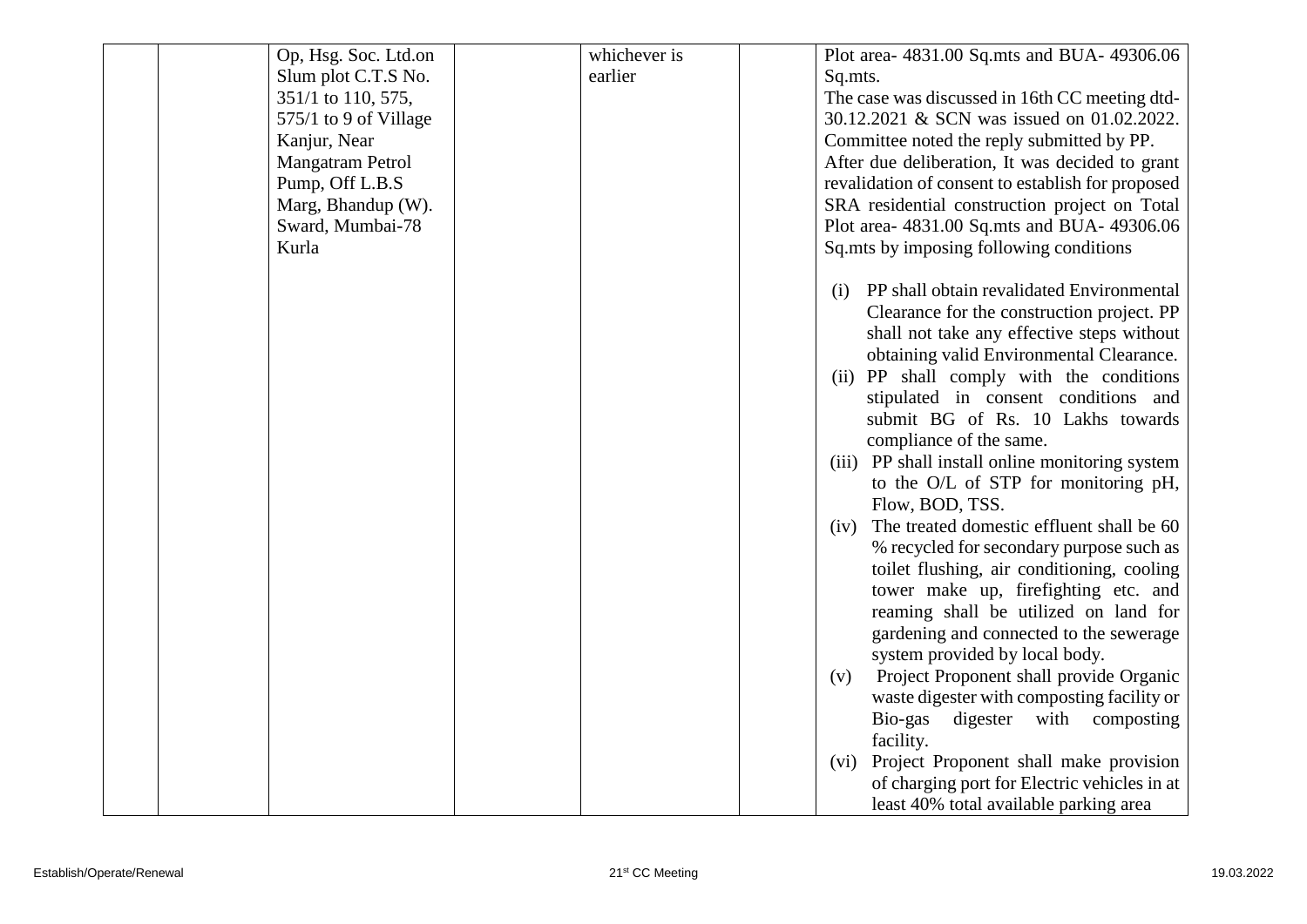|    |                 |                        |                      |                          |            | (vii) PP shall comply with the provision of     |
|----|-----------------|------------------------|----------------------|--------------------------|------------|-------------------------------------------------|
|    |                 |                        |                      |                          |            | Construction & Demolition Waste                 |
|    |                 |                        |                      |                          |            | management Rules 2016.                          |
|    |                 |                        |                      |                          |            | (viii) Project Proponent shall take adequate    |
|    |                 |                        |                      |                          |            | measures to control noise and dust              |
|    |                 |                        |                      |                          |            | emissions during construction phase             |
|    |                 |                        |                      |                          |            |                                                 |
|    |                 |                        |                      |                          |            | project Proponent shall submit an<br>(ix)       |
|    |                 |                        |                      |                          |            | affidavit in Board's prescribed format          |
|    |                 |                        |                      |                          |            | within 15 days regarding the compliance         |
|    |                 |                        |                      |                          |            | of conditions of EC and C to E                  |
|    |                 |                        |                      |                          |            | PP shall submit Bank Guarantee of Rs<br>(x)     |
|    |                 |                        |                      |                          |            | 11.88 Lakhs (0.1<br>% of capital                |
|    |                 |                        |                      |                          |            | investment). The same shall be forfeited        |
|    |                 |                        |                      |                          |            | as PP has not obtained revalidation of          |
|    |                 |                        |                      |                          |            | consent to establish after 06.04.2018, thus     |
|    |                 |                        |                      |                          |            | violated the Consent Conditions.                |
|    |                 |                        |                      |                          |            | PP shall submit Board Resolution in<br>$(x_i)$  |
|    |                 |                        |                      |                          |            | prescribed format as PP has not obtained        |
|    |                 |                        |                      |                          |            | revalidation of consent to establish after      |
|    |                 |                        |                      |                          |            | 6.04.2018, thus violated the Consent            |
|    |                 |                        |                      |                          |            | Conditions. PP shall submit Bank                |
|    |                 |                        |                      |                          |            | Guarantee of Rs 2.0 Lakhs towards               |
|    |                 |                        |                      |                          |            | submission of Board Resolution within           |
|    |                 |                        |                      |                          |            | 15 days.                                        |
| 13 | MPCB-           | Proposed expansion &   | Not Approved         | $\overline{\phantom{m}}$ | <b>AST</b> | Committee noted that industry has applied for   |
|    | <b>CONSENT-</b> | addition of Aroma      | Consent to           |                          |            | Consent to establish for expansion with CI Rs.  |
|    | 0000113801      | Chemical               | <b>Establish for</b> |                          |            | 37.0 Crs. for expansion in existing quantity,   |
|    |                 | manufacturing facility | expansion            |                          |            | proposed new products and Co-gen - 3 MW.        |
|    |                 | by Privi Speciality    |                      |                          |            | After due deliberation, it was decided to issue |
|    |                 | Chemicals Plot No.     |                      |                          |            | Show Cause Notice for refusal of consent for    |
|    |                 | A-3, Maharashtra       |                      |                          |            | following non-compliances and call the industry |
|    |                 | Industrial             |                      |                          |            | for presentation.                               |
|    |                 | Development            |                      |                          |            | (i) Industry has proposed to discharge effluent |
|    |                 | Corporation Mahad.     |                      |                          |            | to Mahad CETP for further treatment and         |
|    |                 |                        |                      |                          |            | disposal. However, MMA CETP, Mahad is           |
|    |                 |                        |                      |                          |            | not having adequate hydraulic load              |
|    |                 |                        |                      |                          |            | capacity for additional effluent.               |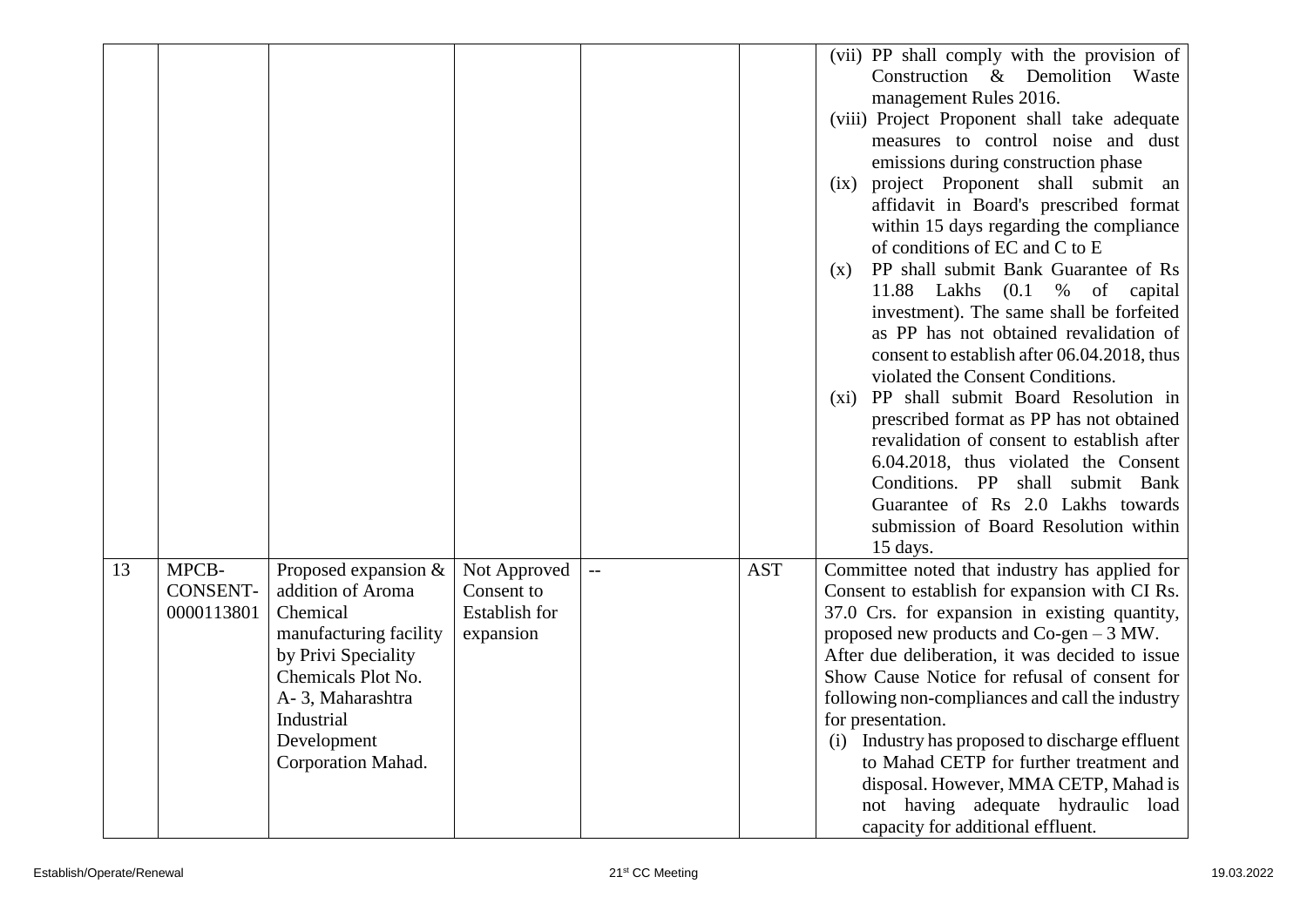|    |                                        |                                                                                                                                                                                                                                                                                                    |                                     |                                                                          |            | (ii) Industry has installed 14 TPH oil fired<br>boiler without consent to establish                                                                                                                                                                                                                                                                                                                                                                                                                                                                                                                                                                                                                                                                    |
|----|----------------------------------------|----------------------------------------------------------------------------------------------------------------------------------------------------------------------------------------------------------------------------------------------------------------------------------------------------|-------------------------------------|--------------------------------------------------------------------------|------------|--------------------------------------------------------------------------------------------------------------------------------------------------------------------------------------------------------------------------------------------------------------------------------------------------------------------------------------------------------------------------------------------------------------------------------------------------------------------------------------------------------------------------------------------------------------------------------------------------------------------------------------------------------------------------------------------------------------------------------------------------------|
| 14 | MPCB-<br><b>CONSENT-</b><br>0000124729 | M/S. Vishal Ashok<br>Chugera urvey No-<br>$26/3,26/4$ (P)<br>Kaswand<br>Mahableshwar                                                                                                                                                                                                               | Approved<br>Consent to<br>Establish | Commissioning of<br>the unit or five<br>years whichever is<br>earlier    | <b>WPC</b> | It was decided to grant consent to establish for<br>activity-5<br>Ton/D<br>cold<br>storage<br>in<br>Mahabaleshwar-<br>Panchgani<br>Ecological<br>by imposing<br>following<br>Sensitive Area<br>conditions.<br>Industry shall obtain permission from<br>(i)<br>High Level Monitoring Committee of<br>ESA area for the proposed establishment.<br>PP shall submit Bank Guarantee of Rs<br>(ii)<br>25000 towards compliance of consent<br>conditions.                                                                                                                                                                                                                                                                                                     |
| 15 | MPCB-<br><b>CONSENT-</b><br>0000124797 | <b>AYM SYNTEX</b><br>LTD435/4/1 &<br>435/5/1 Dewan Ind.<br><b>Estate Palghar</b>                                                                                                                                                                                                                   | Approved<br>Consent to<br>Establish | Commissioning of<br>the unit or five<br>years whichever is<br>earlier    | <b>WPC</b> | It was decided to grant consent to establish for<br>texturizing activity in existing textile processing<br>unit by imposing following conditions.<br>Industry shall submit Bank Guarantee of<br>(i)<br>Rs 2.0 Lakhs towards compliance of<br>consent conditions.                                                                                                                                                                                                                                                                                                                                                                                                                                                                                       |
| 16 | MPCB-<br><b>CONSENT-</b><br>0000104768 | Expansion in<br>Proposed Commercial<br>project Amar Tech<br>Park by M/s.<br>Citypoint<br><b>Constructions LLP</b><br>$(Forme31/5/1+5+11+$<br>$14$ , $\left(31/6/4+5+14+20\right)$<br>$+21+23+27+28+29$ ,<br>$(31/6A)$ , $(31/8/2+3)$ ,<br>$(31/7B)$ , $(33/4$ Part)<br>31/6/17B Balewadi<br>Haveli | Approved<br>Consent to<br>Establish | Commissioning of<br>the project or five<br>years whichever is<br>earlier | <b>WPC</b> | It was decided to grant Consent to Establish for<br>Expansion in Commercial IT project having<br>total plot area 17704.63 SqM. & proposed total<br>Construction BUA 119600.00 SqM, as per EC<br>09.02.2021<br>by imposing following<br>dt.<br>conditions.<br>PP shall comply with the conditions<br>(i)<br>stipulated in Environmental Clearance<br>and consent conditions and submit BG of<br>Rs. 10 Lakhs towards compliance of the<br>same.<br>PP shall install online monitoring system<br>(ii)<br>to the O/L of STP for monitoring pH,<br>Flow, BOD, TSS.<br>The treated domestic effluent shall be 60<br>(iii)<br>% recycled for secondary purpose such as<br>toilet flushing, air conditioning, cooling<br>tower make up, firefighting etc. and |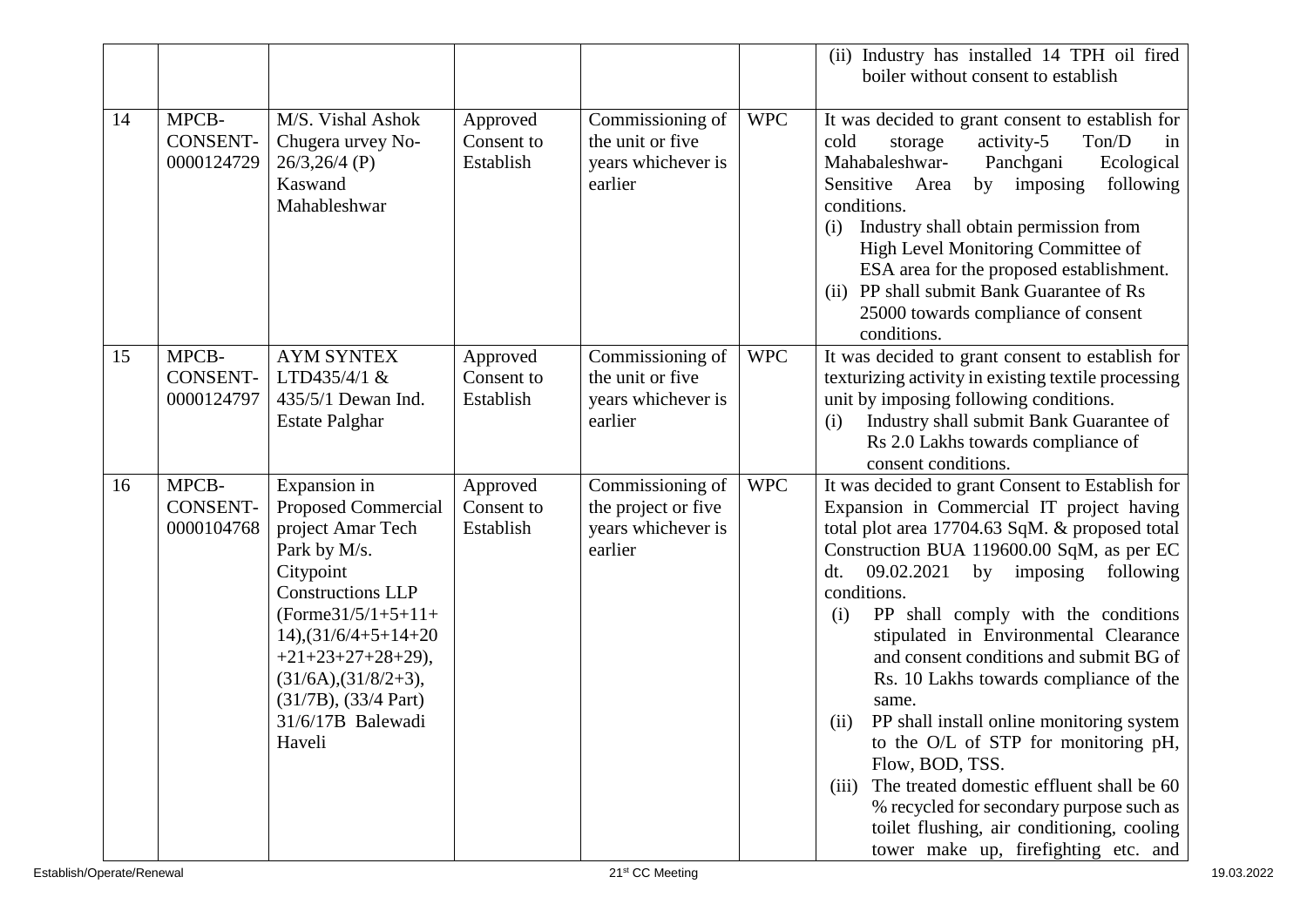|    |                 |                         |            |                         |            | reaming shall be utilized on land for                                                    |
|----|-----------------|-------------------------|------------|-------------------------|------------|------------------------------------------------------------------------------------------|
|    |                 |                         |            |                         |            | gardening and connected to the sewerage                                                  |
|    |                 |                         |            |                         |            | system provided by local body.                                                           |
|    |                 |                         |            |                         |            | Project Proponent shall provide Organic<br>(iv)                                          |
|    |                 |                         |            |                         |            | waste digester with composting facility or                                               |
|    |                 |                         |            |                         |            | Bio-gas digester with<br>composting                                                      |
|    |                 |                         |            |                         |            | facility.                                                                                |
|    |                 |                         |            |                         |            | Project Proponent shall make provision<br>(v)                                            |
|    |                 |                         |            |                         |            | of charging port for Electric vehicles in at<br>least 40% total available parking area   |
|    |                 |                         |            |                         |            | (vi) PP shall comply with the provision of                                               |
|    |                 |                         |            |                         |            | Construction & Demolition Waste                                                          |
|    |                 |                         |            |                         |            | management Rules 2016.                                                                   |
|    |                 |                         |            |                         |            | (vii) Project Proponent shall take adequate                                              |
|    |                 |                         |            |                         |            | measures to control noise and dust                                                       |
|    |                 |                         |            |                         |            | emissions during construction phase                                                      |
|    |                 |                         |            |                         |            | (viii) project Proponent shall submit an                                                 |
|    |                 |                         |            |                         |            | affidavit in Board's prescribed format                                                   |
|    |                 |                         |            |                         |            | within 15 days regarding the compliance                                                  |
|    |                 |                         |            |                         |            | of conditions of EC and C to E                                                           |
|    |                 |                         |            |                         |            | The consent shall be issued with overriding                                              |
|    |                 |                         |            |                         |            | effect on earlier consent to establish dtd                                               |
|    |                 |                         |            |                         |            | 11.02.2019                                                                               |
| 17 | MPCB-           | M/s. Wakad Realty       | Approved   | Commissioning of        | <b>WPC</b> | It was decided to grant Consent to Establish for                                         |
|    | <b>CONSENT-</b> | Private LimitedS. No    | Consent to | the project or          |            | Expansion in Residential construction project                                            |
|    | 0000125211      | 106 (P), 107 (P) $\&$   | Establish  | 26.08.2025              |            | having total plot area is 16333.61 Sq. Mtrs. &                                           |
|    |                 | 108 (P) Wakad<br>Mulshi |            | whichever is<br>earlier |            | Construction BUA 144032.30 Sq. Mtrs, as per<br>EC dt. $24.11.2021$ by imposing following |
|    |                 |                         |            |                         |            | conditions.                                                                              |
|    |                 |                         |            |                         |            | PP shall comply with the conditions<br>(i)                                               |
|    |                 |                         |            |                         |            | stipulated in Environmental Clearance                                                    |
|    |                 |                         |            |                         |            | and consent conditions and submit BG of                                                  |
|    |                 |                         |            |                         |            | Rs. 25 Lakhs towards compliance of the                                                   |
|    |                 |                         |            |                         |            | same.                                                                                    |
|    |                 |                         |            |                         |            | PP shall install online monitoring system<br>(ii)                                        |
|    |                 |                         |            |                         |            | to the O/L of STP for monitoring pH,                                                     |
|    |                 |                         |            |                         |            | Flow, BOD, TSS.                                                                          |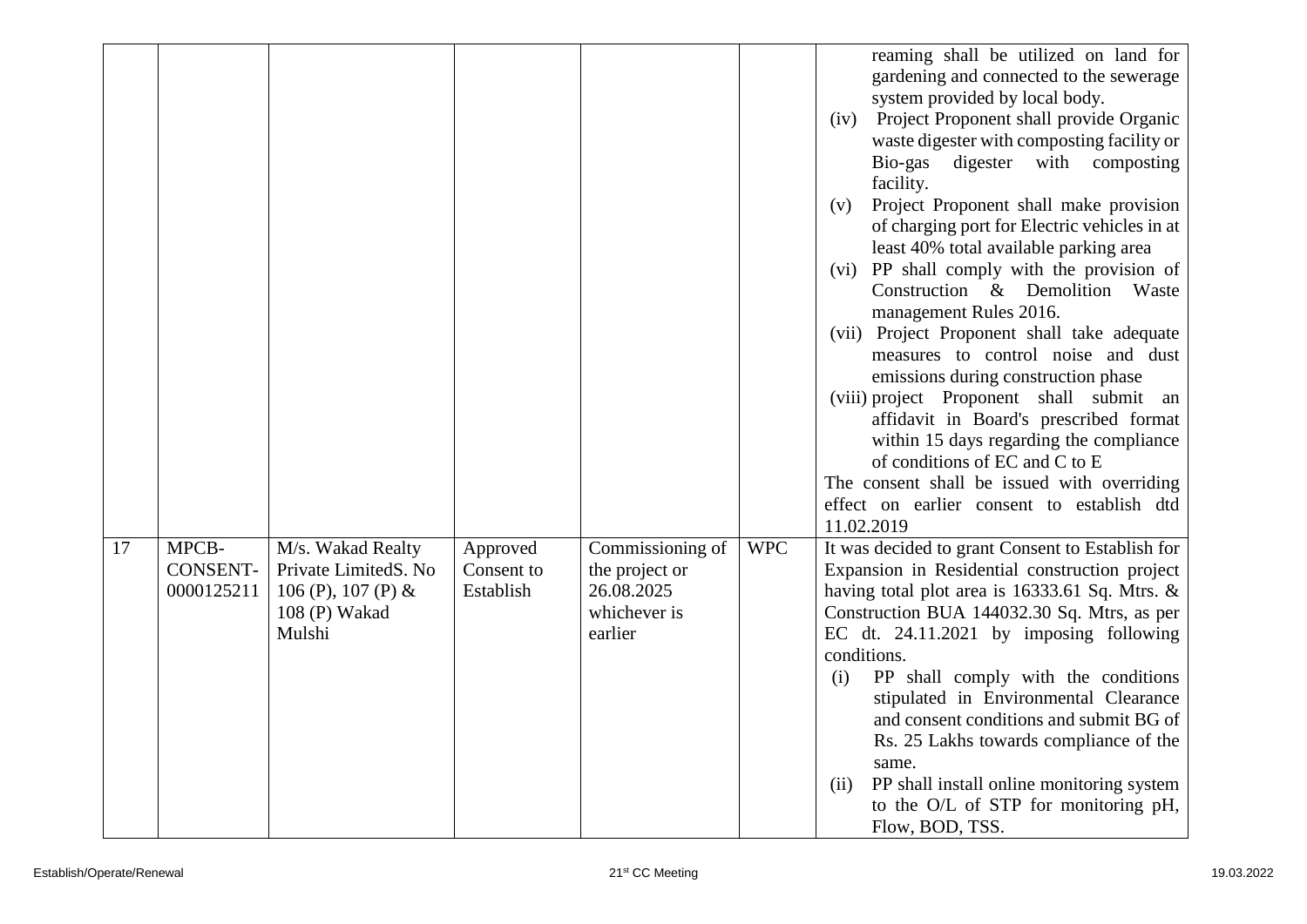|                                    |                     |              |            | (iii) The treated domestic effluent shall be 60<br>% recycled for secondary purpose such as<br>toilet flushing, air conditioning, cooling<br>tower make up, firefighting etc. and<br>reaming shall be utilized on land for<br>gardening and connected to the sewerage<br>system provided by local body.<br>Project Proponent shall provide Organic<br>(iv)<br>waste digester with composting facility or<br>Bio-gas digester with composting<br>facility.<br>Project Proponent shall make provision<br>(v)<br>of charging port for Electric vehicles in at<br>least 40% total available parking area<br>(vi) PP shall comply with the provision of<br>Construction & Demolition Waste<br>management Rules 2016.<br>(vii) Project Proponent shall take adequate<br>measures to control noise and dust<br>emissions during construction phase<br>(viii) project Proponent shall submit<br>an<br>affidavit in Board's prescribed format<br>within 15 days regarding the compliance<br>of conditions of EC and C to E<br>The consent shall be issued with overriding<br>effect on earlier consent to establish dtd<br>26.08.2020 |
|------------------------------------|---------------------|--------------|------------|------------------------------------------------------------------------------------------------------------------------------------------------------------------------------------------------------------------------------------------------------------------------------------------------------------------------------------------------------------------------------------------------------------------------------------------------------------------------------------------------------------------------------------------------------------------------------------------------------------------------------------------------------------------------------------------------------------------------------------------------------------------------------------------------------------------------------------------------------------------------------------------------------------------------------------------------------------------------------------------------------------------------------------------------------------------------------------------------------------------------------|
| <b>Agenda B-Consent to Operate</b> |                     |              |            |                                                                                                                                                                                                                                                                                                                                                                                                                                                                                                                                                                                                                                                                                                                                                                                                                                                                                                                                                                                                                                                                                                                              |
| MPCB-                              | DDN SFA LTD Unit    | Not Approved | <b>WPC</b> | Committee noted that PP has applied for                                                                                                                                                                                                                                                                                                                                                                                                                                                                                                                                                                                                                                                                                                                                                                                                                                                                                                                                                                                                                                                                                      |
| <b>CONSENT-</b>                    | 261,112,103,107 At. | Consent to   |            | consent to First operate for 30 KLPD Molasses                                                                                                                                                                                                                                                                                                                                                                                                                                                                                                                                                                                                                                                                                                                                                                                                                                                                                                                                                                                                                                                                                |
| 0000115052                         | Chandrakaladevi     | Operate      |            | base distillery unit                                                                                                                                                                                                                                                                                                                                                                                                                                                                                                                                                                                                                                                                                                                                                                                                                                                                                                                                                                                                                                                                                                         |
|                                    | Nagar kallam        |              |            | The case was discussed in 10th CC meeting and<br>SCN for refusal of consent was issued on                                                                                                                                                                                                                                                                                                                                                                                                                                                                                                                                                                                                                                                                                                                                                                                                                                                                                                                                                                                                                                    |
|                                    |                     |              |            | 27.10.2021 as Installation work of Bio-digester                                                                                                                                                                                                                                                                                                                                                                                                                                                                                                                                                                                                                                                                                                                                                                                                                                                                                                                                                                                                                                                                              |
|                                    |                     |              |            | MEEP & ATED yet not complied, Not provided                                                                                                                                                                                                                                                                                                                                                                                                                                                                                                                                                                                                                                                                                                                                                                                                                                                                                                                                                                                                                                                                                   |
|                                    |                     |              |            | online monitoring system,<br>applied with                                                                                                                                                                                                                                                                                                                                                                                                                                                                                                                                                                                                                                                                                                                                                                                                                                                                                                                                                                                                                                                                                    |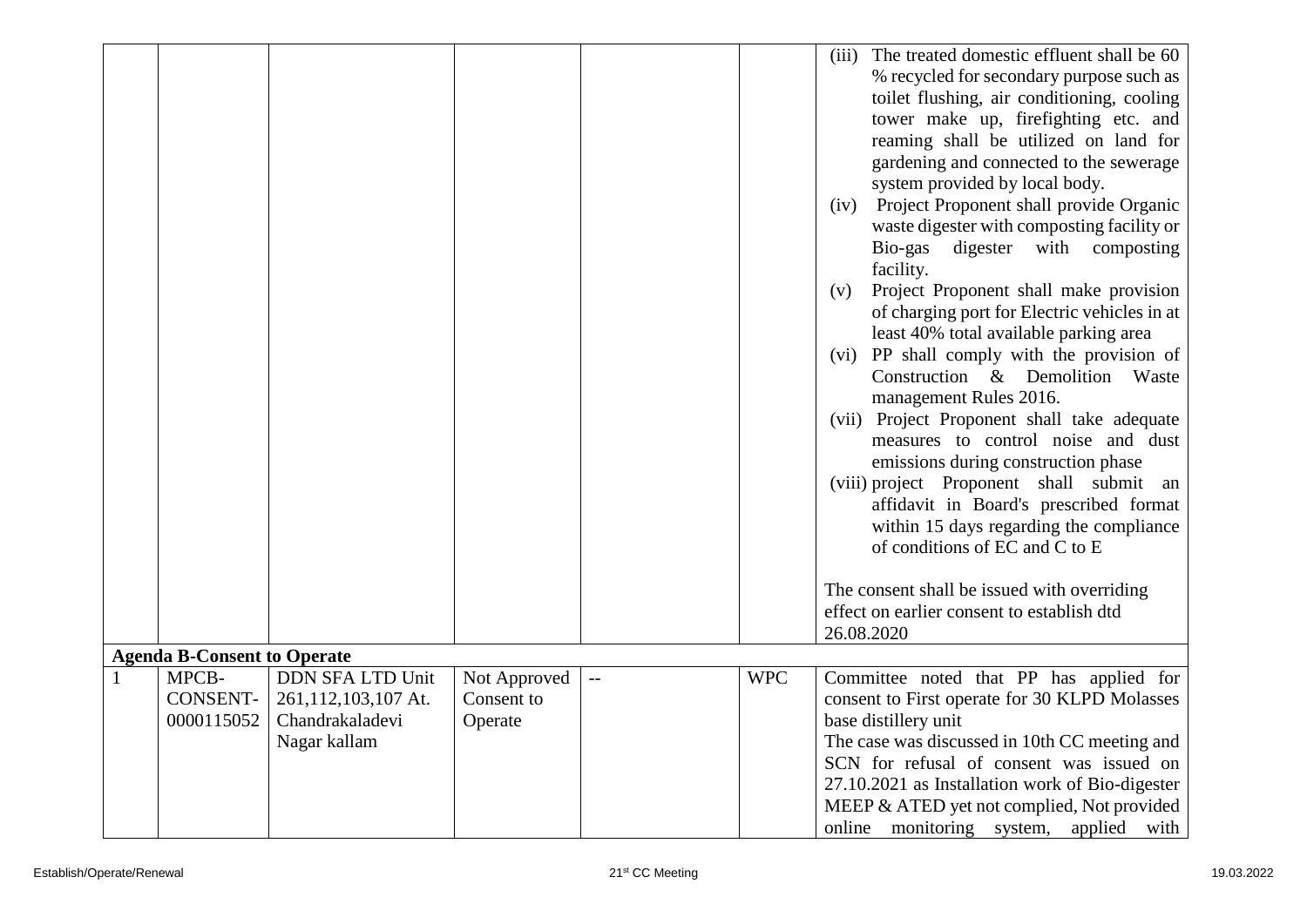|   |                                        |                                                                                                                                                                                      |                                       |            |            | increased investment. Applied with additional<br>product ethanol & increased fused oil qty.<br>Committee noted the reply submitted by<br>industry wherein industry has submitted that<br>ATED work yet not completed., Placed order of<br>OCEMS but yet not installed.<br>After due deliberation, it was decided to call the<br>industry for technical presentation                                                                                                                                                                                                                                                                                                                                                                                                                                                                                                                                                                                                                                                                                                                                                               |
|---|----------------------------------------|--------------------------------------------------------------------------------------------------------------------------------------------------------------------------------------|---------------------------------------|------------|------------|-----------------------------------------------------------------------------------------------------------------------------------------------------------------------------------------------------------------------------------------------------------------------------------------------------------------------------------------------------------------------------------------------------------------------------------------------------------------------------------------------------------------------------------------------------------------------------------------------------------------------------------------------------------------------------------------------------------------------------------------------------------------------------------------------------------------------------------------------------------------------------------------------------------------------------------------------------------------------------------------------------------------------------------------------------------------------------------------------------------------------------------|
| 2 | MPCB-<br><b>CONSENT-</b><br>0000119716 | Ishanya - Residential<br>cum commercial<br>construction<br>projectCTS No. 373<br>(P), 375, 376, 377(P),<br>378(P), S. No.<br>19A/3A, Dhankawadi,<br>Satara Road<br>Dhankawadi Haveli | Not approved<br>Consent to<br>Operate |            | <b>WPC</b> | Committee noted that Project Proponent has<br>applied for Renewal of Consent (part-I) with<br>amalgamation of Consent to operate (2nd part)<br>for residential construction project having total<br>plot area of 23734.0 Sq.mtrs and completed<br>Construction BUA 73055.71 Sq.mtrs out of<br>total construction BUA 94945.38 Sq. mtrs, as<br>per specific condition of EC dtd. 14.09.2019.<br>The case was discussed in 15th CC meeting dtd<br>30.12.2021 and SCN for refusal of consent was<br>issued on 10.02.2022 as PP has not submitted<br>architect certificate, details of BG, sanctioned<br>plan, CC, water supply NOC, drainage NOC.<br>Committee noted the reply submit by PP along<br>with architect certificate showing completed<br>construction BUA of 73055.71 SqM, PMC<br>sanction plan, details of BG as per C to O.<br>After due deliberation, it was decided to defer<br>the case and call the status report from PP on<br>of Environmental<br>compliance<br>Clearance<br>conditions which shall be verified by SRO/RO<br>MPCB. After submission of Report, the case<br>will be discussed in next CC meeting. |
| 3 | MPCB-<br><b>CONSENT-</b><br>0000120015 | Das Offshore Engg.<br>Pvt. Ltd. (Oil & Gas<br>Division) Gut No. 70<br>"83, 96 etc. at village                                                                                        | Renewal of<br>Consent                 | 30/03/2023 | <b>APC</b> | It was decided to grant consent to operate<br>Phase-II for the Fabrication yard and<br>offloading of structures for offshore extraction                                                                                                                                                                                                                                                                                                                                                                                                                                                                                                                                                                                                                                                                                                                                                                                                                                                                                                                                                                                           |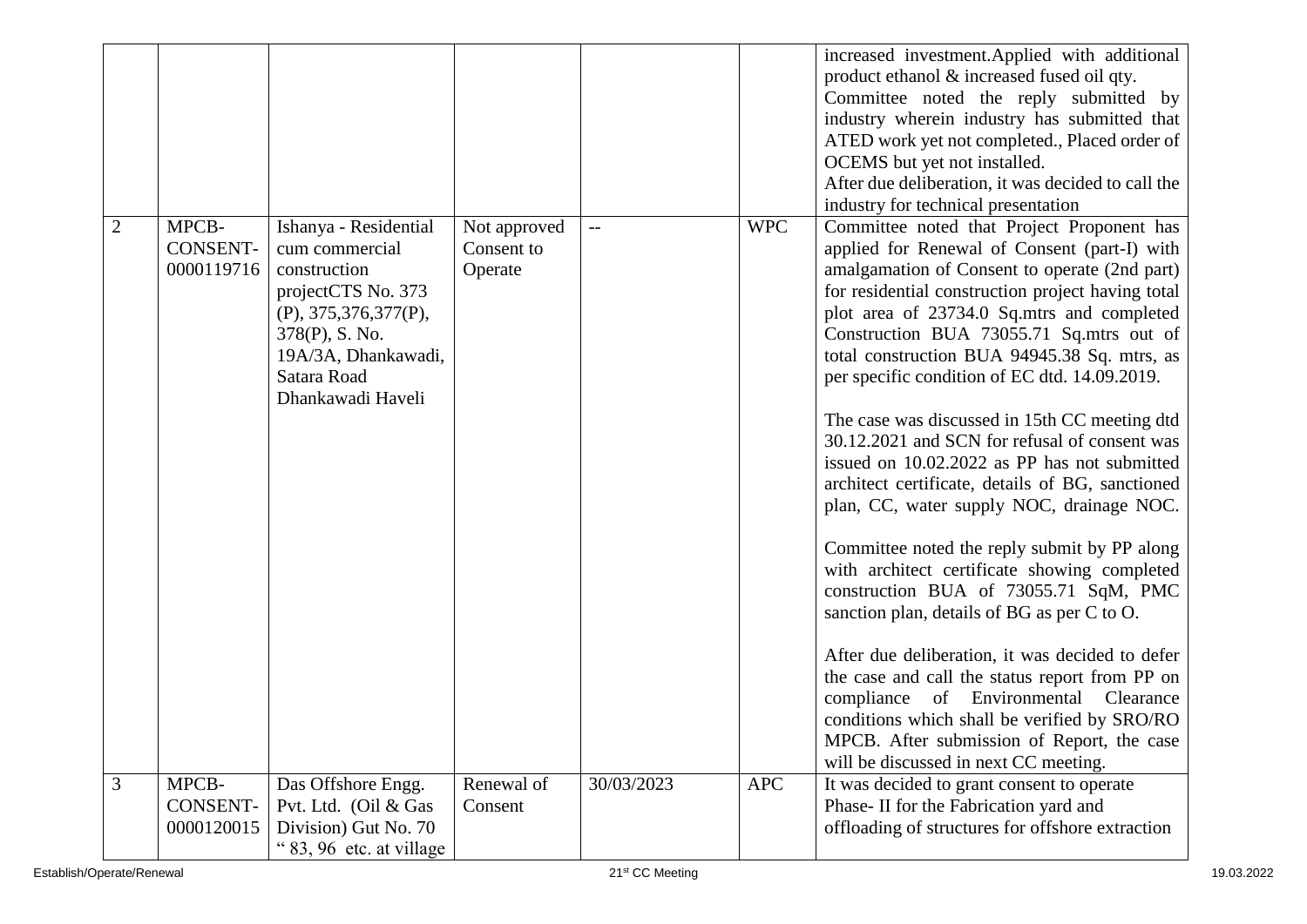|                |                                        | Rohini, Rajapuri<br>creek, Tal. Mhasala,<br>Dist. Raigad                                                                                                                                                                                               |                                       |                                      |            | of oil and gas with amalgamation of existing<br>consent following conditions,<br>PP shall submit bank Guarantee of Rs. 5<br>(i)<br>lakhs towards O & M & compliance of<br>consent conditions.                                                                                                                                                                                                                                                                                                                                                                                                                                                                                                                                                                                                                                                      |
|----------------|----------------------------------------|--------------------------------------------------------------------------------------------------------------------------------------------------------------------------------------------------------------------------------------------------------|---------------------------------------|--------------------------------------|------------|----------------------------------------------------------------------------------------------------------------------------------------------------------------------------------------------------------------------------------------------------------------------------------------------------------------------------------------------------------------------------------------------------------------------------------------------------------------------------------------------------------------------------------------------------------------------------------------------------------------------------------------------------------------------------------------------------------------------------------------------------------------------------------------------------------------------------------------------------|
| $\overline{4}$ | MPCB-<br><b>CONSENT-</b><br>0000119563 | Godrej Landmark<br>Redevelopers Pvt.<br>Ltd.Part of CTS nos.<br>45,49(pt),54(pt),56(pt)<br>&58(pt) Godrej<br>Central On land<br>forming part of CTS<br>nos. 45, 49(pt), 54(pt),<br>$56(pt)$ and $58(pt)$ ,<br>Chembur "M,<br>District Kurla,<br>Mumbai | Not approved<br>Consent to<br>Operate |                                      | <b>WPC</b> | Committee noted that PP has applied for<br>consent to operate (part) for construction project<br>having Total plot area 17541.98 sq. mtr and<br>Total construction built up area 9946.08 sq. mtr.<br>Committee also noted that the case was<br>approved in 13th CC meeting subject to<br>obtaining B.G. as per earlier issued CtoE dtd-<br>01.07.2021, For B.G. submission e-mail<br>communication done with PP, PP had not<br>submitted B.G.<br>After due deliberation, it was decided to issue<br>Show Cause Notice for refusal of consent as PP<br>has not submitted the Bank Guarantees as per<br>earlier consent conditions.<br>The PP shall submit report on compliance of<br>Environmental Clearance conditions which<br>shall be verified by SRO/RO MPCB. After<br>submission of Report, the case will be discussed<br>in next CC meeting. |
| 5              | MPCB-<br><b>CONSENT-</b><br>0000119804 | M/s Badve<br>Engineering Ltd, Plot<br>No. C-11 Plot No. C-<br>11, Ranjangaon<br>Industrial Area, Tal-<br>Shirur, Dist.-Pune<br>Shirur                                                                                                                  | Approved<br>Consent to<br>Operate     | 30/11/2023.                          | <b>APC</b> | It was decided to grant renewal of consent to<br>operate amalgamation with 1st consent to<br>operate for expansion with plot No. C-11 and C-<br>11/A with following conditions,<br>forfeiting of 50% Bank Guarantee out of<br>(i)<br>existing BG of Rs. 5 lakhs as JVS of ETP<br>outlet dtd. 05/02/2020,<br>18/01/2021<br>exceeding consent limits.<br>(ii) PP shall achieve ZLD.<br>(iii) Obtain double BG towards $O & M$ of<br>pollution control systems.                                                                                                                                                                                                                                                                                                                                                                                       |
| 6              | MPCB-<br><b>CONSENT-</b><br>0000121147 | <b>SAHYADRI</b><br><b>ENTERPRISES, GAT</b><br>NO. 354,                                                                                                                                                                                                 | Approved<br>Consent to<br>Establish   | Commissioning of<br>the unit or five | RO HQ      | It was decided to grant NOC for collection<br>reception, transport, storage and disposal of<br>inert waste (non-hazardous waste) - 30000                                                                                                                                                                                                                                                                                                                                                                                                                                                                                                                                                                                                                                                                                                           |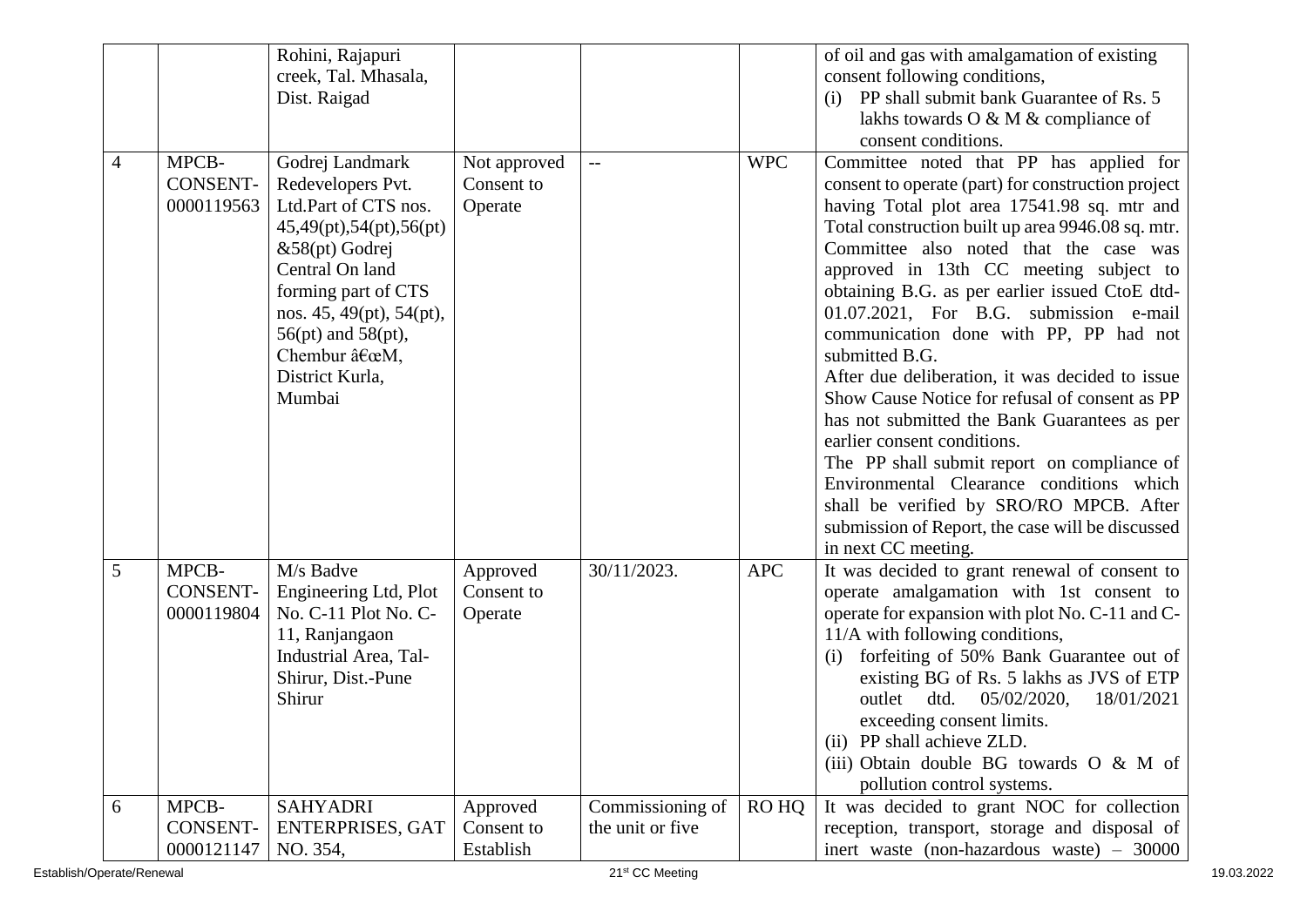|        |                 | LONIKAND,                   |               | years whichever is |            | MT/A by way of land filling in existing stone    |
|--------|-----------------|-----------------------------|---------------|--------------------|------------|--------------------------------------------------|
|        |                 |                             |               |                    |            |                                                  |
|        |                 | TALUKA - HAVELI,            |               | earlier            |            | quarry by imposing following conditions.         |
|        |                 | DIST. - PUNE -              |               |                    |            | Industry shall submit Bank Guarantee of<br>(i)   |
|        |                 | 412216 HAVELI               |               |                    |            | Rs 2.0 Lakhs towards compliance of               |
|        |                 |                             |               |                    |            | consent conditions.                              |
|        |                 |                             |               |                    |            | Industry shall not cause any pollution<br>(ii)   |
|        |                 |                             |               |                    |            | nuisance/spillage of material<br>during          |
|        |                 |                             |               |                    |            | transportation                                   |
| $\tau$ | MPCB-           | Aniruddha Multi             | Not approved  | $\overline{a}$     | <b>PSO</b> | Committee noted that HCE has applied for         |
|        | <b>CONSENT-</b> | speciality                  | Combined      |                    |            | CCA Establishment for 101 No of beds.            |
|        | 0000122316      | HospitalKotamgaon           | Consent &     |                    |            | It was decided to issue Show Cause Notice for    |
|        |                 | Road Yeola, Tal.            | <b>BMW</b>    |                    |            | refusal of CCA for following non-compliances.    |
|        |                 | Yeola Dist. Nashik          | Authorization |                    |            | HCE has not submitted details water<br>(i)       |
|        |                 |                             | , Consent to  |                    |            | budget, STP details, disposal of treated         |
|        |                 |                             | Operate       |                    |            | effluent, details of plant and layout etc.       |
| 8      | MPCB-           | M/s. Rohan Promoters        | Not approved  |                    | <b>WPC</b> | Committee noted that the Project Proponent has   |
|        | <b>CONSENT-</b> | & Developers "Rohan         | Consent to    |                    |            | applied for 1st Consent to operate (Part-II) for |
|        | 0000122207      | Madhuban" C, D & E          | Operate       |                    |            | construction of residential project having total |
|        |                 | <b>Building Part</b>        |               |                    |            | plot area of 47200.00 Sq.Mtrs and complete       |
|        |                 | <b>IIBhavdhan Pune Plot</b> |               |                    |            | Construction BUA 39803.00 Sq.Mtrs out of         |
|        |                 | No. 2, S. No. 48 (2/1-      |               |                    |            | total construction BUA 56585.55Sq. Mtrs, as      |
|        |                 | A/2), H. No. 2B, S.         |               |                    |            | per EC dtd. 22.09.2021.                          |
|        |                 |                             |               |                    |            |                                                  |
|        |                 | No. 48 (1-13), H. No.       |               |                    |            | The case was discussed in 16th CC meeting dtd    |
|        |                 | $1/B$ , S. No. 48 (1-A),    |               |                    |            | 30.12.2021 and SCN for refusal of Consent was    |
|        |                 | H. No. $1/A$ ) (New S.      |               |                    |            | issued as Board has refused earlier consent to   |
|        |                 | No. 48 H. No. 1/A)          |               |                    |            | operate application on 18.05.2021 and issued     |
|        |                 | Mulshi                      |               |                    |            | Closure Direction on 04.08.2021 as PP has        |
|        |                 |                             |               |                    |            | constructed excess work than approved BUA of     |
|        |                 |                             |               |                    |            | 27665 Sq. Mtr as per EC dtd 01.09.2018. PP has   |
|        |                 |                             |               |                    |            | not complied with the same. The JVS of treated   |
|        |                 |                             |               |                    |            | effluent are exceeding the consented standards.  |
|        |                 |                             |               |                    |            |                                                  |
|        |                 |                             |               |                    |            | Committee noted the reply to SCN and             |
|        |                 |                             |               |                    |            | submitted that PP had applied for EC for total   |
|        |                 |                             |               |                    |            | BUA f 56585.55 Sq. Mtr same was approved         |
|        |                 |                             |               |                    |            | vide SEIAA minutes however, there was            |
|        |                 |                             |               |                    |            | typographic error in the total BUA as wrongly    |
|        |                 |                             |               |                    |            | mentioned as 27665.02 SQ. Mtr. By the letter     |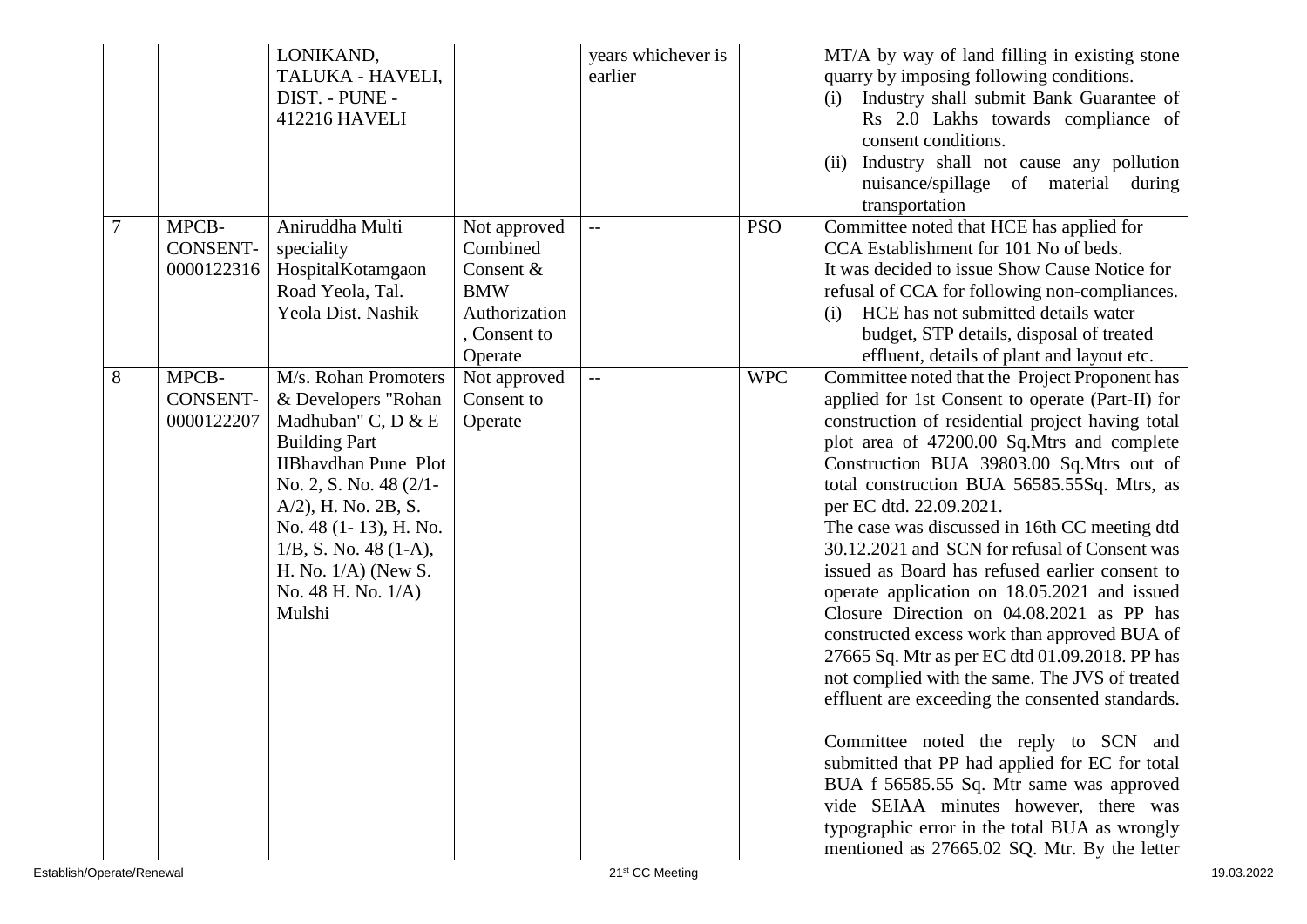|    |                                        |                                                                                                                                                                                                                                                     |                                                          |                          |            | dtd 11.08.2021, PP applied for correction in EC<br>and accordingly said correction was approved<br>EC<br>vide<br>corrigendum<br>vide<br>N <sub>O</sub><br>SIA/MHMIS/224076/2021 on 11.08.2021 and<br>EC ide NO SEIAA-2021/CR-87/SEIAA dtd<br>22.09.2021 was granted for total BUA of<br>56585.55 Sq. Mtr.<br>After due deliberation, it was decided to defer<br>the case and call the status report from PP on<br>compliance of Environmental Clearance<br>conditions which shall be verified by SRO/RO<br>MPCB. After submission of Report, the case<br>will be discussed in next CC meeting                                                                                                                                                                    |
|----|----------------------------------------|-----------------------------------------------------------------------------------------------------------------------------------------------------------------------------------------------------------------------------------------------------|----------------------------------------------------------|--------------------------|------------|------------------------------------------------------------------------------------------------------------------------------------------------------------------------------------------------------------------------------------------------------------------------------------------------------------------------------------------------------------------------------------------------------------------------------------------------------------------------------------------------------------------------------------------------------------------------------------------------------------------------------------------------------------------------------------------------------------------------------------------------------------------|
| 9  | MPCB-<br><b>CONSENT-</b><br>0000124191 | K.R. Mali Builders &<br>Developers P.<br>Ltd.CTS No.<br>$675/12(pt)$ , 869,<br>870(pt), 871, 872,<br>876(pt), 878, 1062(pt)<br>CTS No. 675/12(pt),<br>869, 870(pt), 871,<br>872, 876(pt), 878,<br>$1062(pt)$ of Eksar<br>Village Borivali<br>Mumbai | Not approved<br>Consent to<br>Operate                    | $\overline{\phantom{m}}$ | <b>WPC</b> | Committee noted that PP has applied for<br>consent to operate for construction project<br>(Rehab Project) on Total Plot area- 5613.50<br>Sq.mts and BUA- 32903.68 Sq.mts<br>The case was discussed in 16 <sup>th</sup> CC meeting and<br>SCN was issued on 01.02.2022 as PP has not<br>obtained revalidation of C to E, given<br>possession of Rehab building without consent to<br>operate and not submitted Bank Guarantees<br>Committee noted the reply submitted by PP.<br>After due deliberation, it was decided to defer<br>the case and call the status report from PP on<br>compliance of Environmental Clearance<br>conditions which shall be verified by SRO/RO<br>MPCB. After submission of Report, the case<br>will be discussed in next CC meeting. |
| 10 | MPCB-<br><b>CONSENT-</b><br>0000124940 | M/s Shree Sonigara<br>Realcon S.No 21/3A,<br>$21/2B$ ,<br>21/3B/4A/1/2/1,<br>$21/3B/4A/1/3$ ,<br>$21/4B/1$ , $21/4B/2$ ,<br>21/4B/3, 21/4B/4,<br>$21/4B/2$ , $21/4C$ ,<br>21/4D/5A, 21/5B,                                                          | Not approved<br>Consent to<br>Operate (Part-<br>$\bf{l}$ | $\overline{\phantom{m}}$ | <b>WPC</b> | Committee noted that Project Proponent has<br>applied for Consent to operate (part-I) for<br>Construction of Residential & Commercial<br>project having total plot area of 34250.00<br>Sq.Mtrs and completed Construction BUA<br>43912.75 Sq. Mtrs out of total construction<br>BUA 140257.999 Sq. Mtrs, as per EC dtd.<br>02.02.2019.                                                                                                                                                                                                                                                                                                                                                                                                                           |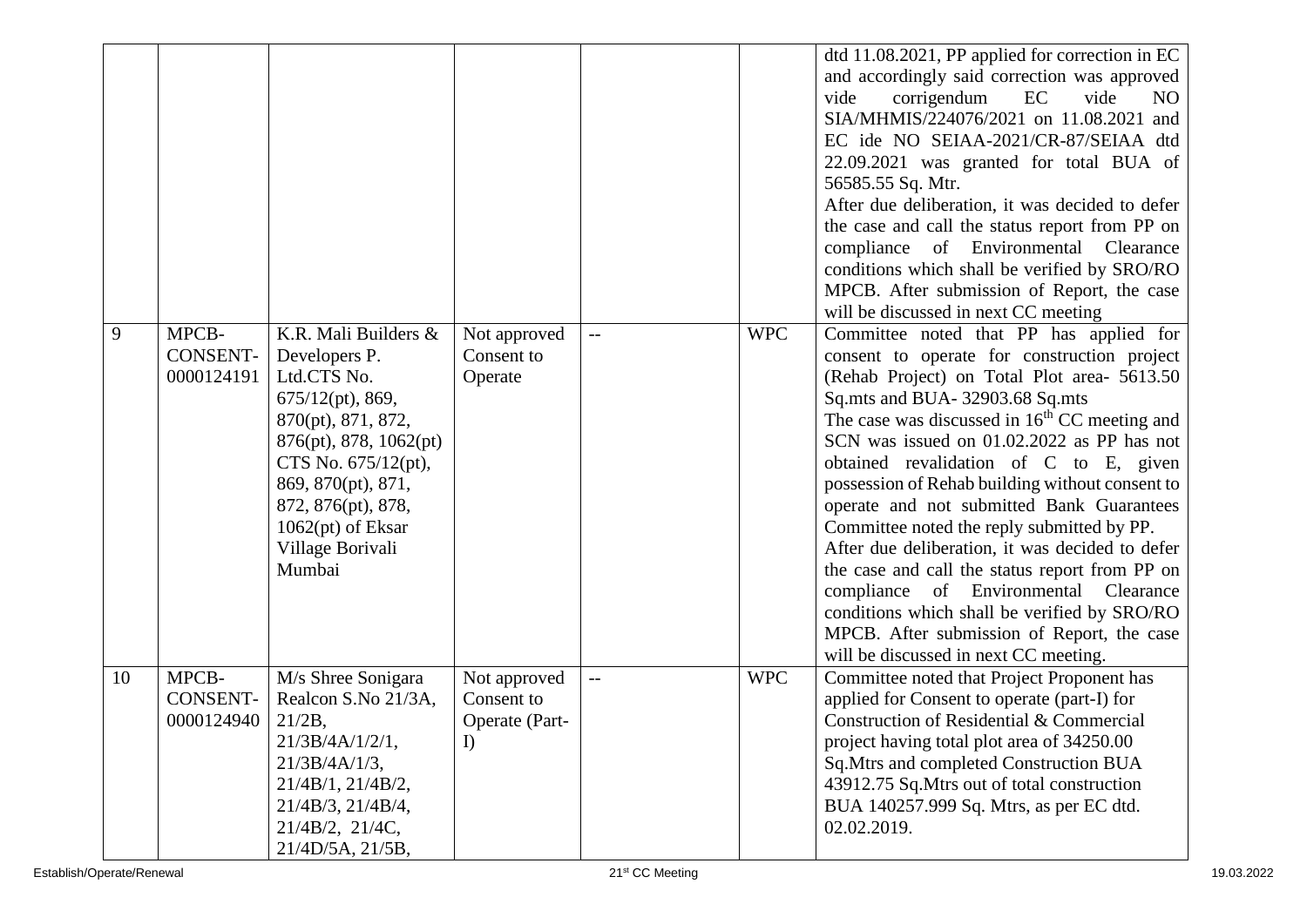|    |                                        | 22/2, 39/3, Near Bank<br>Of India, Dange<br>Chowk, Thergaon,<br>Pune. Mulshi                                                             |                                                     |                          |            | After due deliberation, it was decided to defer<br>the case and call the status report from PP on<br>compliance of Environmental Clearance<br>conditions which shall be verified by SRO/RO<br>MPCB. After submission of Report, the case<br>will be discussed in next CC meeting                                                                                                                                                                                                                                                                                                                                      |
|----|----------------------------------------|------------------------------------------------------------------------------------------------------------------------------------------|-----------------------------------------------------|--------------------------|------------|-----------------------------------------------------------------------------------------------------------------------------------------------------------------------------------------------------------------------------------------------------------------------------------------------------------------------------------------------------------------------------------------------------------------------------------------------------------------------------------------------------------------------------------------------------------------------------------------------------------------------|
| 11 | MPCB-<br><b>CONSENT-</b><br>0000124410 | CTO of building C3<br>Kumar Princetown of<br>M/s.Manikchand<br>Kumar Properties.S.<br>No 9/1, 9/2/1A to<br>9/2/7 Village Undri<br>Haveli | Not approved<br>Consent to<br>Operate (Part-<br>IV) | $\overline{\phantom{m}}$ | <b>WPC</b> | Committee noted that Project Proponent has<br>applied for Consent to operate(part-IV) for<br>Construction project having total plot area<br>1,01,600 Sq.Mtrs. & Completed construction<br>BUA 11,081.93 SqM out of proposed total<br>Construction BUA 1,38,851.68 Sq. Mtrs as per<br>specific condition of EC dt. 03.08.2019.<br>After due deliberation, it was decided to defer<br>the case and call the status report from PP on<br>compliance of Environmental<br>Clearance<br>conditions which shall be verified by SRO/RO<br>MPCB. After submission of Report, the case<br>will be discussed in next CC meeting  |
| 12 | MPCB-<br><b>CONSENT-</b><br>0000124446 | Xrbia-Ambience<br>Realty LLP36, 37, 39,<br>40, 339 Ambi Maval                                                                            | Not approved<br>Consent to<br>Operate               | --                       | <b>WPC</b> | Committee noted that Project Proponent has<br>applied for 1st Consent to operate (part-I) for<br>residential Building construction project having<br>total plot area of 46450.00 Sq.Mtrs and<br>completed Construction BUA 47149.62 Sq.<br>Mtrs out of total construction BUA 48083.17<br>Sq. Mtrs, as per EC dtd. 18.09.2018.<br>After due deliberation, it was decided to defer<br>the case and call the status report from PP on<br>compliance of Environmental<br>Clearance<br>conditions which shall be verified by SRO/RO<br>MPCB. After submission of Report, the case<br>will be discussed in next CC meeting |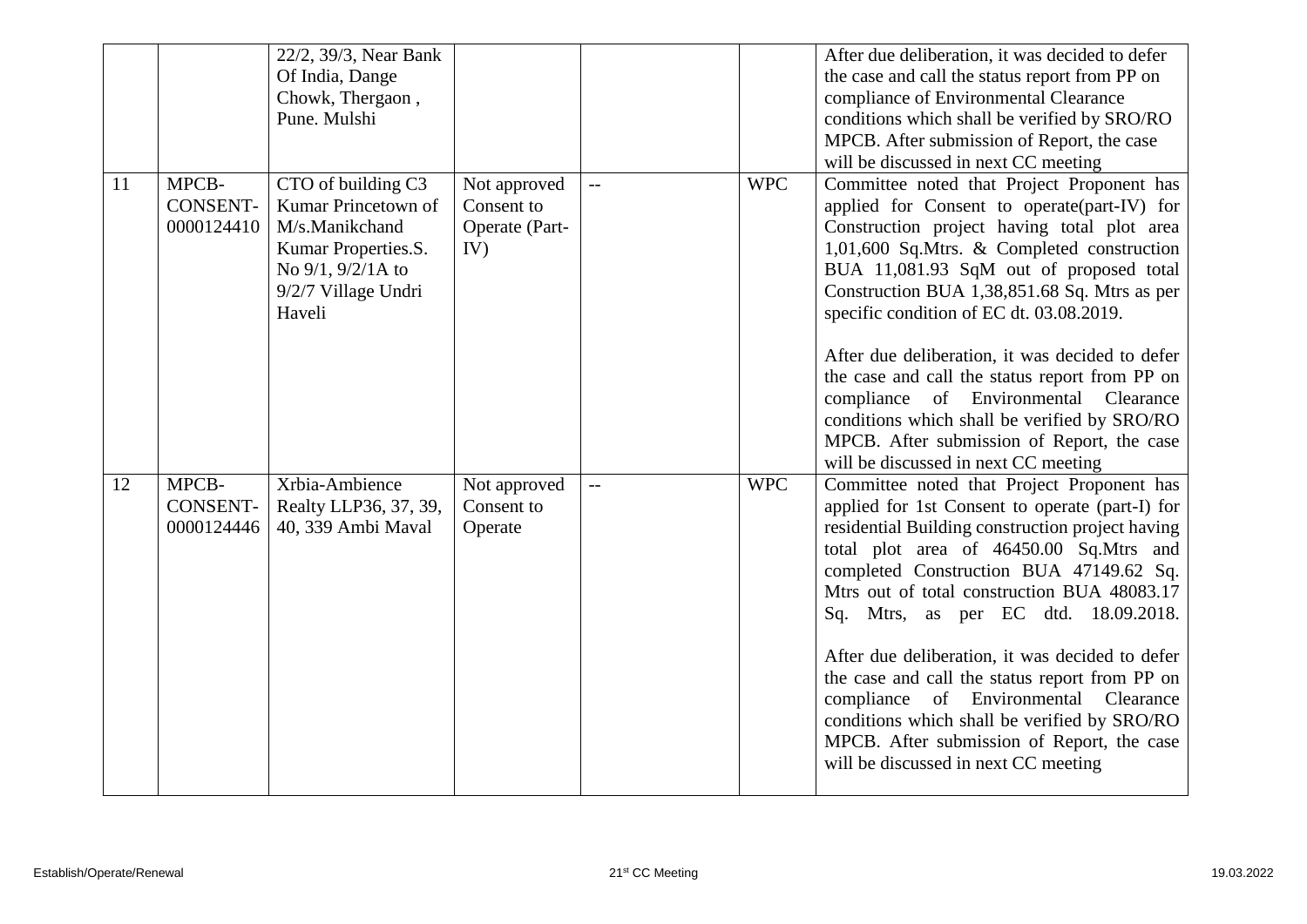|              | <b>Agenda C-Consent to Renewal</b> |                        |            |            |            |                                                                                        |  |  |
|--------------|------------------------------------|------------------------|------------|------------|------------|----------------------------------------------------------------------------------------|--|--|
| $\mathbf{1}$ | MPCB-                              | Ipc Laboratories Ltd.  | Approved   | 31.12.2024 | <b>AST</b> | Committee noted that Industry has applied for                                          |  |  |
|              | <b>CONSENT-</b>                    | Unit-II, Unit-II, Plot | Renewal of |            |            | renewal of consent without any change for                                              |  |  |
|              | 0000108590                         | No. G-4 to G-7         | Consent to |            |            | manufacturing of pharmaceutical intermediate.                                          |  |  |
|              |                                    | MIDC, Waluj,           | Operate    |            |            | The case was discussed in 2nd CC meeting dtd.                                          |  |  |
|              |                                    | Aurangabad Gangapur    |            |            |            | 22.04.2021 and accordingly, SCN was issued on                                          |  |  |
|              |                                    |                        |            |            |            | 20.07.2021 as industry has failed to install RO                                        |  |  |
|              |                                    |                        |            |            |            | & MEE for High COD/TDS stream effluent and                                             |  |  |
|              |                                    |                        |            |            |            | failed to install STP within 6 months as per the                                       |  |  |
|              |                                    |                        |            |            |            | previous consent condition and JVS were                                                |  |  |
|              |                                    |                        |            |            |            | exceeding the consented standards.                                                     |  |  |
|              |                                    |                        |            |            |            | Committee noted the reply submitted by<br>Industry vide letter dtd. 26.07.2021 wherein |  |  |
|              |                                    |                        |            |            |            | industry has submitted that Industry has                                               |  |  |
|              |                                    |                        |            |            |            | provided Single Stage Evaporator instead of                                            |  |  |
|              |                                    |                        |            |            |            | MEE for High COD/TDS stream, industry is in                                            |  |  |
|              |                                    |                        |            |            |            | process to install the RO and MEE and assured                                          |  |  |
|              |                                    |                        |            |            |            | that industry shall operate manufacturing unit                                         |  |  |
|              |                                    |                        |            |            |            | on present scale till installation of RO & MEE.                                        |  |  |
|              |                                    |                        |            |            |            | Industry has submitted the LOI issued for                                              |  |  |
|              |                                    |                        |            |            |            | installation of Stripper, 4 Stage MEE of capacity                                      |  |  |
|              |                                    |                        |            |            |            | 50 CMD and ATFD. Also, LOI of 75 CMD RO                                                |  |  |
|              |                                    |                        |            |            |            | is submitted.                                                                          |  |  |
|              |                                    |                        |            |            |            | After due deliberation, it was decided to grant                                        |  |  |
|              |                                    |                        |            |            |            | renewal of consent to operate by imposing<br>following conditions.                     |  |  |
|              |                                    |                        |            |            |            | From the existing bank guarantee, Rs 5.0<br>(i)                                        |  |  |
|              |                                    |                        |            |            |            | lakhs obtained fo O & M of PCS, Rs 2.5                                                 |  |  |
|              |                                    |                        |            |            |            | Lakhs is being forfeited as JVS result are                                             |  |  |
|              |                                    |                        |            |            |            | exceeded<br>the consented<br>standards.                                                |  |  |
|              |                                    |                        |            |            |            | Industry shall submit top up bank                                                      |  |  |
|              |                                    |                        |            |            |            | guarantee to make total BG of Rs 7.5                                                   |  |  |
|              |                                    |                        |            |            |            | Lakhs towards O & M of PCS.                                                            |  |  |
|              |                                    |                        |            |            |            | Industry shall submit bank guarantee of Rs<br>(ii)                                     |  |  |
|              |                                    |                        |            |            |            | 5 Lakhs towards installation of RO and                                                 |  |  |
|              |                                    |                        |            |            |            | MEE within 2 Months.                                                                   |  |  |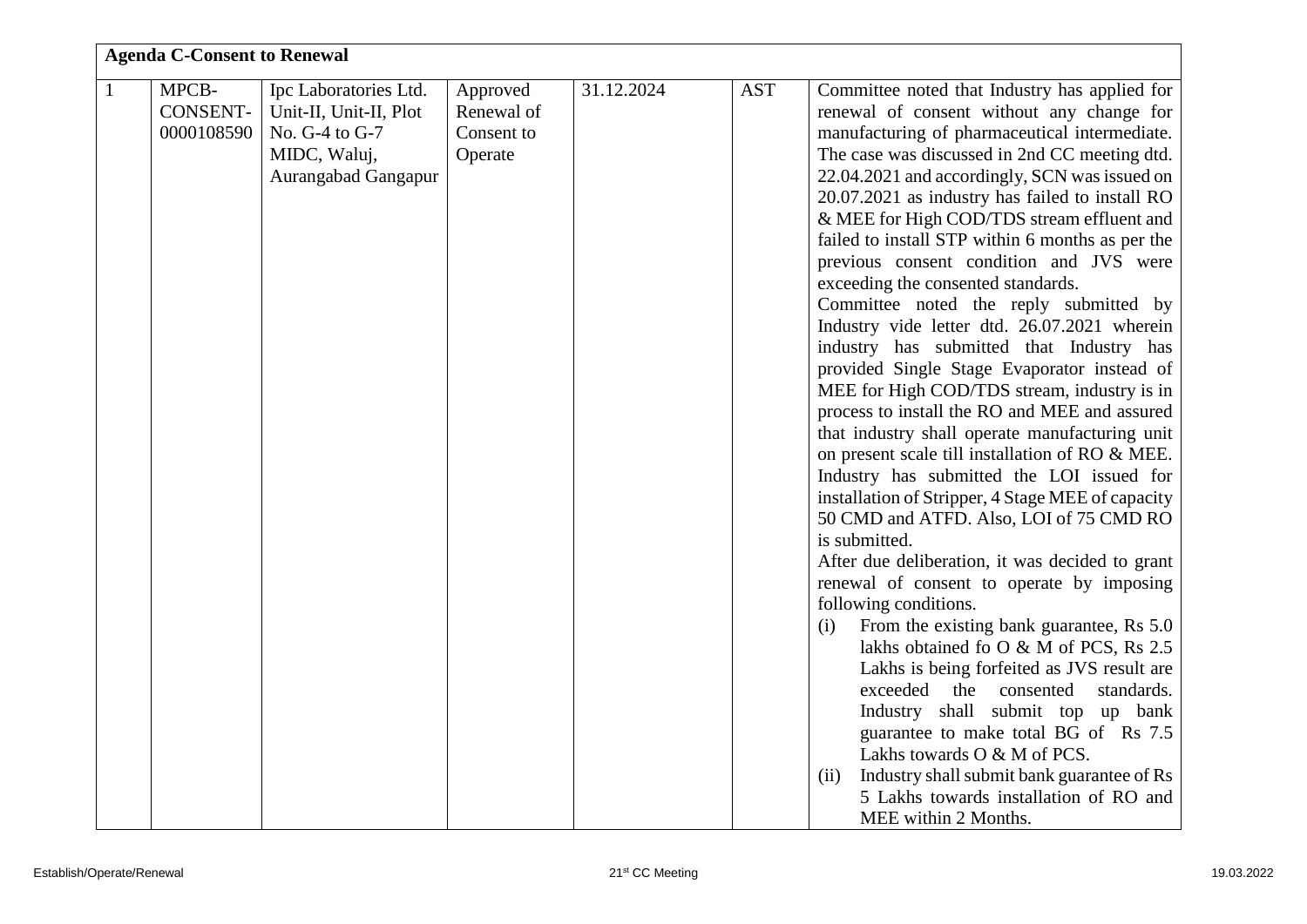|                |                                        |                                                                                                                    |                                                                                                      |             |            | Industry shall submit Bank Guarantee of<br>(iii)<br>Rs 5.0 lakhs towards compliance of<br>consent conditions.<br>Industry shall submit Bank Guarantee of<br>(iv)<br>Rs 2.0 lakhs towards regular disposal of                                                                                                                                                                                                                                                                                                                                        |
|----------------|----------------------------------------|--------------------------------------------------------------------------------------------------------------------|------------------------------------------------------------------------------------------------------|-------------|------------|-----------------------------------------------------------------------------------------------------------------------------------------------------------------------------------------------------------------------------------------------------------------------------------------------------------------------------------------------------------------------------------------------------------------------------------------------------------------------------------------------------------------------------------------------------|
| 2              | MPCB-<br><b>CONSENT-</b><br>0000111639 | Rasandik Engineering<br>Industries India Ltd.E-<br>82 & 83 MIDC<br>Ranjangaon Shirur                               | Approved<br>Renewal of<br>Consent                                                                    | 28/02/2025. | <b>APC</b> | Hazardous waste.<br>It was decided to grant renewal of consent for<br>Production of Sheet Metal Components, Dies,<br>Tools, Jigs, Checking Fixtures, Fuel Tanks etc<br>(With Pre-treatment & Painting & PVC<br>coating)-<br>8424<br>MT/A<br>with<br>following<br>conditions,<br>(i) PP shall achieve Zero Liquid discharge.<br>(ii) PP shall operate air pollution control<br>systems regularly.<br>(iii) PP shall submit Bank Guarantee of Rs. 5<br>lakhs towards $O & M$ of pollution control<br>systems and compliance of consent<br>conditions. |
| 3              | MPCB-<br>CONSENT-<br>0000118337        | M/S FDC LTD19,<br>20/2, & 118 POLT<br>NO. 19, 20/2 & 118<br><b>MIDC</b> Area Dhatav,<br>Tal-Roha, Dist -<br>Raigad | Not approved<br>Renewal with<br>decrease in<br>I.E and D.E<br>and for<br>inclusion of<br>by-products | $-$         | <b>AST</b> | Committee noted that Industry has applied for<br>renewal of consent for manufacturing of Bulk<br>drugs & Intermediates- 13000 Kg/M.<br>It was decided to issue Show Cause Notice for<br>refusal of consent for following non-<br>compliances<br>Industry has not carried out treatability/<br>(i)<br>adequacy of existing ETP from renowned<br>institute such as NEERI/IIT as per Board's<br>Directions<br>The industry is not achieving consented<br>(ii)<br>limits w. r. t. COD (as average COD is<br>$429.78$ mg/l)                              |
| $\overline{4}$ | MPCB-<br><b>CONSENT-</b><br>0000118836 | Dr. D Y Patil<br>Ayurvedic Hospital,<br>Sector No 7, Nerul,<br>Navi Mumbai                                         | Approved<br>Combined<br>Consent &<br><b>BMW</b><br>Authorization,                                    | 30.06.2026  | <b>PSO</b> | It was decided to grant renewal of combined<br>consent and authorization for 152 bedd HCE<br>having total plot area 16187 sq.m & total BUA<br>4214 sq.m subject to obtain BGs as per BG<br>regime for HCE and with following conditions.                                                                                                                                                                                                                                                                                                            |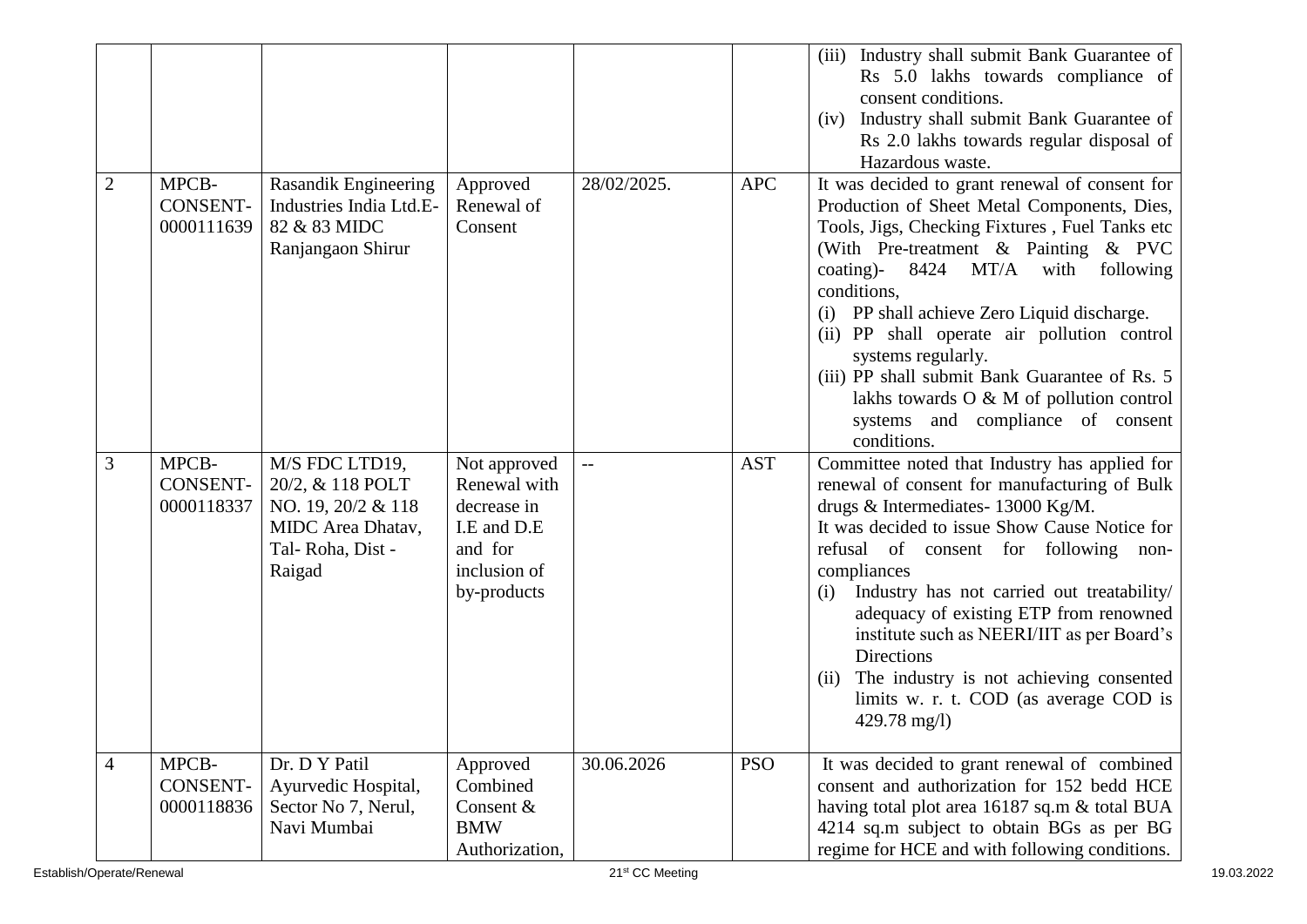|   |                                        |                                                                                                                                                                     | Consent to                        |            |            | The Bank Guarantee of Rs 1 lakh and Rs<br>(i)                                                                                                                                                                                                                                                                                                                                                                                                                                                                                                                                                                                                                                                                           |
|---|----------------------------------------|---------------------------------------------------------------------------------------------------------------------------------------------------------------------|-----------------------------------|------------|------------|-------------------------------------------------------------------------------------------------------------------------------------------------------------------------------------------------------------------------------------------------------------------------------------------------------------------------------------------------------------------------------------------------------------------------------------------------------------------------------------------------------------------------------------------------------------------------------------------------------------------------------------------------------------------------------------------------------------------------|
|   |                                        |                                                                                                                                                                     | Renewal                           |            |            | 50000 towards provision of STP and                                                                                                                                                                                                                                                                                                                                                                                                                                                                                                                                                                                                                                                                                      |
|   |                                        |                                                                                                                                                                     |                                   |            |            | separate BMW storage may be released and                                                                                                                                                                                                                                                                                                                                                                                                                                                                                                                                                                                                                                                                                |
|   |                                        |                                                                                                                                                                     |                                   |            |            | returned as HCE has complied the same                                                                                                                                                                                                                                                                                                                                                                                                                                                                                                                                                                                                                                                                                   |
| 5 | MPCB-<br><b>CONSENT-</b><br>0000118425 | <b>ARKEMA</b><br><b>CHEMICALS INDIA</b><br><b>PRIVATE</b><br>LIMITEDD-43 $(1)$ , D-<br>43(5) TTC MIDC<br>Industrial area,<br>Shiravane, Nerul,<br>Navi Mumbai Thane | Approved<br>Renewal of<br>Consent | 31.12.2024 | <b>AST</b> | Committee noted that industry has applied for<br>Renewal of Consent with change in Product<br>Mix for manufacturing of Synthetic Resins -<br>41000 MT/A. The case was in technical<br>committee meeting dtd 19.02.2022 and<br>committee recommended the case for grant of<br>consent.<br>After due deliberation It was decided to grant<br>Renewal of Consent with change in Product<br>Mix for manufacturing of Synthetic Resins -<br>41000 MT/A by imposing following conditions.<br>Industry shall submit Bank Guarantee of<br>(i)<br>Rs 10 Lakhs towards operation and<br>maintenance of pollution control systems<br>and compliance of consent conditions.                                                         |
| 6 | MPCB-<br><b>CONSENT-</b><br>0000117942 | Yashraaj Ethanoll<br>Processing Pvt LtdSr.<br>No. 124 A & B,<br>Khushi Satara                                                                                       | Approved<br>Renewal of<br>Consent | 31.08.2024 | <b>WPC</b> | Committee noted that Industry has applied for<br>renewal of consent for grain based distillery<br>and bottling plant.<br>The case was discussed in 15th CC meeting<br>held on 30.12.2021 and SCN for refusal of<br>consent was issued on 21.01.2022 for<br>following non compliances as industry has<br>connected OCMS of stack to MPCB & CPCB<br>server and not submitted details of OCMS<br>provided for ETP.<br>Committee noted the reply submitted by PP<br>vide letter dtd 08.02.2022 along with details of<br>OCMS provided to stack is connected to CPCB<br>& MPCB sever. Further industry has provided<br>OCMS (flow meter $&$ camera) is provided for<br>effluent which is connected to CPCB & MPCB<br>server. |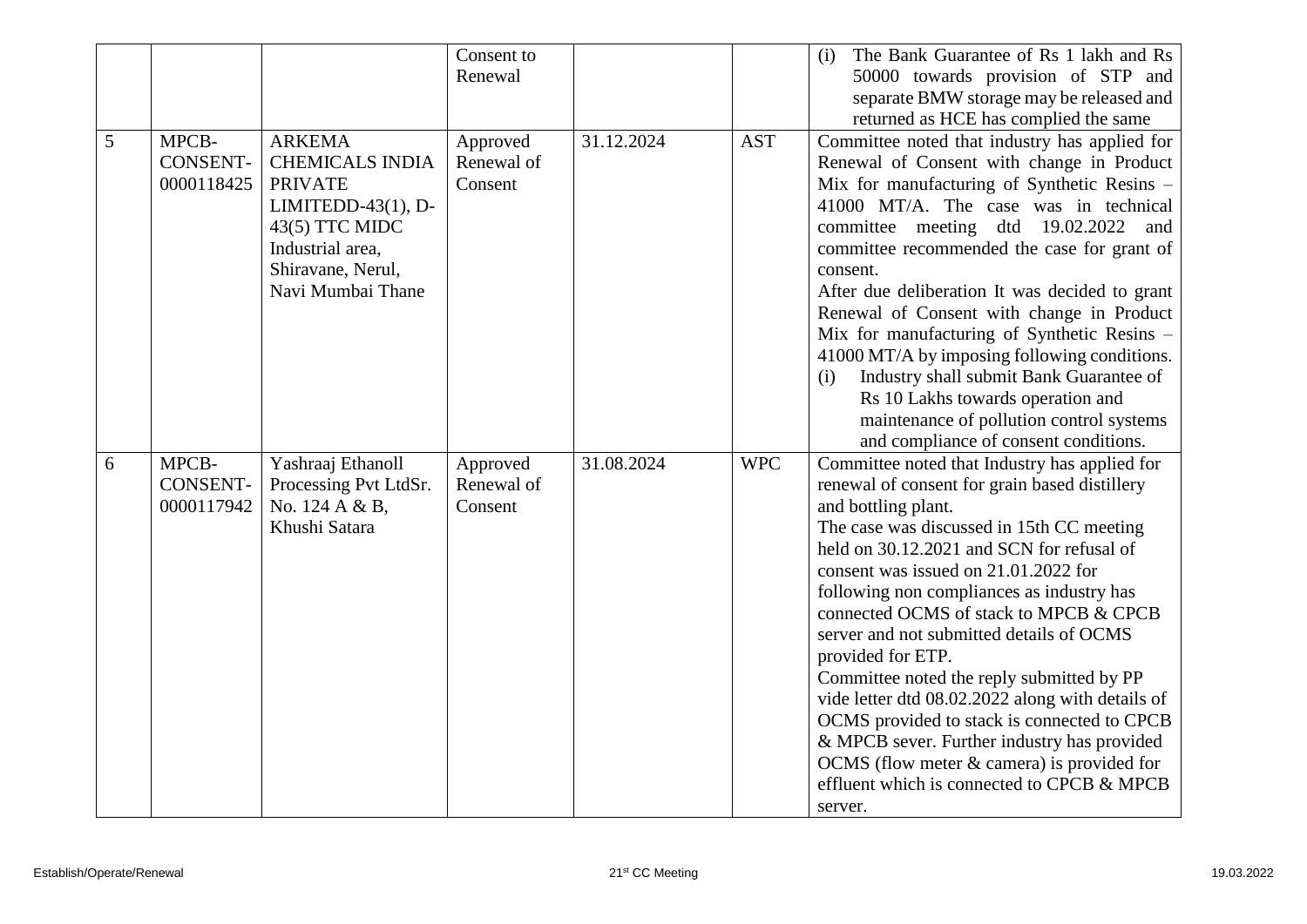|   |                 |                          |              |                          |            | After due deliberation, it was decided to grant          |
|---|-----------------|--------------------------|--------------|--------------------------|------------|----------------------------------------------------------|
|   |                 |                          |              |                          |            | renewal of consent for grain based distillery by         |
|   |                 |                          |              |                          |            | imposing following conditions.                           |
|   |                 |                          |              |                          |            | Industry shall submit Bank Guarantee of<br>(i)           |
|   |                 |                          |              |                          |            | Rs 10 Lakhs towards compliance of                        |
|   |                 |                          |              |                          |            | consent conditions                                       |
| 7 | MPCB-           | <b>SGZ AND SGA</b>       | Not Approved | $\overline{\phantom{a}}$ | <b>WPC</b> | Committee noted that industry has applied for            |
|   | <b>CONSENT-</b> | SUGAR SV (JV)            | Renewal of   |                          |            | renewal of consent to operate for 3500 TCD               |
|   | 0000120292      | LIMITED, 465, 466,       | Consent      |                          |            | Sugar unit.                                              |
|   |                 | 467, 499 TURCHI          |              |                          |            | The case was discussed in 13th CC meeting dtd            |
|   |                 | <b>TASGAON</b>           |              |                          |            | 25/11/2021 and it was decided to grant renewal           |
|   |                 |                          |              |                          |            |                                                          |
|   |                 |                          |              |                          |            | of consent subject to submission of additional           |
|   |                 |                          |              |                          |            | fees of Rs 75000/- for increase in CI by Rs 26.54        |
|   |                 |                          |              |                          |            | Crs and consent shall be issued after submission         |
|   |                 |                          |              |                          |            | of BG of Rs 5 Lakhs as per previous consent              |
|   |                 |                          |              |                          |            | conditions.                                              |
|   |                 |                          |              |                          |            | It was noted that industry has not paid additional       |
|   |                 |                          |              |                          |            | consent fees and not submitted the BG in spite           |
|   |                 |                          |              |                          |            | of several communication with the industry.              |
|   |                 |                          |              |                          |            | After due deliberation, it was decided to issue          |
|   |                 |                          |              |                          |            | Show Cause Notice for refusal of consent for             |
|   |                 |                          |              |                          |            | following non compliances.                               |
|   |                 |                          |              |                          |            | Industry has not submitted the additional<br>(i)         |
|   |                 |                          |              |                          |            | fees of Rs 75000.                                        |
|   |                 |                          |              |                          |            | (ii) Industry has not submitted<br>Bank                  |
|   |                 |                          |              |                          |            | Guarantee of Rs 5.0 Lakhs as per earlier                 |
|   |                 |                          |              |                          |            | consent conditions.                                      |
| 8 | MPCB-           | <b>Inventys Research</b> | Approved     | 31.07.2026               | <b>AST</b> | Committee noted that industry has applied for            |
|   | <b>CONSENT-</b> | <b>Company Private</b>   | Renewal with |                          |            | renewal of consent to operate with amendment             |
|   | 0000121034      | Limited, K-38 MIDC       | amendment    |                          |            | under change in product mix by addition of 32            |
|   |                 | Butibori Hingana         | under change |                          |            | new products, increasing the production                  |
|   |                 |                          | in product   |                          |            | capacity of 06 products, decreasing the                  |
|   |                 |                          | mix          |                          |            | production capacity of 39 products and deleting          |
|   |                 |                          |              |                          |            | 25 existing products.                                    |
|   |                 |                          |              |                          |            | Committee also noted that the case was                   |
|   |                 |                          |              |                          |            | discussed in 4 <sup>th</sup> technical committee meeting |
|   |                 |                          |              |                          |            |                                                          |
|   |                 |                          |              |                          |            | dtd 19.02.2022 & 22.02.2022 and Technical                |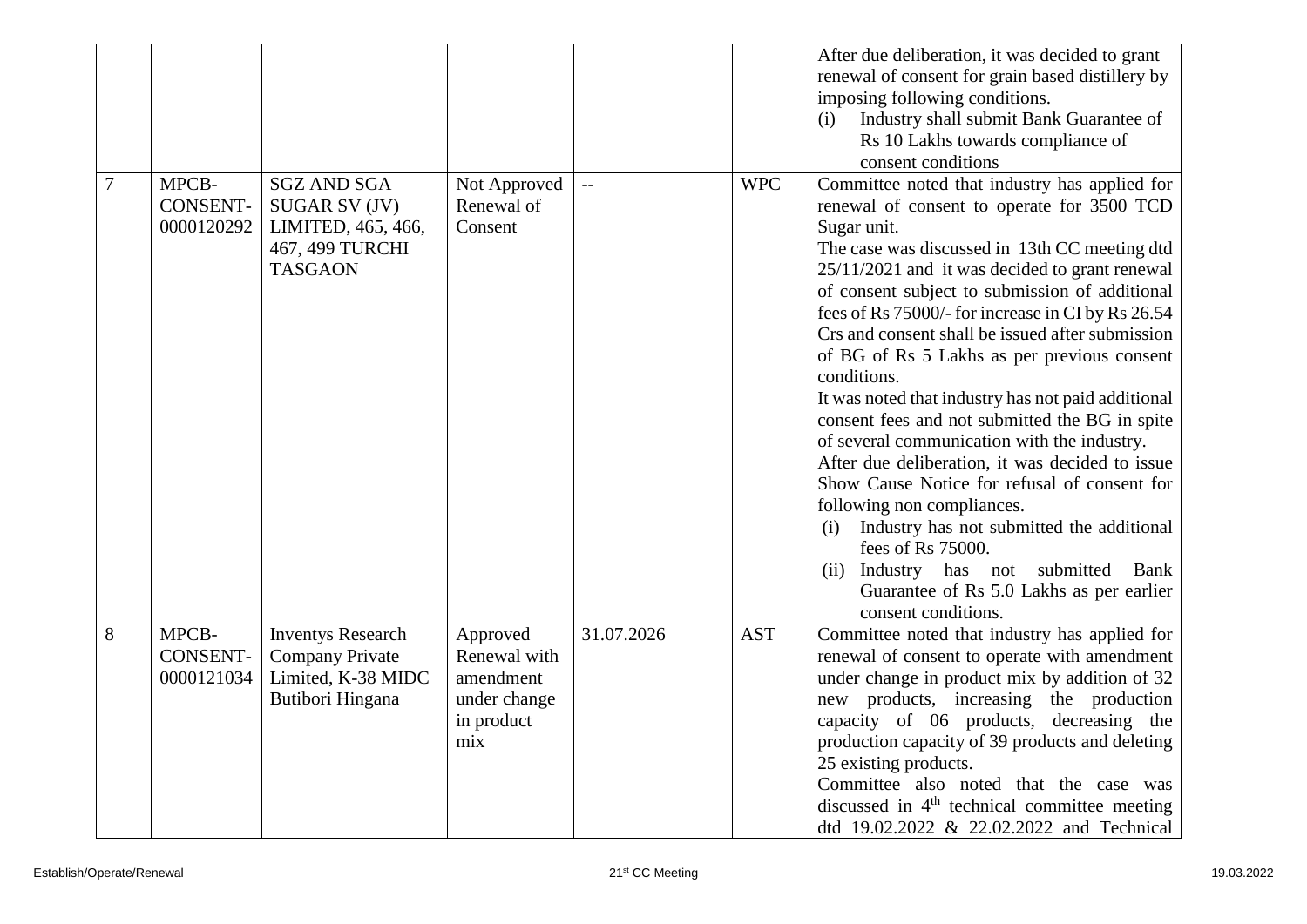|   |                 |                        |              |            | Committee recommended the case for change in          |
|---|-----------------|------------------------|--------------|------------|-------------------------------------------------------|
|   |                 |                        |              |            | product under product mix.                            |
|   |                 |                        |              |            | After due deliberation, it was decided to grant       |
|   |                 |                        |              |            | consent to operate for change in product mix by       |
|   |                 |                        |              |            | addition of 32 new products, increasing the           |
|   |                 |                        |              |            | production capacity of 06 products, decreasing        |
|   |                 |                        |              |            | the production capacity of 39 products and            |
|   |                 |                        |              |            | deleting 25 existing products by imposing             |
|   |                 |                        |              |            | following conditions.                                 |
|   |                 |                        |              |            | Industry shall renew the Bank Guarantee of<br>(i)     |
|   |                 |                        |              |            | Rs 5 Lakhs towards operation and                      |
|   |                 |                        |              |            | maintenance of pollution control systems.             |
|   |                 |                        |              |            | Industry shall adopt the cleaner fuel instead<br>(ii) |
|   |                 |                        |              |            | of Furnace Oil.                                       |
|   |                 |                        |              |            | (iii) Industry shall comply with all the              |
|   |                 |                        |              |            | conditions stipulated in Environmental                |
|   |                 |                        |              |            | Clearance and ensure display/upload of                |
|   |                 |                        |              |            | six-monthly compliance monitoring report              |
|   |                 |                        |              |            | on their official website.                            |
|   |                 |                        |              |            | (iv) Industry shall dispose the by-products as        |
|   |                 |                        |              |            | per the provision of H&OW Rule 2016.                  |
|   |                 |                        |              |            | (v) Industry shall manufacture 10 Nos of              |
|   |                 |                        |              |            | products as any given time. The total                 |
|   |                 |                        |              |            | production quantity shall not exceed 11400            |
|   |                 |                        |              |            | MT/Y as per EC condition.                             |
|   |                 |                        |              |            | (vi) Industry shall ensure connectivity of            |
|   |                 |                        |              |            | <b>OCEMS</b> to Board server.                         |
| 9 | MPCB-           | Shree Saibaba Sugars   | Not Approved | <b>WPC</b> | Committee noted that PP has applied for               |
|   | <b>CONSENT-</b> | Ltd. Shivani           | Renewal of   |            | renewal of consent for 1250 TCD sugar unit.           |
|   | 0000121891      | (BK) 55, 57, 59 Gondri | Consent      |            | The case was discussed in 14th CC meeting             |
|   |                 | Ausa                   |              |            | dtd-29.11.2021 and SCN for refusal of consent         |
|   |                 |                        |              |            | was issued as PP has not obtained restart order       |
|   |                 |                        |              |            | from MPCB, not provided 15 days storage               |
|   |                 |                        |              |            | tank, not submitted CGWA NOC, OCMS not                |
|   |                 |                        |              |            | in operation, not submitted BG and adequate           |
|   |                 |                        |              |            | consent Fees.                                         |
|   |                 |                        |              |            | Committee noted the reply submitted by PP             |
|   |                 |                        |              |            | along with BG, consent fees. PP has submitted         |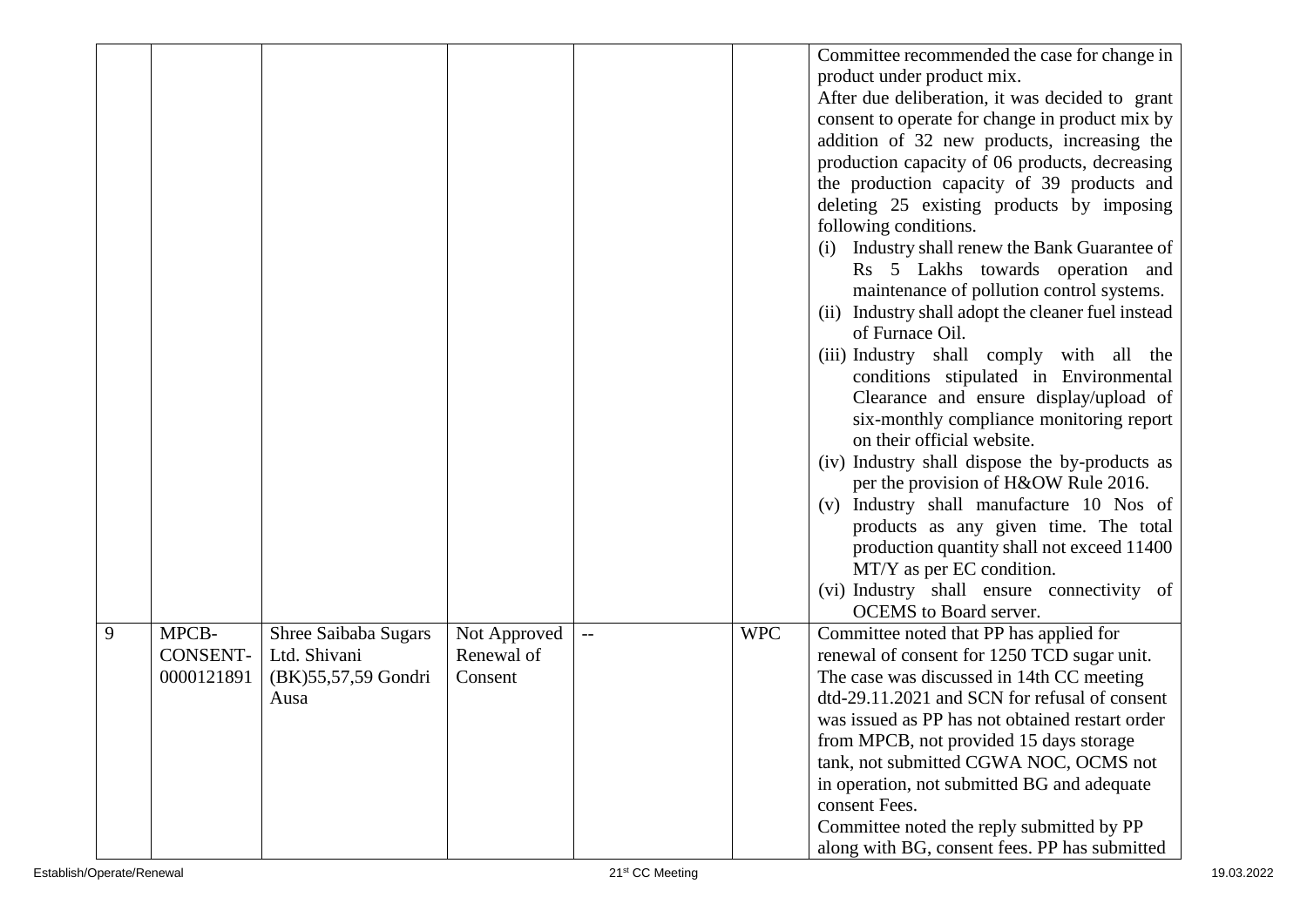|    |                                        |                                                                                                                     |                                                                |                                               |            | that they have applied for restart order,<br>provided 15 days storage tank and OCMS<br>maintenance.<br>After due deceleration, it was decided to call<br>compliance report from SRO and decided the<br>case accordingly.                                                                                                                                                                                                                                                                                                                                                                                                                                                                                                                                              |
|----|----------------------------------------|---------------------------------------------------------------------------------------------------------------------|----------------------------------------------------------------|-----------------------------------------------|------------|-----------------------------------------------------------------------------------------------------------------------------------------------------------------------------------------------------------------------------------------------------------------------------------------------------------------------------------------------------------------------------------------------------------------------------------------------------------------------------------------------------------------------------------------------------------------------------------------------------------------------------------------------------------------------------------------------------------------------------------------------------------------------|
| 10 | MPCB-<br>CONSENT-<br>0000122363        | <b>Classic Industries And</b><br>Exports Ltd, Plot No-<br>$1-1/2$ Plot No-A- $1/2$<br>,MIDC Rangangaon<br>Shirur    | Not approved<br>Renewal of<br>Consent                          | $-$                                           | <b>APC</b> | It was decided issue show cause for refusal of<br>consent to operate for following non<br>compliances,<br>PP has increased production and CI more<br>(i)<br>than 10% without prior consent to<br>establish.<br>(ii) PP has decreased tread effluent generation<br>from 70 CMD to 62 CMD clarification not<br>submitted.<br>(iii) PP has not provided recycle arrangements<br>for ETP outlet as per consent conditions.<br>(iv) PP has installed 03 nos of process stacks<br>at Mill Fume Extractor and 04 nos of Bag<br>filters are at External Powder Unit area<br>which are not incorporated in existing<br>consent.<br>(v) PP has not provided air pollution control<br>system to Furnace oil fired boiler to curb<br>90% SO2 emission also not provided<br>OCEMS. |
| 11 | MPCB-<br>CONSENT-<br>0000121756        | Innovassynth<br>Technologies (India)<br>Limited Revenue,<br>Survey No. 9 - 24,<br>Wasrang 34-36<br>Khopoli Khalapur | Not Approved<br>Amendment<br>under change<br>in product<br>mix | $\mathord{\hspace{1pt}\text{--}\hspace{1pt}}$ | <b>AST</b> | Committee noted that PP has applied for<br>amendment in consent under change in product<br>mix by increasing and decreasing mfg.<br>quantities of some products, addition of new<br>products and deletion of some existing products.<br>After due deliberation, it was decided to call<br>industry for presentation on compliance of<br>consent conditions and EC conditions                                                                                                                                                                                                                                                                                                                                                                                          |
| 12 | MPCB-<br><b>CONSENT-</b><br>0000122187 | M/s. Marvel Edge<br>Realtors Pvt. Ltd.<br>"Marvel Edge (SBH -                                                       | Not Approved<br>Renewal of<br>Consent                          | $- -$                                         | <b>WPC</b> | Committee noted that Project Proponent has<br>applied for Renewal of Consent to operate for<br>commercial construction project having total                                                                                                                                                                                                                                                                                                                                                                                                                                                                                                                                                                                                                           |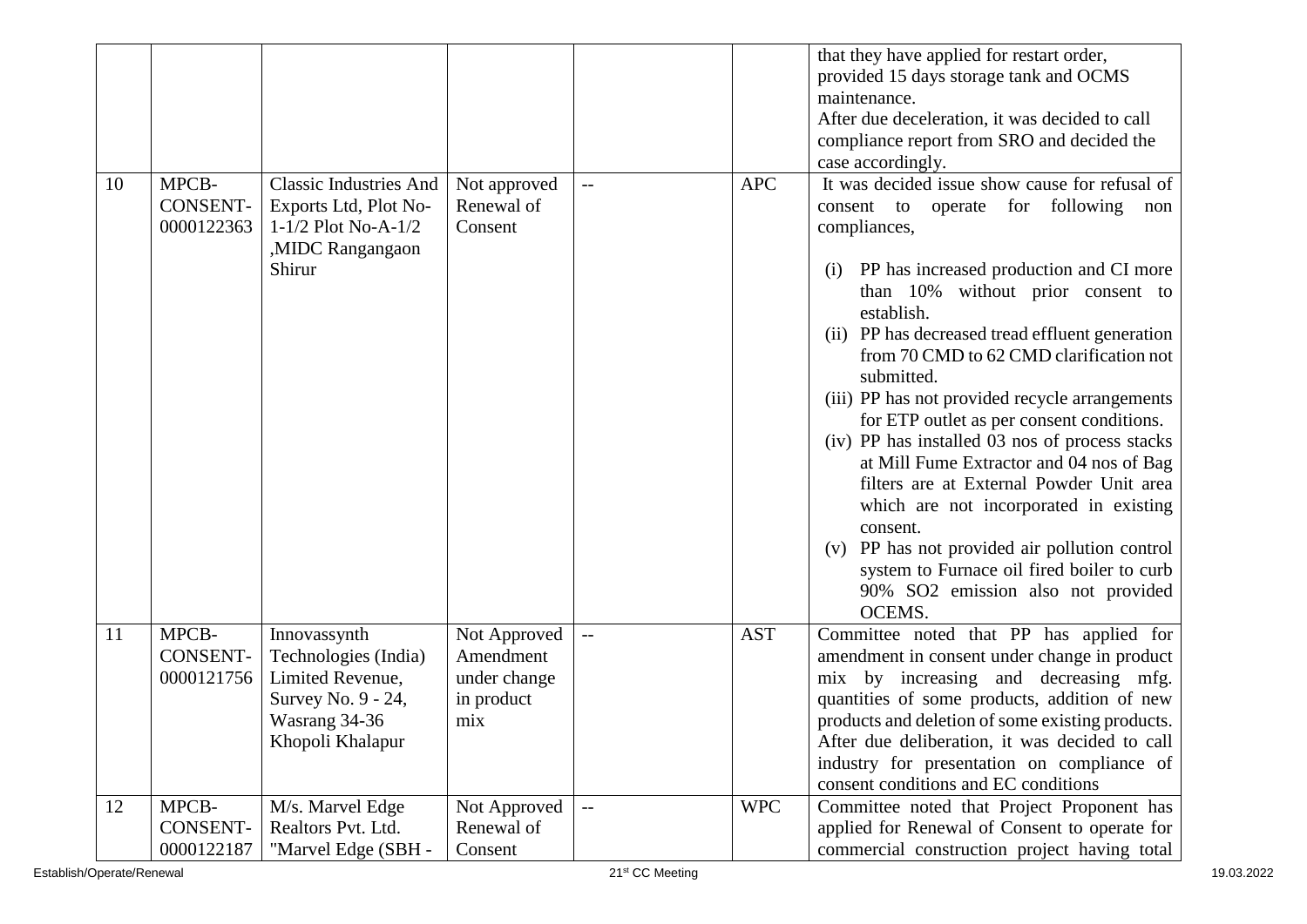|    |                 | Viman Nagar) CTS         |                          |                                    |            | plot area of 41919.00 Sq. Mtrs and completed                                                |
|----|-----------------|--------------------------|--------------------------|------------------------------------|------------|---------------------------------------------------------------------------------------------|
|    |                 | No. 109, S. No.          |                          |                                    |            | Construction BUA 123096.24 Sq.Mtrs as per                                                   |
|    |                 | $207/1A$ Lohgaon, S.     |                          |                                    |            | EC dtd. 31.03.2020.                                                                         |
|    |                 | No. 33/2/A/l             |                          |                                    |            | The case was discussed in 16th CC meeting dtd                                               |
|    |                 | Wadgaon Sheri, Pune      |                          |                                    |            | 30.12.2021 and SCN for refusal of consent was                                               |
|    |                 | - 411014 Viman           |                          |                                    |            | issued on 10.02.2022 as PP has completed                                                    |
|    |                 | Nagar Lohegaon Pune      |                          |                                    |            | Constructed BUA 116657.98 Sq. Mtrs as per                                                   |
|    |                 | City                     |                          |                                    |            | architect certificate however applied for                                                   |
|    |                 |                          |                          |                                    |            | renewal of consent with total BUA 123096.24                                                 |
|    |                 |                          |                          |                                    |            | Sq.Mtrs as per EC dtd 31.03.2020, not obtained                                              |
|    |                 |                          |                          |                                    |            | revalidation of C to E dtd 09.04.2010, not                                                  |
|    |                 |                          |                          |                                    |            | submitted details of BG, not submitted CA<br>certificate                                    |
|    |                 |                          |                          |                                    |            | Committee noted the reply submitted by PP on                                                |
|    |                 |                          |                          |                                    |            | 17.02.2022 and submitted corrected architect                                                |
|    |                 |                          |                          |                                    |            | certificate dtd 17.02.2022 for completed                                                    |
|    |                 |                          |                          |                                    |            | construction BUA of 123096.24 Sq.Mtrs. PP                                                   |
|    |                 |                          |                          |                                    |            | has submitted that as per prevision consent to                                              |
|    |                 |                          |                          |                                    |            | operate, the total BUA is 123096.24 Sq. Mtr                                                 |
|    |                 |                          |                          |                                    |            | hence not applied for revalidation of C to E. The                                           |
|    |                 |                          |                          |                                    |            | Bank Guarantee is under process and will                                                    |
|    |                 |                          |                          |                                    |            | submit the same.                                                                            |
|    |                 |                          |                          |                                    |            | After due deliberation, it was decided to call                                              |
|    |                 |                          |                          |                                    |            | the PP for presentation before Joint Director,                                              |
|    |                 |                          |                          |                                    |            | WPC and consider the case accordingly, in                                                   |
| 13 | MPCB-           | M/s. D. S.               |                          |                                    | <b>WPC</b> | next CC meeting.                                                                            |
|    | <b>CONSENT-</b> | <b>DEVELOPERS-- Plot</b> | Approved<br>Revalidation | Commissioning of<br>the project or |            | Committee noted that PP has applied for<br>consent to establish (Revalidation) for proposed |
|    | 0000105336      | bearing CTS No.          | of Consent to            | 23.03.2024                         |            | residential construction on Total Plot area-                                                |
|    |                 | $175/D$ (pt) at village  | Establish                | whichever is                       |            | 9849.30 Sq.mts and total construction BUA-                                                  |
|    |                 | Kirol, Ghatkopar         |                          | earlier                            |            | 32707.65 Sq.mts.                                                                            |
|    |                 | West, Mumbai             |                          |                                    |            | The case was discussed in 16th CC meeting and                                               |
|    |                 | Ghatkopar                |                          |                                    |            | SCN was issued on 01.02.2022 as PP has not                                                  |
|    |                 |                          |                          |                                    |            | submitted details of STP, not submitted BG, not                                             |
|    |                 |                          |                          |                                    |            | applied for revalidation fo C to E after                                                    |
|    |                 |                          |                          |                                    |            | 28.03.2019 and given occupancy of 40 flats                                                  |
|    |                 |                          |                          |                                    |            | without consent to operate.                                                                 |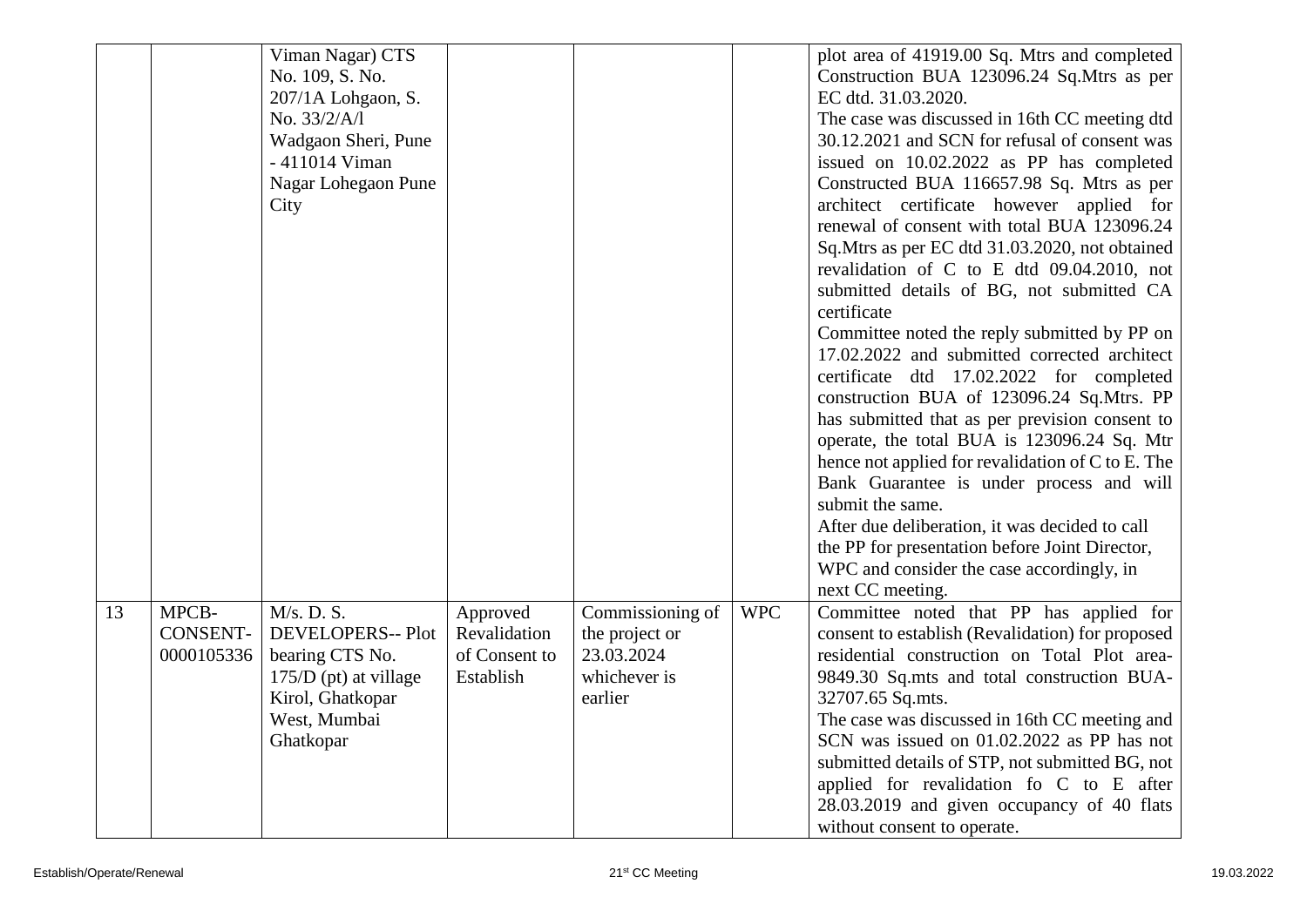|  |  | Committee noted the reply submitted by PP          |
|--|--|----------------------------------------------------|
|  |  | along with all relevant documents.                 |
|  |  | After due deliberation, it was decided to grant    |
|  |  | consent to establish (Revalidation) for proposed   |
|  |  | residential construction on Total Plot area-       |
|  |  | 9849.30 Sq.mts and total construction BUA-         |
|  |  | 32707.65 Sq.mts as per EC dtd 05.08.2021 by        |
|  |  | imposing following conditions.                     |
|  |  | PP shall comply with the conditions<br>(i)         |
|  |  | stipulated in consent conditions and EC            |
|  |  | conditions and submit BG of Rs. 10                 |
|  |  | Lakhs towards compliance of the same.              |
|  |  | PP shall install online monitoring system<br>(ii)  |
|  |  | to the O/L of STP for monitoring pH,               |
|  |  | Flow, BOD, TSS.                                    |
|  |  | The treated domestic effluent shall be 60<br>(iii) |
|  |  | % recycled for secondary purpose such as           |
|  |  | toilet flushing, air conditioning, cooling         |
|  |  | tower make up, firefighting etc. and               |
|  |  | reaming shall be utilized on land for              |
|  |  | gardening and connected to the sewerage            |
|  |  | system provided by local body.                     |
|  |  | Project Proponent shall provide Organic<br>(iv)    |
|  |  | waste digester with composting facility or         |
|  |  | digester with composting<br>Bio-gas                |
|  |  | facility.                                          |
|  |  | Project Proponent shall make provision<br>(v)      |
|  |  | of charging port for Electric vehicles in at       |
|  |  | least 40% total available parking area             |
|  |  | (vi) PP shall comply with the provision of         |
|  |  | Construction & Demolition<br>Waste                 |
|  |  | management Rules 2016.                             |
|  |  | (vii) Project Proponent shall take adequate        |
|  |  | measures to control noise and dust                 |
|  |  | emissions during construction phase                |
|  |  | (viii) project Proponent shall submit an           |
|  |  | affidavit in Board's prescribed format             |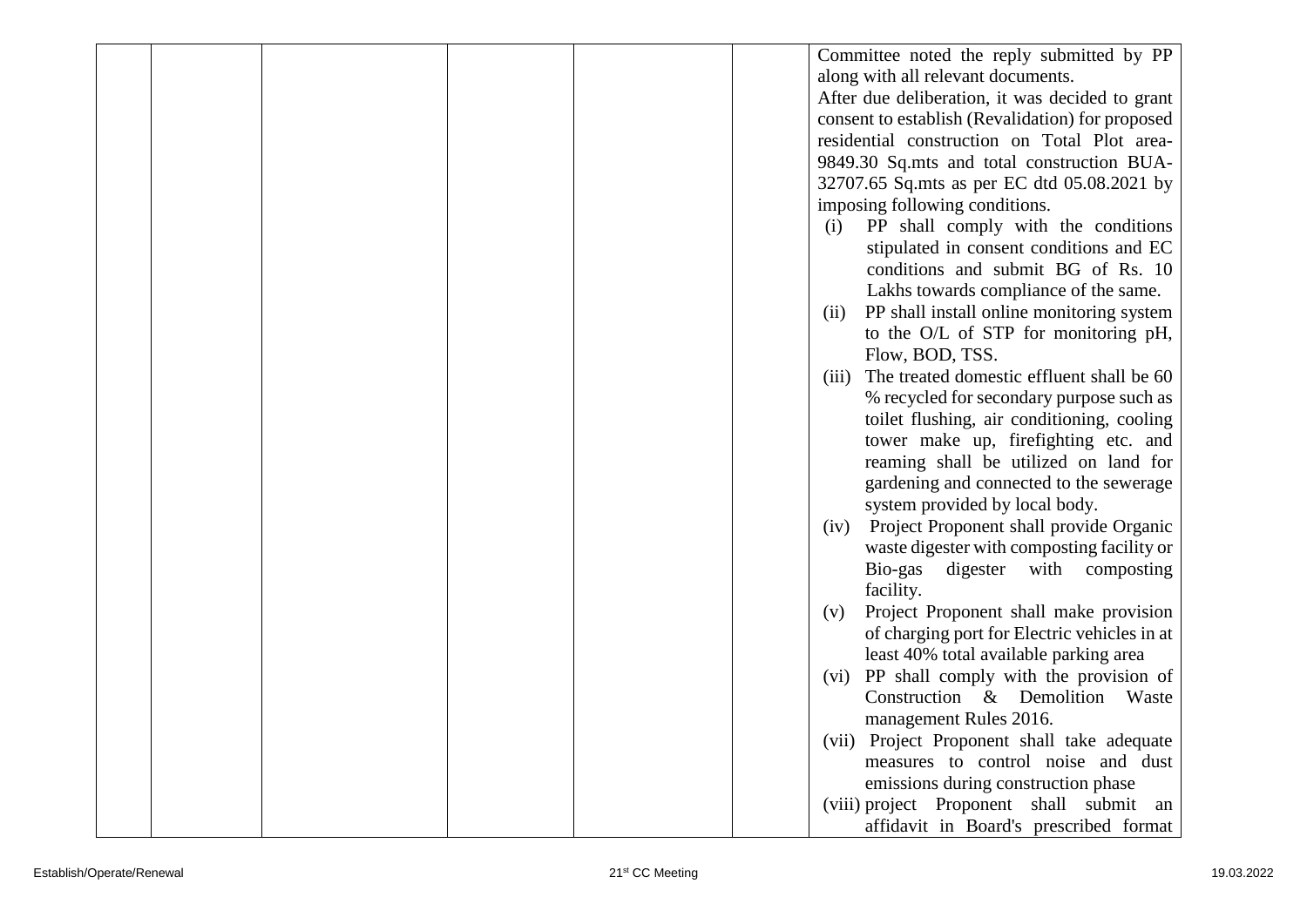|    |                                        |                                                                                                      |                                       |              |            | within 15 days regarding the compliance<br>of conditions of EC and C to E<br>PP shall submit Bank Guarantee of Rs<br>(ix)<br>13.0 Lakhs (0.1 % of capital investment).<br>The same shall be forfeited as PP has not<br>obtained revalidation of consent to<br>establish after 28.03.2019, thus violated<br>the Consent Conditions.<br>PP shall submit Board Resolution in<br>(x)<br>prescribed format as PP has not obtained<br>revalidation of consent to establish after<br>28.03.2019, thus violated the Consent<br>Conditions. PP shall submit Bank<br>Guarantee of Rs 2.0 Lakhs towards<br>submission of Board Resolution within<br>15 days. |
|----|----------------------------------------|------------------------------------------------------------------------------------------------------|---------------------------------------|--------------|------------|---------------------------------------------------------------------------------------------------------------------------------------------------------------------------------------------------------------------------------------------------------------------------------------------------------------------------------------------------------------------------------------------------------------------------------------------------------------------------------------------------------------------------------------------------------------------------------------------------------------------------------------------------|
| 14 | MPCB-<br><b>CONSENT-</b><br>0000111250 | Shelar Properties Pvt.<br>Ltd. Plot No. $1$ to $5$<br>Survey No.<br>290/A/1,295/1<br>Pathardi Nashik | Not Approved<br>Renewal of<br>Consent | $\mathbf{L}$ | <b>WPC</b> | Committee noted that Project proponent has<br>applied Renewal of Consent to Operate for<br>Hotel activity including lodging, Boarding &<br>restaurant Activity (With Swimming Pool and<br>Laundry Activity) with 197 Rooms.<br>It was decided to issue SCN for Refusal of<br>Renewal of Consent to Operate due to following<br>non-compliances.<br>(i) Hotel Authority has not submitted Valid<br>/renewed Bank Guarantee Submission<br>details to MPC Board.<br>(ii) Hotel Authority has not submitted<br>justification towards increase<br>Capital<br>investment from Rs. 61.39 Crs<br>to Rs.<br>84.08 Crs to MPC Board.                        |
| 15 | MPCB-<br><b>CONSENT-</b><br>0000122772 | <b>Saf Yeast Company</b><br>Private LimitedC-3<br><b>GANE KHADPOLI</b><br><b>CHIPLUN</b>             | Approved<br>Renewal of<br>Consent     | 30.11.2026   | <b>WPC</b> | Committee noted that industry has applied for<br>Renewal of consent to operate with expansion<br>in production for mfg of Bakers Yeast-2500<br>MT/M & Dry Yeast-200 MT/M.<br>It was decided to grant plain renewal of<br>consent without increase in production for mfg                                                                                                                                                                                                                                                                                                                                                                           |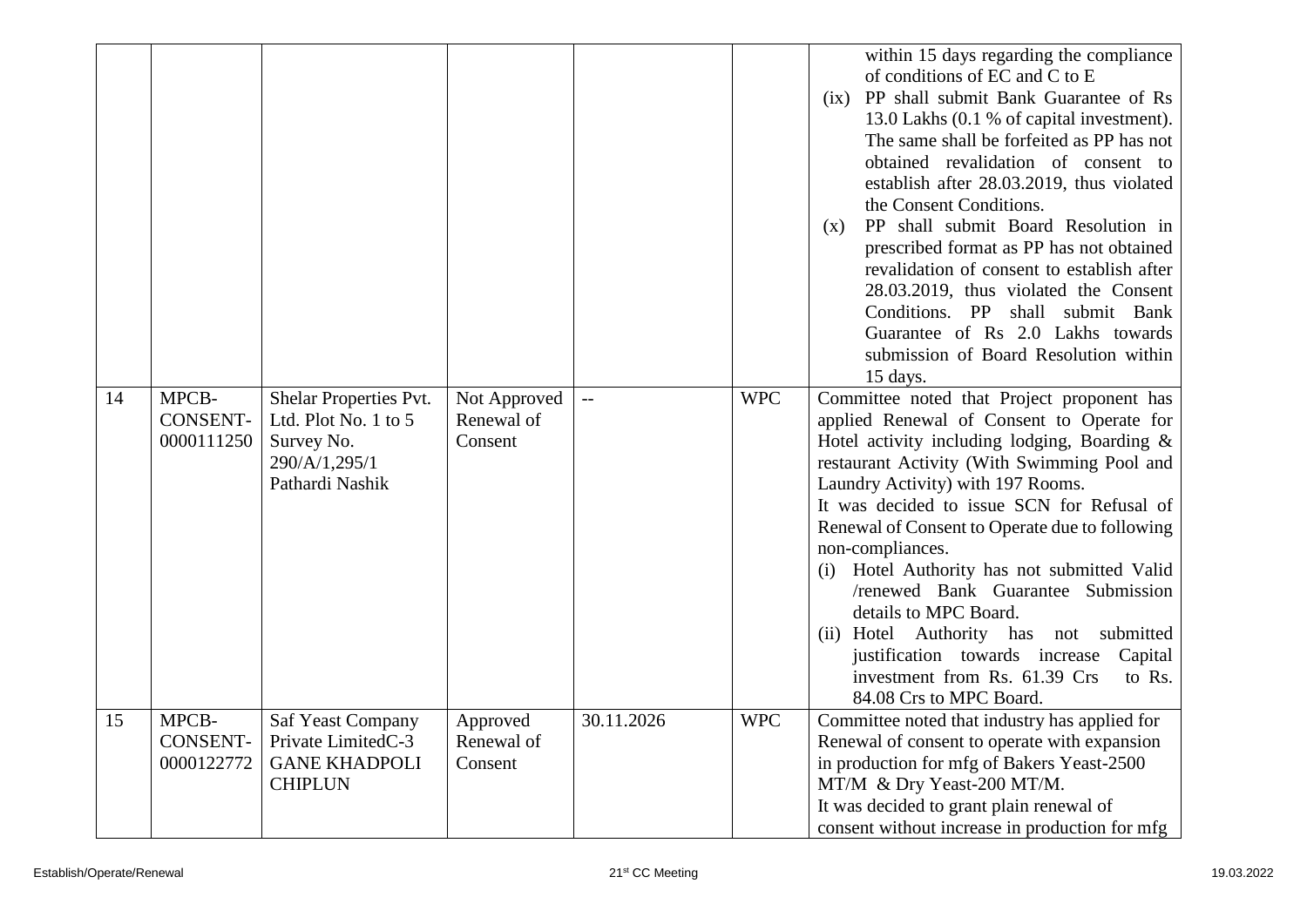|    |                                        |                                                                                   |                                   |            |            | of Compressed Yeast-2000 MT/M by imposing<br>following conditions.<br>(i) Industry shall renew the Bank Guarantee of<br>Rs 10 Lakhs towards operation and<br>maintenance of Pollution control systems<br>and compliance of consent conditions.<br>(ii) Industry shall renew the existing Bank<br>Guarantees.<br>(iii)Industry shall apply separately for consent<br>to establish for expansion.                                                                                                                                                                                                                                         |
|----|----------------------------------------|-----------------------------------------------------------------------------------|-----------------------------------|------------|------------|-----------------------------------------------------------------------------------------------------------------------------------------------------------------------------------------------------------------------------------------------------------------------------------------------------------------------------------------------------------------------------------------------------------------------------------------------------------------------------------------------------------------------------------------------------------------------------------------------------------------------------------------|
| 16 | MPCB-<br><b>CONSENT-</b><br>0000124761 | Tarini Steel Co. Pvt.<br>Ltd.Plot No. D-4<br><b>MIDC Kurkumbh</b><br>Daund        | Approved<br>Renewal of<br>Consent | 30/11/2023 | <b>APC</b> | It was decided to grant renewal of consent for<br>manufacturing of 1. Bright Drawn Wire 700<br>MT/M, 2. Bright, Peeled & Round Bars 500<br>MT/M, 3. Annealed & Heat-Treated Coil/Bars<br>400 MT/M, 4. Chrome Plated Bars 900 MT/M,<br>with following conditions,<br>PP shall submit Bank Guarantee of Rs. 5<br>(i)<br>lakhs towards O & M of pollution control<br>systems and compliance of consent<br>conditions.                                                                                                                                                                                                                      |
| 17 | MPCB-<br><b>CONSENT-</b><br>0000124337 | M/s. Bharat Forge<br>Ltd. GED<br>Satara.Sr.No.330 to<br>336 A/p. Vaduth<br>Satara | Approved<br>Renewal of<br>Consent | 30/11/2022 | <b>APC</b> | It was decided to grant renewal of consent 1 for<br>the mfg./production of Machining Heavy<br>Components - 672 MT/M, Fabricate Jobs -75<br>MT/M, Fully Machined Jobs - 60 MT/M with<br>following conditions,<br>PP shall submit Board resolution towards<br>(i)<br>increased CI more than 10% towards<br>upgradation of machinery without prior<br>consent and submit Bank Guarantee of Rs.<br>2 lakhs towards compliance of same.<br>(ii) PP shall submit CGWA NOC within 3<br>months<br>(iii) PP shall submit Bank Guarantee of Rs. 5<br>lakhs towards O & M of pollution control<br>systems and compliance of consent<br>conditions. |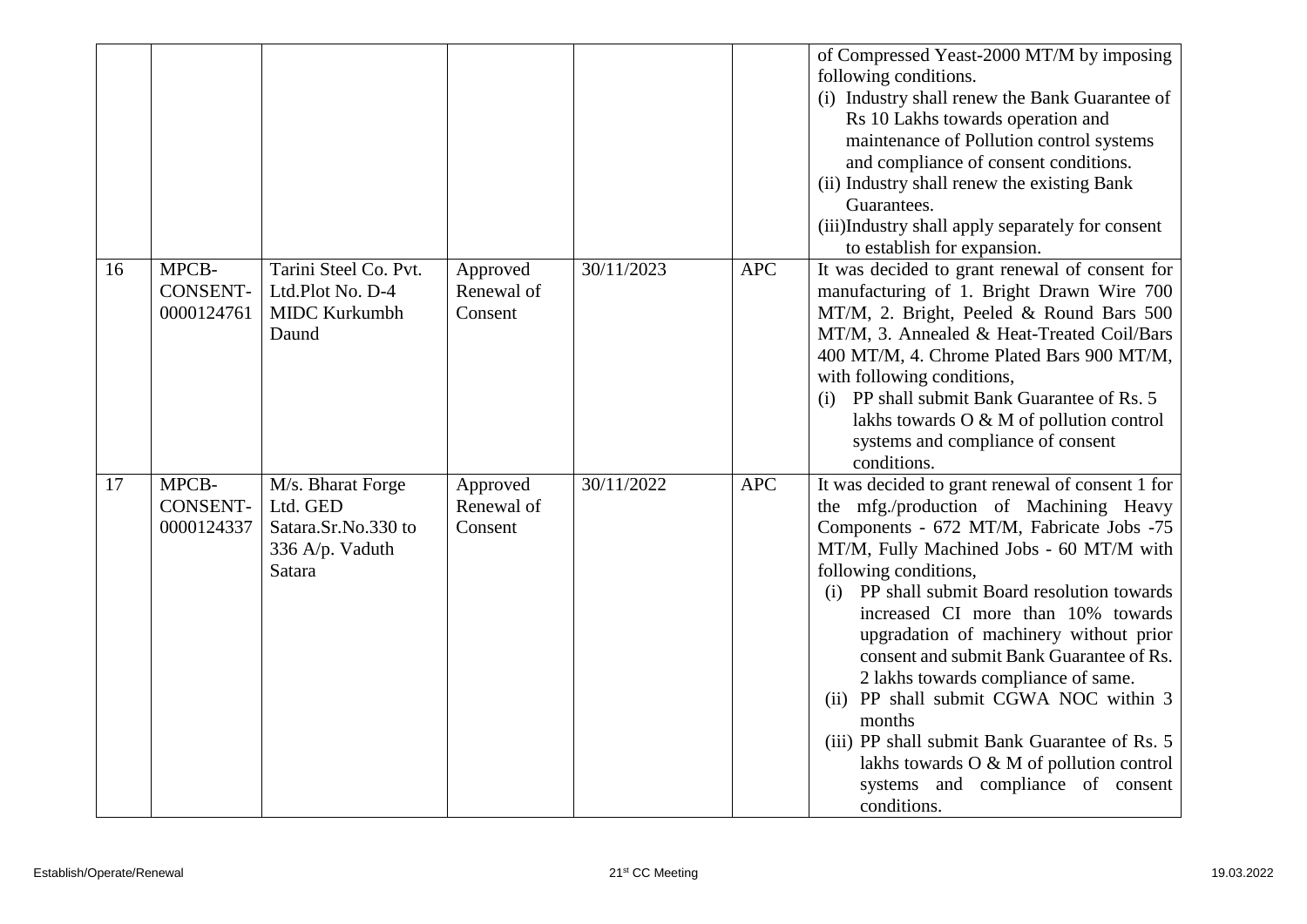| 18<br>MPCB-<br><b>CONSENT-</b><br>0000126321 | M/s. G. M. Syntex<br>Pvt. Ltd. Plot No. E-<br>37/2, E-38 MIDC,<br><b>Tarapur Palghar</b>                                                                                                                                                    | Approved<br>Renewal of<br>Consent                      | 31.01.2027                         | <b>WPC</b> | It was decided to grant renewal of consent to<br>operate for textile processing-man made fabric<br>dyeing with additional standby boiler without<br>increase in fuel consumption by imposing<br>following conditions<br>Industry shall renew the existing Bank<br>Guarantee of Rs 5.0 Lakhs towards                                                                                                                                                                                                                                                                                     |
|----------------------------------------------|---------------------------------------------------------------------------------------------------------------------------------------------------------------------------------------------------------------------------------------------|--------------------------------------------------------|------------------------------------|------------|-----------------------------------------------------------------------------------------------------------------------------------------------------------------------------------------------------------------------------------------------------------------------------------------------------------------------------------------------------------------------------------------------------------------------------------------------------------------------------------------------------------------------------------------------------------------------------------------|
|                                              |                                                                                                                                                                                                                                             |                                                        |                                    |            | Operation and maintenance of Pollution<br>Control Systems and compliance of<br>consent conditions.<br>(ii) PP shall renew the Bank Guarantees<br>submitted towards<br>compliances<br>of<br>conditional directions.                                                                                                                                                                                                                                                                                                                                                                      |
| MPCB-<br>19<br>CONSENT-<br>0000126034        | Mother Dairy fruit<br>and Vegetable Pvt Ltd<br>Gat<br>No.47/1,123/A,176<br>and 177 Gove $\&$<br>Pimpalgaon<br>Bhiwandi                                                                                                                      | Not Approved<br>Renewal                                | $-$                                | <b>WPC</b> | Committee noted that Industry has applied for<br>Renewal of Consent to Operate for Polypack<br>and Milk Cultured<br>Milk -210.0 KL/day<br>Products $-50$ KL/day.<br>It was decided to issue SCN for Refusal of<br>Renewal of Consent to Operate<br>due to<br>following non-compliance<br>Industry has not submitted justification<br>(i)<br>towards increase capital investment for<br>milk processing & dairy unit.<br>Industry has not obtained Renewed<br>(ii)<br>CGWA NOC from CGWA authority for<br>extraction of Ground water from Bore<br>well for their manufacturing activity. |
| MPCB-<br>20<br><b>CONSENT-</b><br>0000099687 | Siddhi Krish<br>Developers--- Old S.<br>NO.-73/17, S.NO.-<br>75/5 TO 75/8,<br>S.NO.-80/1, S.NO.-<br>82, S.NO. - 81/3,<br>S.NO.- $83/1/1, 83/1/2,$<br>83/1/3, 83/1/3pt., 83/<br>2, 83/3pt., 83/3pt.<br>New S.NO.- 150/17,<br>S.NO.- 152/5 TO | Approved<br>Revalidation<br>of Consent to<br>Establish | Commissioning of<br>the project or | <b>WPC</b> | It was decided to grant Revalidation of Consent<br>to Establish with Expansion for Residential<br>projects having Total Plot Area is 38920.00<br>Sqm and Total Construction BUA 85100.75<br>Sqm as per EC dtd 08.01.2020 by imposing<br>following conditions.<br>PP shall comply with the conditions<br>(i)<br>stipulated in Environmental Clearance<br>and consent conditions and submit BG of<br>Rs. 10 Lakhs towards compliance of the<br>same.                                                                                                                                      |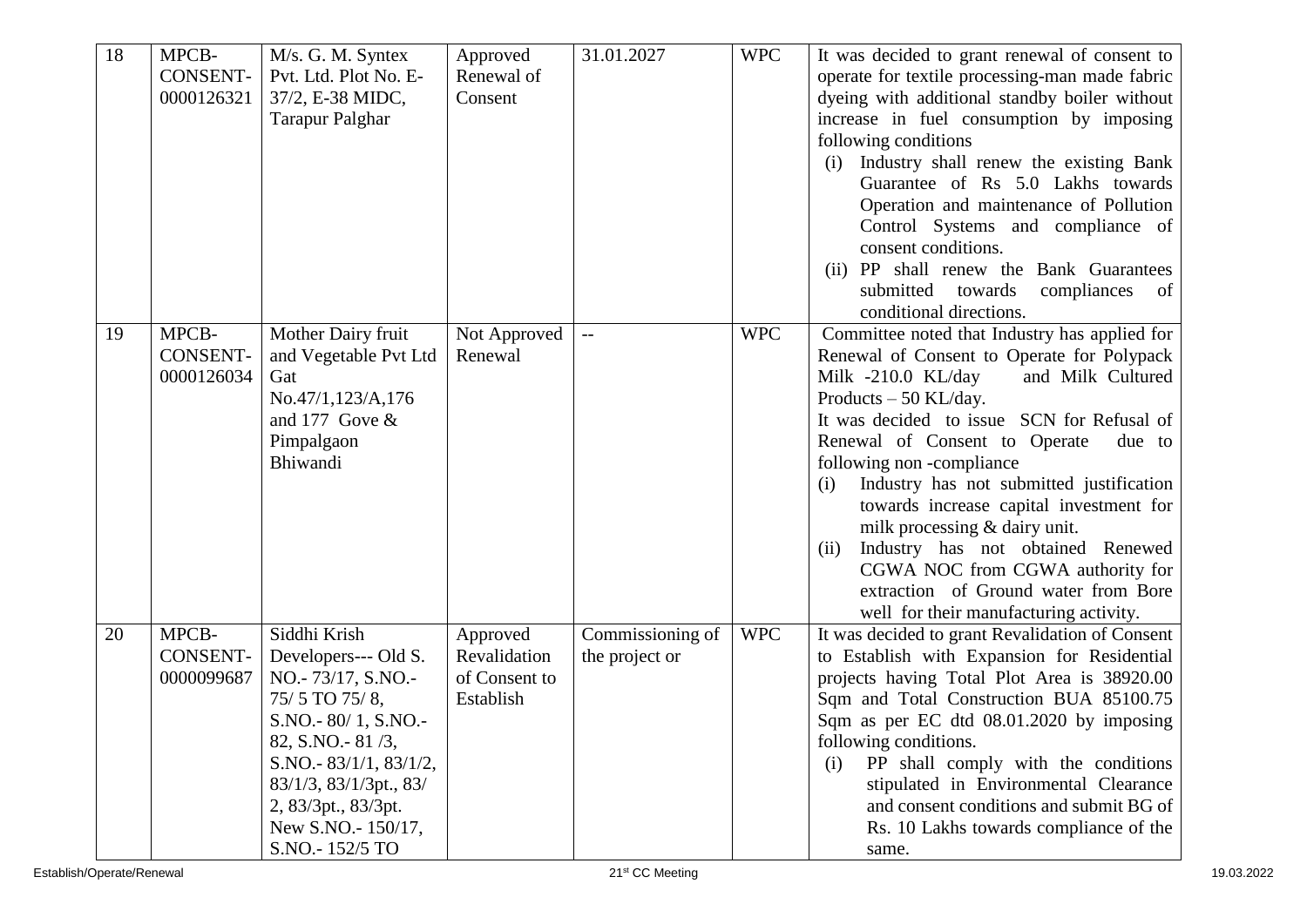|                 | 152/8, S.NO. - 160/1, | (ii)  | PP shall install online monitoring system    |
|-----------------|-----------------------|-------|----------------------------------------------|
|                 | S.NO.-159, S.NO.-     |       | to the O/L of STP for monitoring pH,         |
|                 | 158/3, S.NO.-160/1A,  |       | Flow, BOD, TSS.                              |
| 160/1B, 160/1C, |                       | (iii) | The treated domestic effluent shall be 60    |
| $160/1D$ ,      |                       |       | % recycled for secondary purpose such as     |
|                 | 160/2,160/3B, 160/3C  |       | toilet flushing, air conditioning, cooling   |
|                 | Village: Balkum, Tal  |       | tower make up, firefighting etc. and         |
|                 | & Dist Thane Thane    |       | reaming shall be utilized on land for        |
|                 |                       |       | gardening and connected to the sewerage      |
|                 |                       |       | system provided by local body.               |
|                 |                       | (iv)  | Project Proponent shall provide Organic      |
|                 |                       |       | waste digester with composting facility or   |
|                 |                       |       | Bio-gas digester with composting             |
|                 |                       |       | facility.                                    |
|                 |                       | (v)   | Project Proponent shall make provision       |
|                 |                       |       | of charging port for Electric vehicles in at |
|                 |                       |       | least 40% total available parking area       |
|                 |                       | (vi)  | PP shall comply with the provision of        |
|                 |                       |       | Construction & Demolition Waste              |
|                 |                       |       | management Rules 2016.                       |
|                 |                       |       | (vii) Project Proponent shall take adequate  |
|                 |                       |       | measures to control noise and dust           |
|                 |                       |       | emissions during construction phase          |
|                 |                       |       | (viii) project Proponent shall submit an     |
|                 |                       |       | affidavit in Board's prescribed format       |
|                 |                       |       | within 15 days regarding the compliance      |
|                 |                       |       | of conditions of EC and C to E               |
|                 |                       | (ix)  | PP shall submit Bank Guarantee of Rs         |
|                 |                       |       | 26.827 Lakhs (0.1 % of total capital         |
|                 |                       |       | investment). The same shall be forfeited     |
|                 |                       |       | as PP has not obtained revalidation of       |
|                 |                       |       | consent to establish after 08.01.2019, thus  |
|                 |                       |       | violated the Consent Conditions.             |
|                 |                       | (X)   | PP shall submit Board Resolution in          |
|                 |                       |       | prescribed format as PP has not obtained     |
|                 |                       |       | revalidation of consent to establish after   |
|                 |                       |       | 08.01.2019, thus violated the Consent        |
|                 |                       |       | Conditions. PP shall submit Bank             |